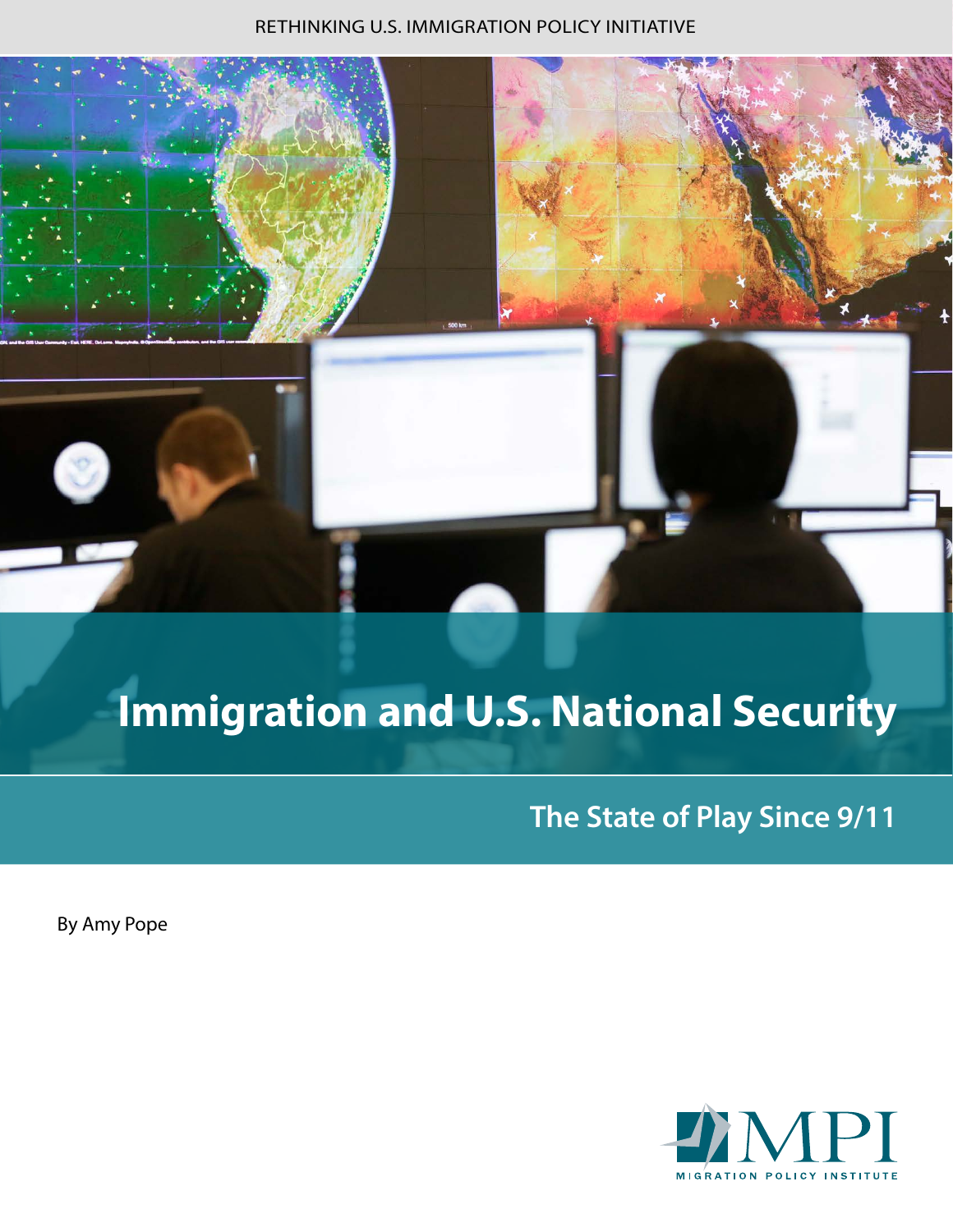# **Immigration and U.S. National Security**

# **The State of Play Since 9/11**

By Amy Pope

Migration Policy Institute

April 2020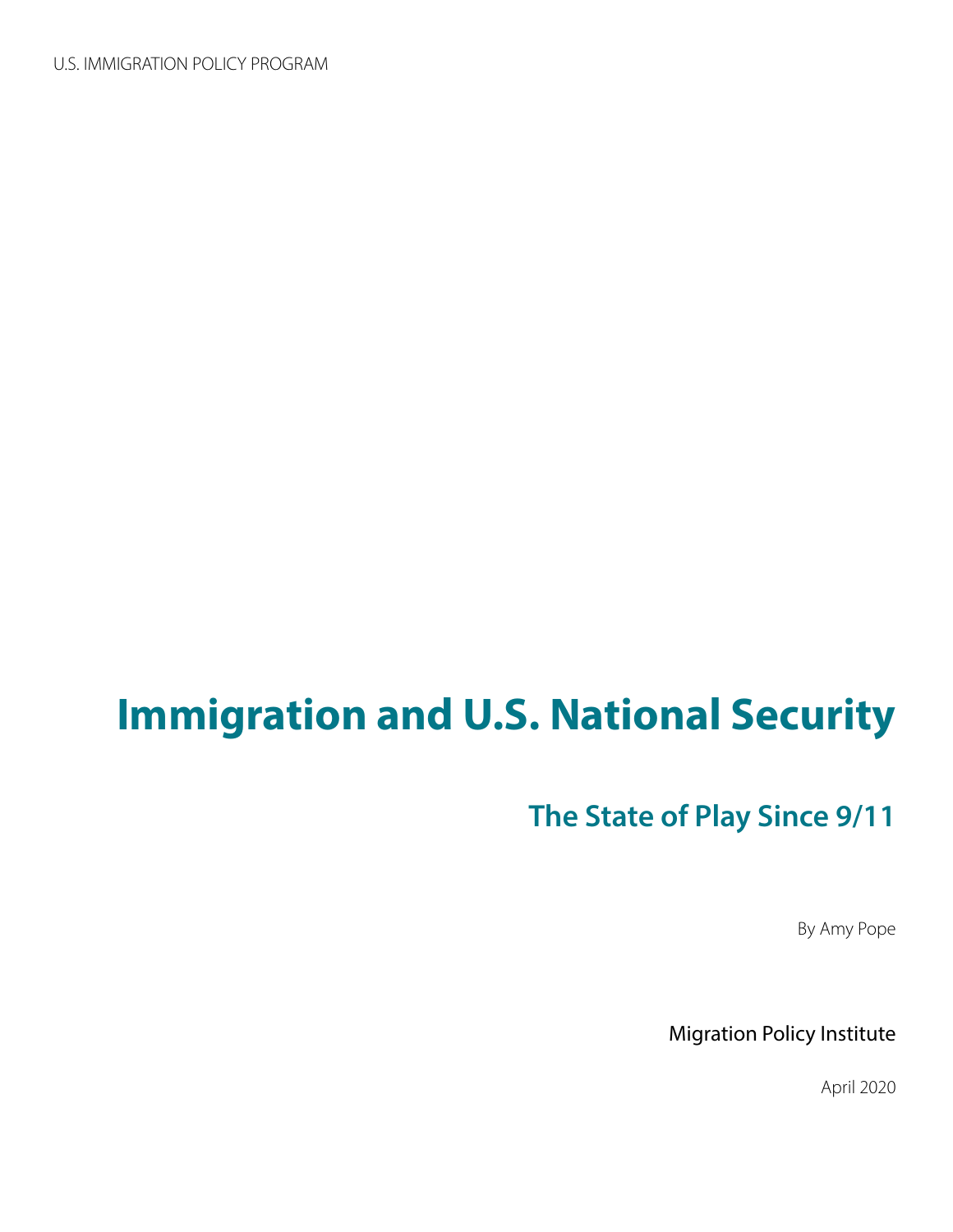# **Contents**

| 1              |                                                                      |                                                                                |  |
|----------------|----------------------------------------------------------------------|--------------------------------------------------------------------------------|--|
| $\overline{2}$ |                                                                      | Defining the Link between Immigration and National Security <b>Marrie 20</b> 4 |  |
|                | А.<br>Β.<br>C.                                                       |                                                                                |  |
| 3              | Evolution of U.S. Immigration Bureaucracy and Its Role in Protecting |                                                                                |  |
|                |                                                                      |                                                                                |  |
|                | А.<br><b>B.</b><br>$\mathsf{C}$ .<br>D.<br>Ε.                        |                                                                                |  |
| 4              |                                                                      |                                                                                |  |
|                | А.<br>B.<br>C.<br>D.                                                 |                                                                                |  |
| 5              |                                                                      |                                                                                |  |
|                | А.<br>В.<br>C.<br>D.                                                 |                                                                                |  |
| 6              |                                                                      |                                                                                |  |
|                |                                                                      |                                                                                |  |
|                |                                                                      |                                                                                |  |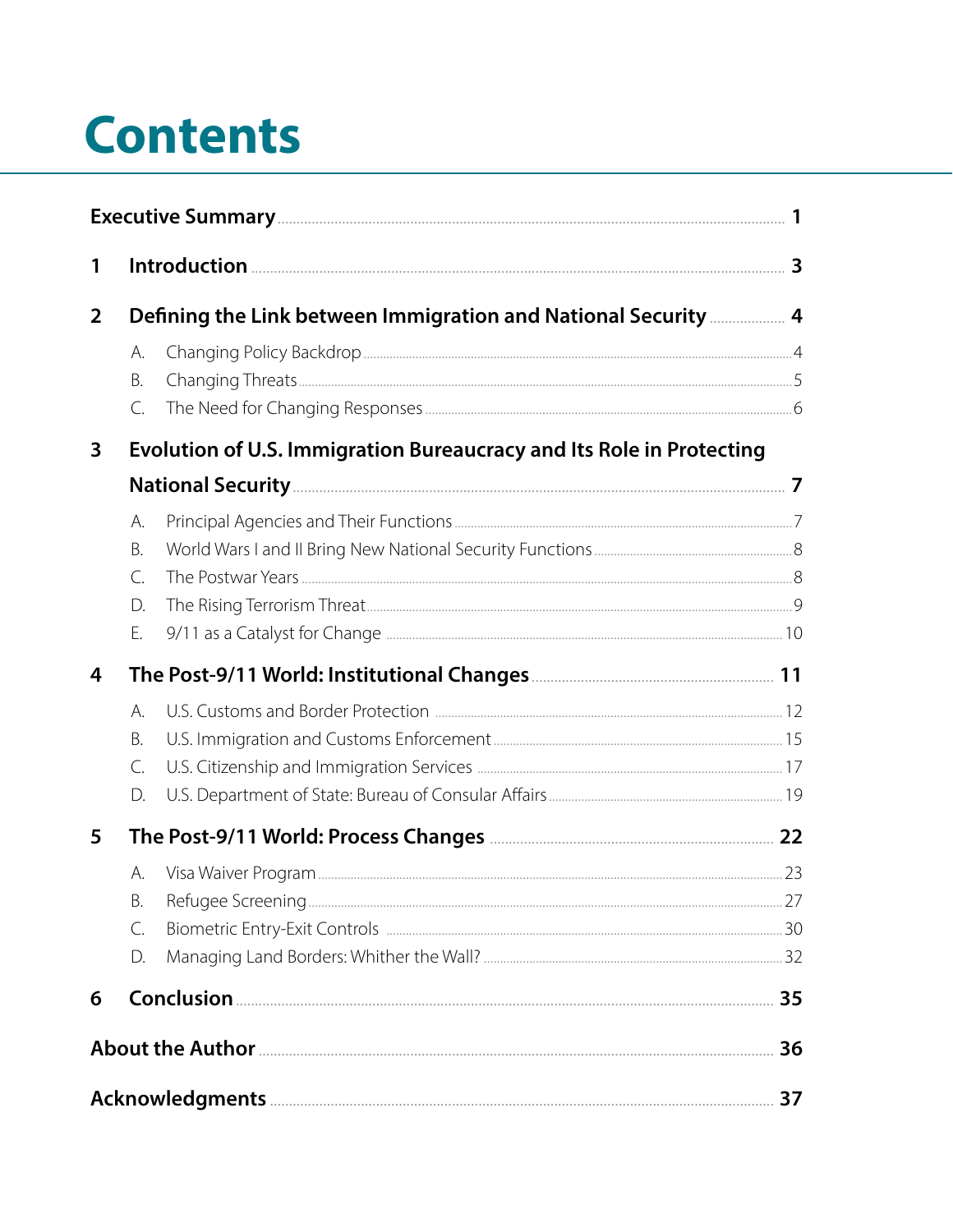# <span id="page-3-0"></span>**Executive Summary**

The terrorist attacks of September 11, 2001, brought into glaring focus weaknesses in U.S. visa and immigration screening processes that exposed Americans and others to harm. However, it is wrong to categorize all immigration as a threat to U.S. homeland security. While the link between national security and immigration policy is valid, immigration and international visitors bring important benefits to the United States. Furthermore, the reorganization of the federal government to create the U.S. Department of Homeland Security (DHS) in 2002 has allowed for the successful expansion of national security protections in immigration, tourism, and trade policies and practices. The question then is whether the immigration system that has taken shape since 9/11 is able not only to remedy the deficiencies brought to light by those attacks but also to address continually evolving security threats, including overarching national and global security dangers such as the coronavirus (COVID-19) pandemic.

The principal reason for creating DHS was to bridge gaps between the government's intelligence community and border enforcement and immigration functions, as identified by the National Commission on Terrorist Attacks upon the United States (the 9/11 Commission) in its final report. By reorganizing the agencies responsible for border

*The question then is whether the immigration system that has taken shape since 9/11 is able ... to address continually evolving security threats.*

management and immigration and housing them under one roof, DHS was intended to ensure greater clarity of mission in each agency, more focused effort, greater coordination among them, and common policy formulation. As part of this process, the U.S. Customs Service in the Treasury Department and the Immigration and Naturalization Service (INS) in the Department of Justice were reconfigured into three new agencies within the newly created DHS: U.S. Customs and Border Protection (CBP), U.S. Immigration and Customs Enforcement (ICE), and U.S. Citizenship and Immigration Services (USCIS).

By embracing new technology, increasing information sharing among agencies and cooperation with foreign governments, employing risk-management techniques, and moving their operations increasingly away from the U.S. border itself, these agencies—and the federal government more broadly—have been able to successfully address many complex security threats. These changes have been accompanied by substantial resource investments. As the Migration Policy Institute (MPI) has reported, the federal government now spends more on immigration and border enforcement, most of it through these three agencies, than it does on all other principal federal criminal law enforcement agencies combined.

Despite the substantial investments, these agencies have had uneven degrees of success in developing their specific mandates. Legacy systems and overlapping missions with agencies elsewhere in the government, for example between ICE and the Federal Bureau of Investigation (FBI), have undermined some of the clarity of mission that was intended with the post-9/11 restructuring. And additional mandates along the way have often redirected attention to new or different priorities.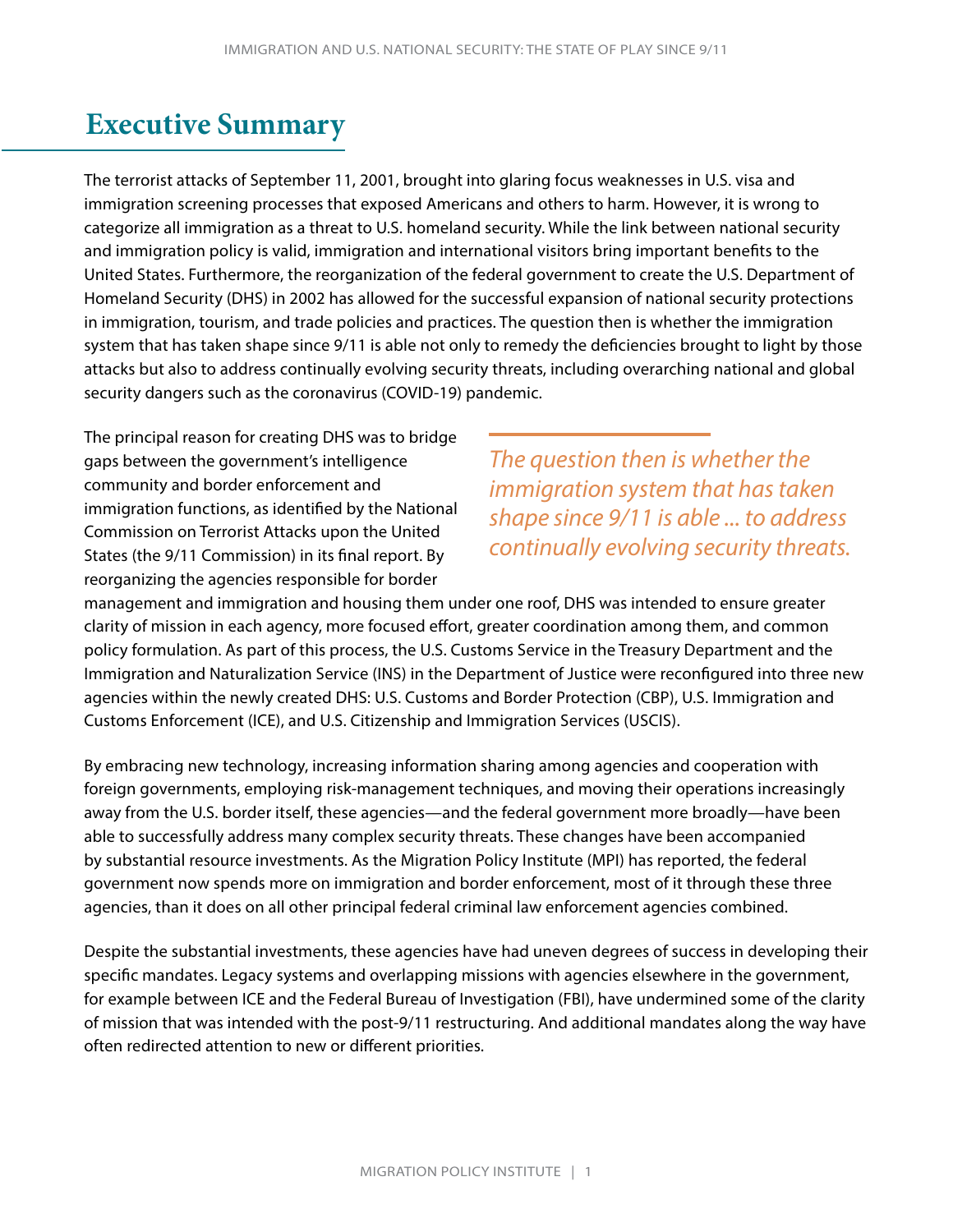More importantly, the reorganization did little to create mechanisms for setting government-wide policy or ensuring cooperation among the relevant agencies. Thus, policymaking and coordination on immigration and border issues that have security implications have been spotty and fragmented—both within DHS and across the U.S. government more generally. As a result, it has been difficult to anticipate and readily respond to quickly changing conditions on the ground and to political debates with coherent strategies. This has been particularly apparent along the southwest border, where an enforcement system designed for fundamentally different conditions—namely, the illegal immigration of Mexican adults that dominated in prior decades—has failed to adapt to shifting flows, now primarily Central American families and unaccompanied children, many seeking asylum.

Today, President Trump's focus on building a wall at the southwest border and limiting immigration does little to fill the remaining security gaps in the U.S. immigration system, despite the national security rationale offered for many of his administration's policies. And while the tendency to frame immigration functions through a security lens predates the Trump administration, this now routine practice clouds the picture of who and what pose a threat. Concerningly, the national security mission of many agencies with an immigration function is regularly conflated with and diluted by other functions, especially managing

*President Trump's focus on building a wall at the southwest border and limiting immigration does little to fill the remaining security gaps in the U.S. immigration system.*

migration along the U.S.-Mexico border. Resources and political will have been steered away from core DHS national security missions, including disaster response, cyber security, protection against weapons of mass destruction, and general policy and planning in favor of immigration enforcement measures focused on low-risk unauthorized migrants and asylum seekers.

The need for broad-based readiness and planning in which DHS plays critical roles has been vividly illustrated by the lack of coordination surrounding the immigration policy directives issued in response to the COVID-19 outbreak. Hastily decided travel bans and restrictions have led to dangerously long lines and congestion at airports, countries have been exempted from the bans and then added just days later, and when screening at arrival destinations quickly became overwhelmed, international travelers have been kept in overcrowded waiting areas for hours, exposing them to the very health dangers and exacerbating the threat the policies seek to avert.

As security threats continually evolve, it is important to recalibrate national security imperatives with broader economic and national interests. Many of the things that make the nation safer—enhanced interagency coordination, pushing the border out, separating high- from low-risk migration and cargo flows—also facilitate border crossings that make the United States competitive in today's globalized world. National security and competitiveness need not require tradeoffs but are mutually beneficial.

More needs to be done in how government agencies charged with immigration functions carry out their national security missions and learn from past mistakes. The danger of this moment in time is that the current administration, by engaging in counterproductive tactics, such as using valuable resources to target particularly vulnerable migrants, is undermining support for DHS and its mission.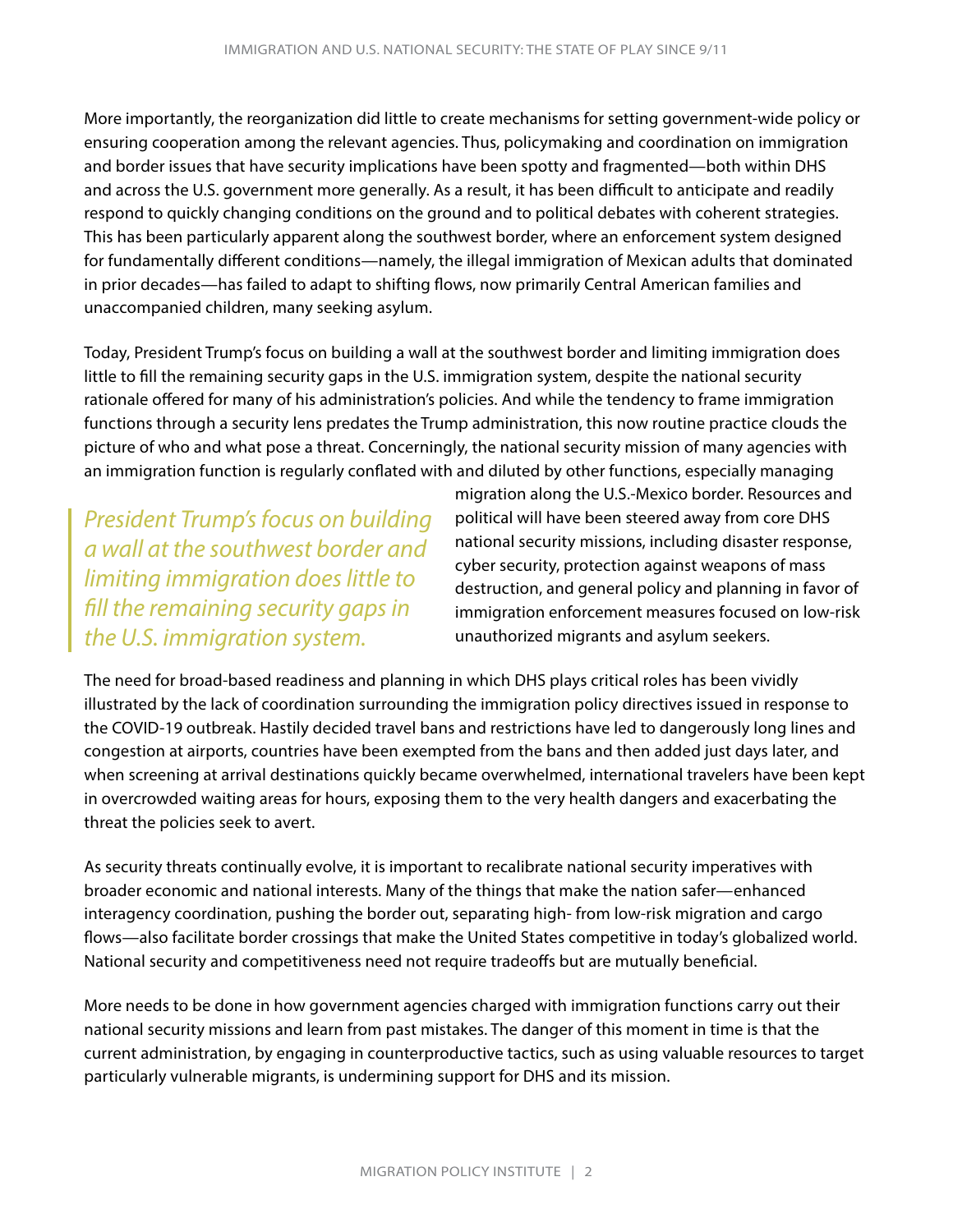<span id="page-5-0"></span>The challenge ahead is to rebuild the department's credibility at home and with foreign partners, while recalibrating resource allocations and strengthening its capacity to respond to and manage the most pressing national security threats.

#### **BOX 1**

#### **About the Rethinking U.S. Immigration Policy Project**

This report is part of a multiyear Migration Policy Institute (MPI) project, Rethinking U.S. Immigration Policy. At a time when U.S. immigration realities are changing rapidly, this initiative aims to generate a big-picture, evidence-driven vision of the role immigration can and should play in America's future. It will provide research, analysis, and policy ideas and proposals—both administrative and legislative—that reflect these new realities and needs for immigration to better align with U.S. national interests.

This expert study was commissioned to spur discussion at one of the roundtables organized around critical immigration issues, which include economic competitiveness, national security, and changing demographic trends. This report represents the views of its author.

To learn more about the project and read the other studies generated by the Rethinking U.S. Immigration Policy initiative, see [bit.ly/RethinkingImmigration.](http://bit.ly/RethinkingImmigration)

# **1 Introduction**

The wide-ranging reforms that followed the September 11, 2001, attacks on the United States significantly strengthened the national security capabilities of immigration agencies. While reforms were sorely needed, in recent years, immigration functions have been increasingly and now routinely framed almost entirely through an often-politicized national security lens. As a result, the question of who or what poses a national security threat has become increasingly muddled.

While this phenomenon predates the Trump administration and has colored U.S. policy on refugees, student visas, and other admissions throughout its history, President Trump has been more single-minded than his predecessors in suggesting that many immigrants pose a national security threat. He has spoken against categories of immigrants, for example refugees and diversity visa recipients, as well as labeling immigrants from particular countries, for example Mexico or Sudan, as national security or public safety threats.<sup>1</sup> This indiscriminate labeling of foreigners as suspect has created questions and concerns in the public mind about what threats immigrants and foreign visitors pose.

This report considers the range of increasingly complex security threats U.S. immigration policy must manage, the tools available to respond to these threats, and U.S. successes as well as challenges in

<sup>1</sup> Eugene Scott, "[Trump's Most Insulting—and Violent—Language Is Often Reserved for Immigrants](https://www.washingtonpost.com/politics/2019/10/02/trumps-most-insulting-violent-language-is-often-reserved-immigrants/)," *Washington Post,* October 2, 2019. Among the Trump administration policies that link immigration and national security, see White House, "[Executive Order](https://www.govinfo.gov/content/pkg/FR-2017-02-01/pdf/2017-02281.pdf)  [13769 of January 27, 2017: Protecting the Nation from Foreign Terrorist Entry into the United States,](https://www.govinfo.gov/content/pkg/FR-2017-02-01/pdf/2017-02281.pdf)" *Federal Register* 82, no. 20 (February 1, 2017): 8977–82; White House, "[Proclamation on Improving Enhanced Vetting Capabilities and Processes for Detecting](https://www.whitehouse.gov/presidential-actions/proclamation-improving-enhanced-vetting-capabilities-processes-detecting-attempted-entry/)  [Attempted Entry"](https://www.whitehouse.gov/presidential-actions/proclamation-improving-enhanced-vetting-capabilities-processes-detecting-attempted-entry/) (presidential proclamation, January 31, 2020).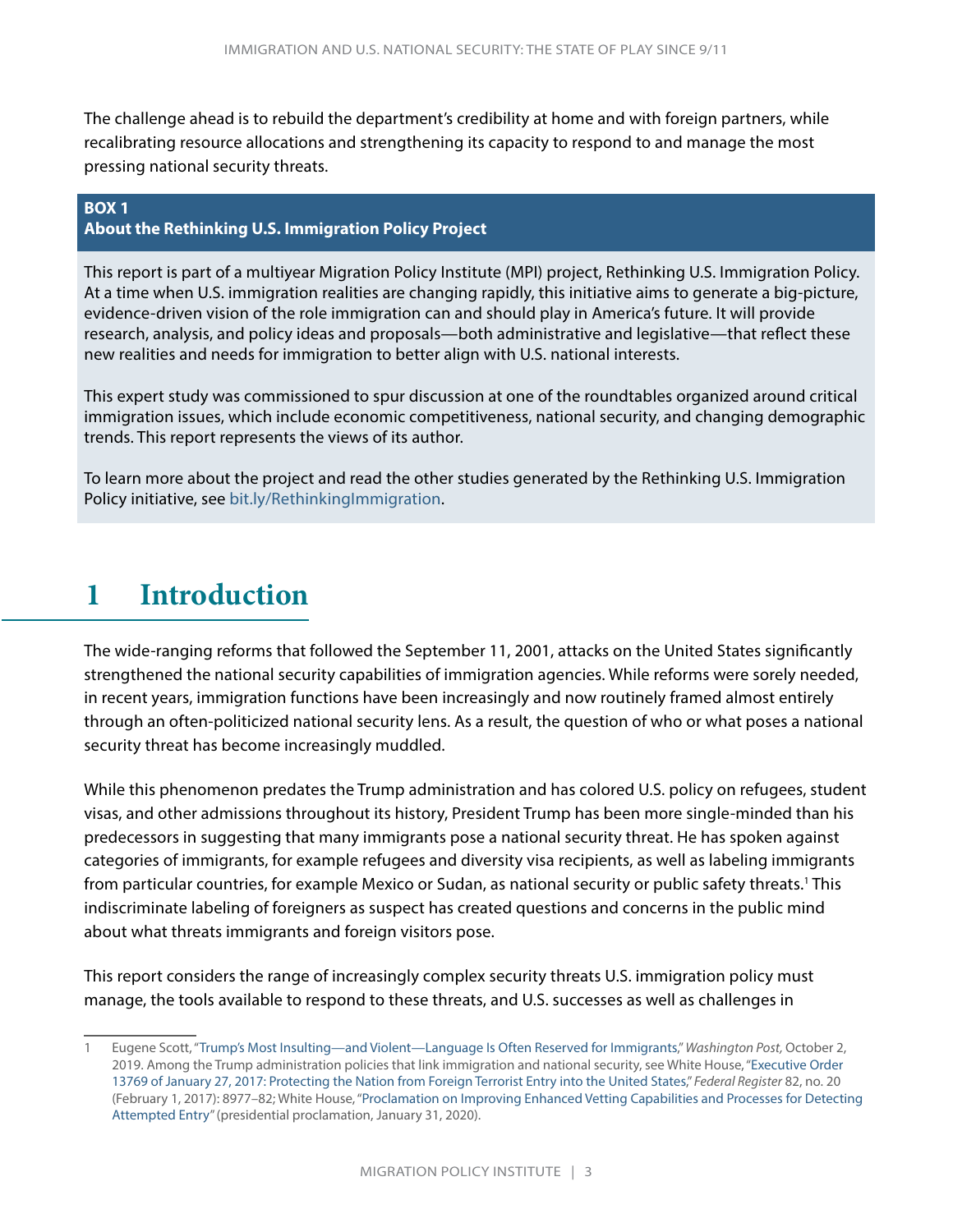<span id="page-6-0"></span>innovating as threats evolve. The report traces the evolution of an immigration and border control bureaucracy built to respond to the most pressing issues of the day but torn in different directions from the outset, as well as called upon to meet new demands, such as responding to pandemics.

With the goal of disentangling national security rhetoric from reality, it evaluates the post-9/11 reforms, recognizes that national security imperatives cannot remain static, and questions whether the most recent changes in immigration policy mitigate or exacerbate threats to U.S. homeland security.

# **2 Defining the Link between Immigration and National Security**

The term "national security" is frequently used loosely—and often for political ends—without an articulated meaning. In the first instance, it means something beyond "public safety" or crime. It implies a threat to the integrity of the United States, its people, or its strategic interests beyond the capability of domestic law enforcement or public officials to manage effectively.

The question then is: what immigration issues—those involving the movement of people, whether they are travelers or immigrants—put U.S. national security at risk?

## *A. Changing Policy Backdrop*

A primary challenge is the evolution of the threat. Throughout much of the 20th century, the United States' primary national security concern was the influence and intent of other nation states—whether it was Germany, Japan, the Soviet Union, or other adversarial countries.<sup>2</sup> Immigration and border policies reflected the priorities of the time and, as a result, were frequently tied to U.S. foreign policy. When refugees were admitted, for example, they were often from places such as Vietnam, the Soviet Union, or Cuba, as their resettlement scored the United States geopolitical points in its Cold War strategy. Immigration policy, more broadly, focused on excluding categories of people deemed undesirable. As a result, the level of individualized vetting for travelers was relatively weak.

It was not until the 1990s that terrorists—operating in the vacuum created by the post-Cold War disintegration of certain states—emerged in their own right as a national security threat to U.S. interests.3 The 1993 bombing of the World Trade Center drew the attention of U.S. policymakers and created the modern immigration challenge: adapting a system built to counter threats from state actors to one able to control a threat that is far more diffuse and asymmetric.

<sup>2</sup> John Higham, ["American Immigration Policy in Historical Perspective](https://scholarship.law.duke.edu/lcp/vol21/iss2/2/)," *Law and Contemporary Problems* 21 (Spring 1956): 213, 228–33.

<sup>3</sup> Although terrorist groups formed and expanded throughout that time, the U.S. focus remained primarily on state actors and how they might exploit terrorist groups to attack Western interests. See John Moore, "[Evolution of Islamic Terrorism: An Overview](https://www.pbs.org/wgbh/pages/frontline/shows/target/etc/modern.html)," PBS Frontline, accessed September 10, 2019. See also George Lardner Jr., ["2 Libyans Indicted in Pan Am Blast,](https://www.washingtonpost.com/wp-srv/inatl/longterm/panam103/stories/libyans111591.htm)" *Washington Post*, November 15, 1991; *Washington Post*, "[The Bombing of Pan Am Flight 103,](https://www.washingtonpost.com/wp-srv/inatl/longterm/panam103/timeline.htm)" accessed September 10, 2019.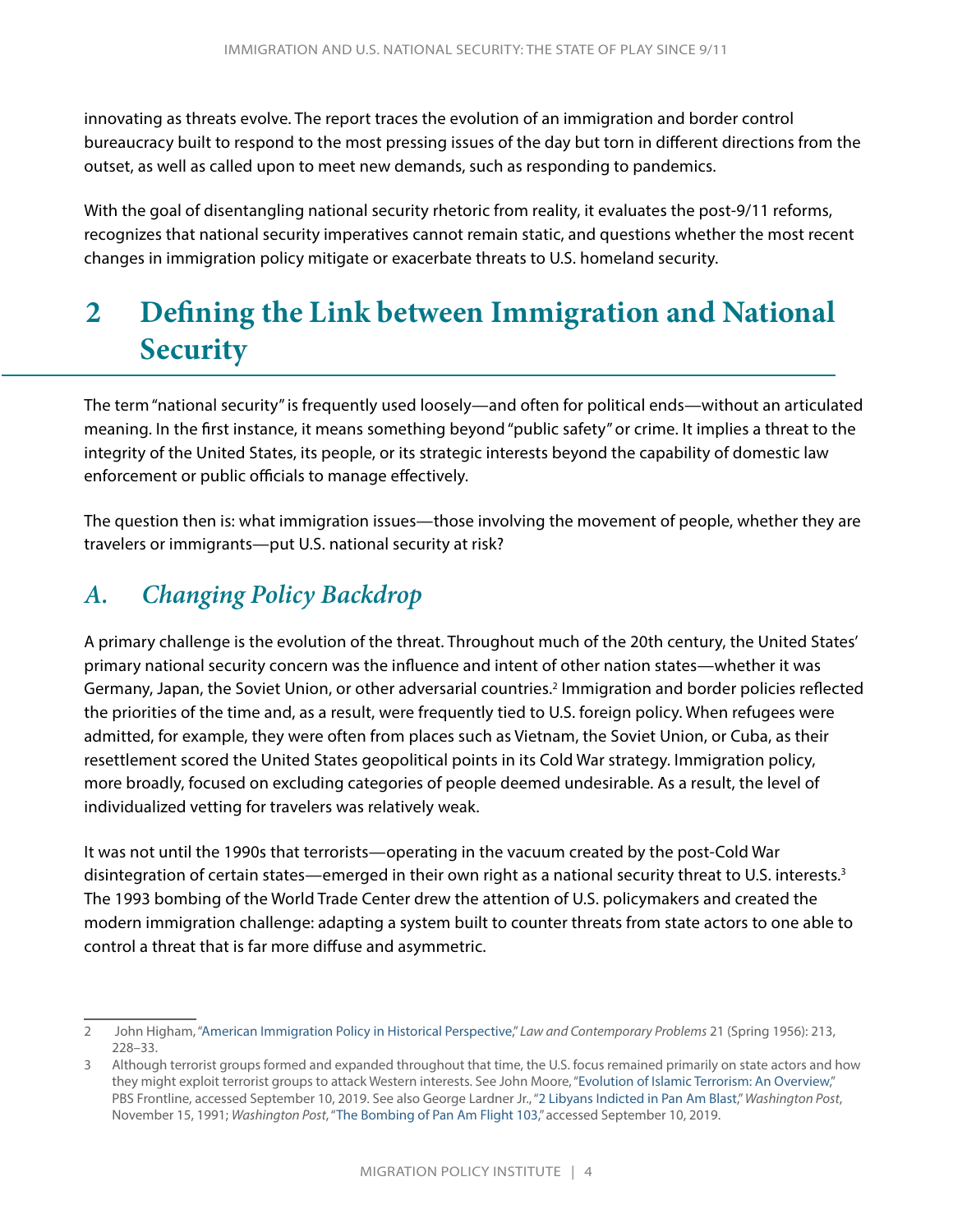<span id="page-7-0"></span>As the threat posed by these nonstate actors grew, so too did the ascendance of the concept of "homeland security"—a phrase that took root following the attacks of September 11, 2001.4 The concept, in its earliest iterations, suggested something qualitatively different from "national security" or at least foreign policy. It signaled a shift in focus toward what was happening immediately at U.S. borders or in the homeland.

After 9/11, Congress and the executive branch created a Homeland Security Council, modeled on the National Security Council, but including the secretary of homeland security and other domestic security actors. The George W. Bush White House created a staff for the new council and a homeland security advisor, who held the same rank as the national security advisor.<sup>5</sup> The two teams—national and homeland security—had different missions. National security staff remained focused on foreign policy, diplomacy, and defense, while homeland security staff responded to natural disasters, migration-related threats, and terrorism that could affect U.S. borders and transportation.<sup>6</sup>

### *B. Changing Threats*

Today, the threat has again evolved. The primary terrorist threat is no longer al Qaeda, intent on attacking U.S. infrastructure.<sup>7</sup> Terrorist groups such as the Islamic State in Syria ("ISIS") have been significantly weakened. The primary terrorist threat comes from small pockets of radicalized individuals or "lone wolves," many of whom were born and raised in the United States or in Europe and would not be obvious targets for exclusion.<sup>8</sup> The haystack has once again grown larger and the needle even smaller and harder to spot.<sup>9</sup>

*Globalization has allowed for the increasingly rapid flow of people and goods across borders, outpacing traditional securityfocused immigration policies.*

At the same time, globalization has allowed for the increasingly rapid flow of people and goods across borders, outpacing traditional security-focused immigration policies. While countering adversarial state actors has long been a national security objective, today's espionage is not only the theft of official secrets but also increasingly corporate secrets, with state actors employing sophisticated methods of bypassing U.S.

<sup>4</sup> Philip Bump, "[How 'Homeland' Became Part of Our American Lexicon](https://www.washingtonpost.com/news/the-fix/wp/2014/09/11/how-homeland-became-part-of-our-american-lexicon/)*,*" *Washington Post*, September 11, 2014. President George W. Bush linked the origination of the term to the 1997 study National Defense Panel, *[Transforming Defense: National Security in the](https://www.hsdl.org/?abstract&did=1834)  [21st Century](https://www.hsdl.org/?abstract&did=1834)* (Washington, DC: National Defense Panel, 1997).

<sup>5</sup> President George W. Bush created a Homeland Security Council with a homeland security advisor who, independently from the national security advisor, reported to the president. The Obama administration adopted this model but, recognizing the need for better connectivity between National Security Council and Homeland Security Council staff, created the National Security staff.

<sup>6</sup> Harold C. Relyea, *[The Executive Office of the President: An Historical Overview](https://fas.org/sgp/crs/misc/98-606.pdf)* (Washington, DC: Congressional Research Service, 2008).

<sup>7</sup> U.S. House Committee on Homeland Security, Subcommittee on Oversight, Investigations, and Management, *[A Line in the Sand:](https://www.hsdl.org/c/line-in-the-sand-countering-crime-violence-and-terror-at-the-southwest-border/)  [Countering Crime, Violence and Terror at the Southwest Border](https://www.hsdl.org/c/line-in-the-sand-countering-crime-violence-and-terror-at-the-southwest-border/)* (Washington, DC: U.S. Congress, 2012), 5, 7, 49.

<sup>8</sup> Bruce Hoffman, "[The Global Terror Threat and Counterterrorism Challenges Facing the Next Administration,](https://ctc.usma.edu/the-global-terror-threat-and-counterterrorism-challenges-facing-the-next-administration/)" *CTC Sentinel* 9, no. 11 (2016): 1–7.

<sup>9</sup> As of late 2016, experts believed that nearly 7,000 European foreign fighters had traveled to Syria, many to join the Islamic State. See John Gatt-Rutter, Director of Counterterrorism Division, European External Action Service, quoted in Martin Banks, ["Returning](http://www.theparliamentmagazine.eu/articles/news/returning-foreign-fighters-are-biggest-threat-eu-parliament-warned)  [Foreign Fighters Are Biggest Threat to EU, Parliament Warned](http://www.theparliamentmagazine.eu/articles/news/returning-foreign-fighters-are-biggest-threat-eu-parliament-warned)," *The Parliament Magazine*, October 12, 2016. See also Hoffman, "The Global Terror Threat and Counterterrorism Challenges."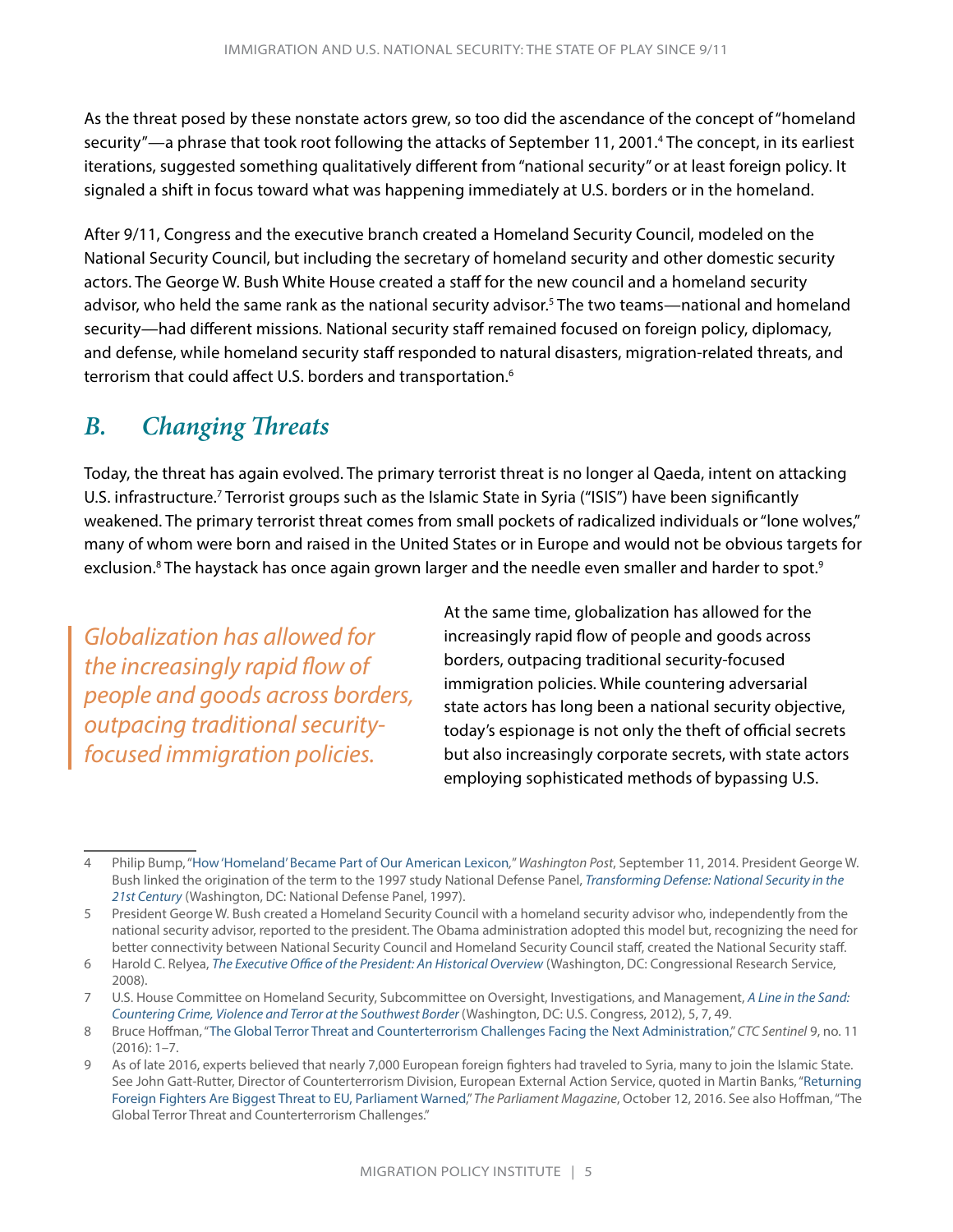#### <span id="page-8-0"></span>Among the most pressing threats to U.S. national security today are...



defenses.<sup>10</sup> For example, there is increasing reporting and concerns about China's efforts through the foreign student program to gain access to sensitive information in U.S. universities and research programs.11

Likewise, large-scale transnational criminal organizations trafficking in narcotics, weapons, people, and money benefit from the same forces of globalization as all organizations, enabling them to diversify, exploit technological advances, and more skillfully breach gaps in border defenses.12 The threats posed by cyberattacks have expanded exponentially in the past decades and everevolving technologies have been used to facilitate attacks against the country and could be used to exploit gaps in its digital defenses.

Finally, despite long-standing concerns with keeping out persons who could spread communicable diseases (the admissions requirements found in the earliest U.S. immigration policy on record required screening for communicable diseases<sup>13</sup>), health emergencies such as the coronavirus (COVID-19) epidemic make clear how easily borders can be breached by disease, potentially posing a significant threat to U.S. persons and interests if not contained. In the case of the coronavirus, infection continues globally—including in the United States—despite increasingly restrictive measures to shut down travel from China, Europe, and other affected areas.14 As UN Secretary General Kofi Annan recognized more than 20 years ago, today's national security threats are "problems without passports" transcending borders and not easily addressed by one nation alone.15

# *C. The Need for Changing Responses*

There can be no question that defining "national security" requires looking beyond homeland/domestic security. In a world with increasingly porous borders, threats from other actors or sources—transnational criminal organizations, cyber criminals, chemical and biological weapons, or contagious diseases, for example—have become more powerful and diffuse, unbound by traditional geographic or jurisdictional

<sup>10</sup> Jim Finkle, Joseph Menn, and Aruna Viswanatha, "[U.S. Accuses China of Cyber Spying on American Companies,](https://www.reuters.com/article/us-cybercrime-usa-china/u-s-accuses-china-of-cyber-spying-on-american-companies-idUSKCN0J42M520141120)" Reuters, November 20, 2014; Mark Clayton, "[US Indicts Five in China's Secret 'Unit 61398' for Cyber-Spying on US Firms](https://www.csmonitor.com/World/Passcode/2014/0519/US-indicts-five-in-China-s-secret-Unit-61398-for-cyber-spying-on-US-firms)," *Christian Science Monitor*, May 19, 2014.

<sup>11</sup> See, for example, Zachary Cohen and Alex Marquardt, ["U.S. Intelligence Warns China Is Using Student Spies to Steal Secrets](https://www.cnn.com/2019/02/01/politics/us-intelligence-chinese-student-espionage/index.html)," CNN, February 1, 2019.

<sup>12</sup> White House, "[Fact Sheet: Strategy to Combat Transnational Organized Crime](https://obamawhitehouse.archives.gov/the-press-office/2011/07/25/fact-sheet-strategy-combat-transnational-organized-crime)" (news release, July 25, 2011).

<sup>13</sup> See, for example, *[The Immigration Act of 1891](https://govtrackus.s3.amazonaws.com/legislink/pdf/stat/26/STATUTE-26-Pg1084a.pdf)*, *U.S. Statutes at Large* 551 (1891): 1084.

<sup>14</sup> Natalia Banulescu-Bogdan, Meghan Benton, and Susan Fratzke, "[Coronavirus Is Spreading across Borders, but It Is Not a Migration](https://www.migrationpolicy.org/news/coronavirus-not-a-migration-problem)  [Problem](https://www.migrationpolicy.org/news/coronavirus-not-a-migration-problem)" (commentary, Migration Policy Institute, Washington, DC, March 2020).

<sup>15</sup> United Nations Secretary General, ["Environmental Threats Are Quintessential 'Problems without Passports,' Secretary General Tells](https://www.un.org/press/en/1998/19980623.sgsm6609.html)  [European Environment Ministers](https://www.un.org/press/en/1998/19980623.sgsm6609.html)" (press release, June 23, 1998).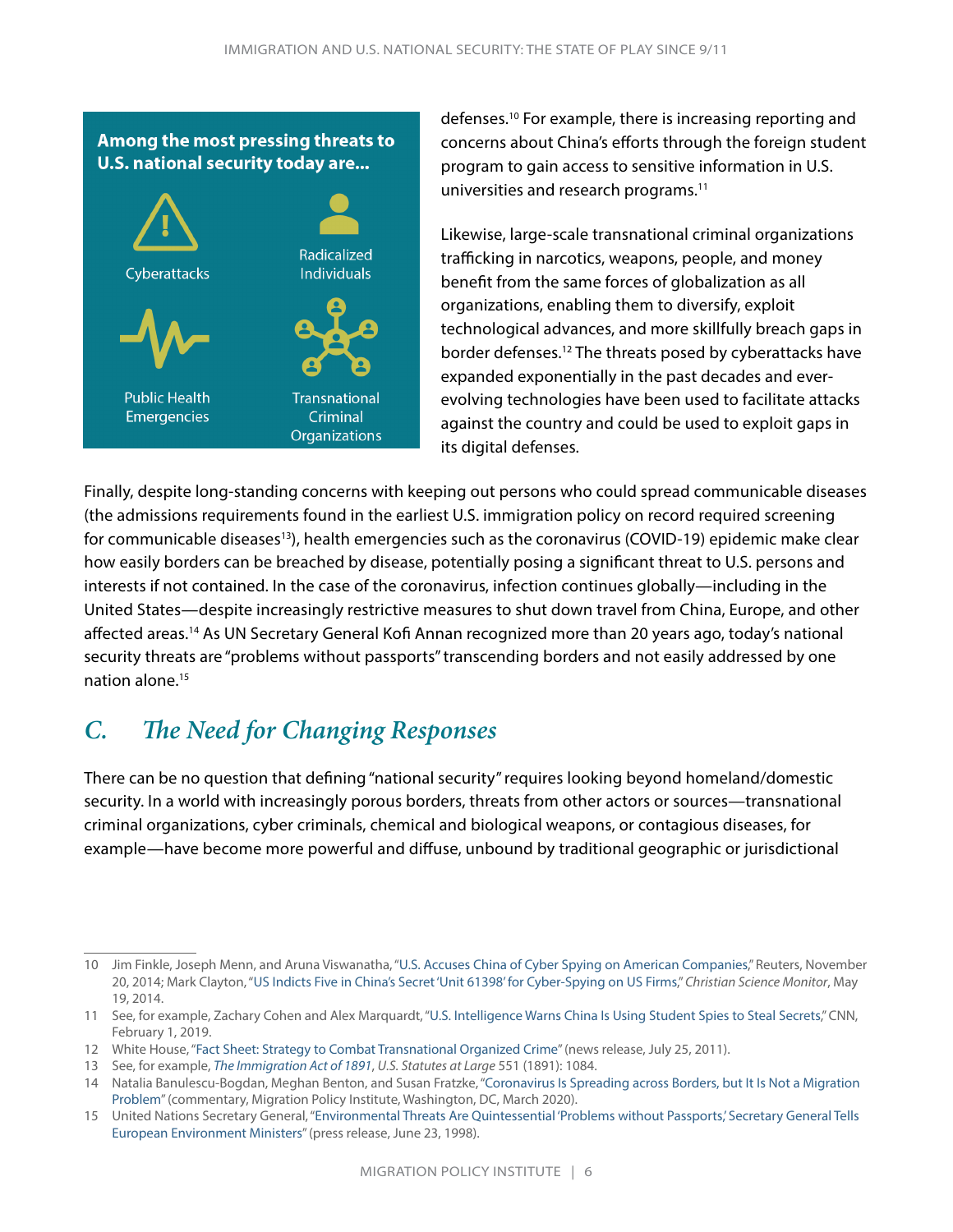<span id="page-9-0"></span>limitations.<sup>16</sup> Keeping the homeland safe depends on what is happening in this increasingly globalized world. This is equally true when conflict, natural disasters, and poor governance drive people out of their homes and toward more prosperous countries, such as the United States.

The ability to identify those who mean harm is significantly enhanced by information sharing between and action by partner countries. Those activities require diplomacy and partnership. For that reason, national security as defined in this report cannot be bounded by the United States' physical borders alone but must encompass actions both in the homeland and by and with foreign partners.

# **3 Evolution of U.S. Immigration Bureaucracy and Its Role in Protecting National Security**

Immigration policy—and its attendant bureaucracy—has long served multiple and sometimes competing objectives. They include economic development, protectionism, diplomacy, and national security, among other things.

# *A. Principal Agencies and Their Functions*

Prior to 2002, there were essentially three federal departments that had components responsible for advancing and enforcing these immigration-related objectives: the Immigration and Naturalization Service (INS), which was housed within the Department of Justice; the U.S. Customs Service within the Treasury Department; and the Bureau of Consular Affairs within the U.S. Department of State.

State Department consular officers screened applicants for visas, and customs and INS officials jointly managed the ports of entry and the movement of goods and people into the country. The bulk of the responsibilities fell to the INS, which managed the Border Patrol; the admission of refugees; applications for changes in visa status, permanent residence, and citizenship; and the removal from the country of individuals who had not complied with U.S. immigration law.

These agencies had their roots in the late 19th century, as increasing numbers of immigrants came to the United States in the 1880s.17 At that time, the law's stated focus was on keeping out "idiots, lunatics, convicts, and persons likely to become a public charge."18 In 1891, the list of people to be excluded from the country expanded to cover polygamists, persons convicted of crimes of moral turpitude, and those suffering from a "loathsome or a dangerous contagious disease."19

<sup>16</sup> As articulated in 2015, the challenges also include countering "widespread economic slowdown, the proliferation and/or use of weapons of mass destruction; severe global infectious disease outbreaks; climate change; major energy market disruptions; and significant security consequences associated with weak or failing states (including mass atrocities, regional spillover, and transnational organized crime)." See White House, *[National Security Strategy](https://obamawhitehouse.archives.gov/sites/default/files/docs/2015_national_security_strategy_2.pdf)* (Washington, DC: White House, 2015), 2. See also White House, *[National Security Strategy](https://www.whitehouse.gov/wp-content/uploads/2017/12/NSS-Final-12-18-2017-0905-2.pdf)* (Washington, DC: White House, 2017), 11–12.

<sup>17</sup> U.S. Citizenship and Immigration Services (USCIS), *[Overview of INS History](https://www.uscis.gov/sites/default/files/USCIS/History and Genealogy/Our History/INS History/INSHistory.pdf)* (Washington, DC: USCIS, 2012), 5–6.

<sup>18</sup> [An Act to Regulate Immigration](http://www.loc.gov/law/help/statutes-at-large/47th-congress/session-1/c47s1ch376.pdf), *U.S. Statutes at Large* 376 (1882): 214.

<sup>19</sup> *The Immigration Act of 1891*, 1084.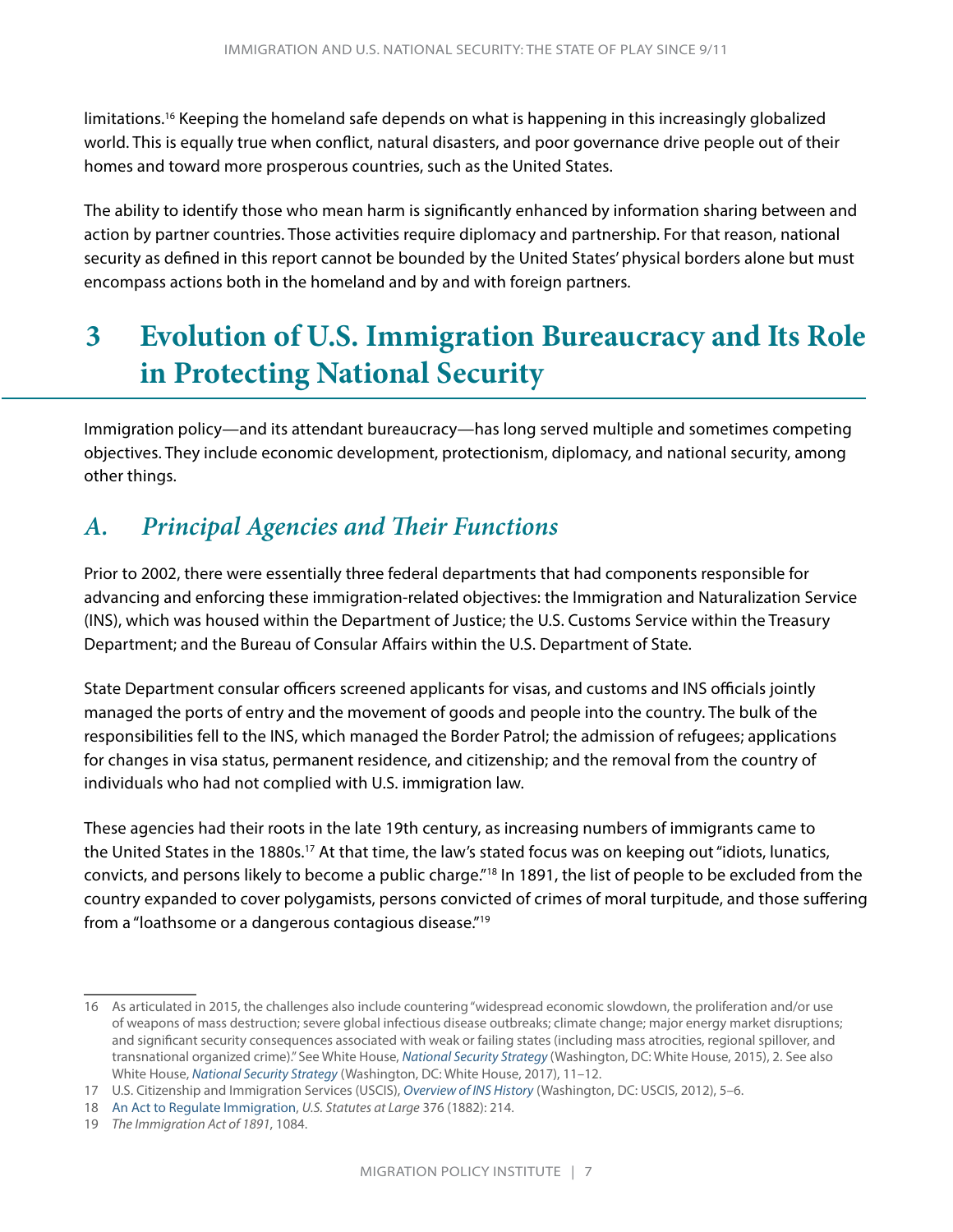## <span id="page-10-0"></span>*B. World Wars I and II Bring New National Security Functions*

With World War I, immigration functions began to reflect national security concerns. The INS was given responsibility for interning "enemy aliens"20 pursuant to the *Immigration Act of 1918*, which prohibited membership in any group that was anarchist in nature or that believed in or advocated for the violent or forceful overthrow of the U.S. government.21

After the war ended, several bombings and attempted bombings linked to members of the Industrial Workers of the World (IWW) led to the first immigration raids.<sup>22</sup> Officials arrested more than 4,000 mostly Russian and Eastern European immigrants across 33 states, many of whom were alleged to be members of the Union of Russian Workers.23 When immigration declined during the Great Depression, the INS worked closely with the Federal Bureau of Investigation (FBI) and focused increasingly on removing criminal and subversive aliens.<sup>24</sup>

In 1940, President Roosevelt moved the INS from the Department of Labor—where it had been formed by

consolidating two agencies, the Bureau of Immigration and the Bureau of Naturalization—to the Department of Justice. The goal was to provide more effective control over foreign nationals and enable the federal government to quickly identify and remove any foreign national who affected the public interest.<sup>25</sup>

*During World War II, the national security responsibilities of the INS became more explicit.*

During World War II, the national security responsibilities of the INS became more explicit. The number of employees doubled from 4,000 to 8,000, and the agency was responsible for fingerprinting every foreign national in the country, operating internment camps for "enemy aliens," and conducting record checks for immigrant defense workers.<sup>26</sup> INS was also responsible for organizing and operating detention facilities, increasing Border Patrol operations, and administering the program charged with importing agricultural laborers during the war (the Bracero Program).<sup>27</sup>

## *C. The Postwar Years*

Following World War II, attention shifted to two primary immigration responsibilities: admitting war refugees and managing the increasing numbers of unauthorized migrants crossing the U.S.-Mexico border.

<sup>20</sup> USCIS, *Overview of INS History*, 5–6.

<sup>21</sup> *[An Act to Exclude and Expel from the United States Aliens Who Are Members of the Anarchistic and Similar Classes](http://www.loc.gov/law/help/statutes-at-large/65th-congress/session-2/c65s2ch186.pdf)*, Public Law 65–221, *U.S. Statutes at Large* 186 (1918): 1012, 1013.

<sup>22</sup> Harlan G. Cohen, "[The \(Un\)favorable Judgment of History: Deportation Hearings, the Palmer Raids, and the Meaning of History](https://digitalcommons.law.uga.edu/cgi/viewcontent.cgi?article=1846&context=fac_artchop)," *New York University Law Review* 78, no. 4 (2003): 1454–55.

<sup>23</sup> Cohen, "The (Un)favorable Judgment of History," 1458–62. Of the more than 2,700 warrants, Acting Secretary of Labor Louis Post upheld only 556 and later testified before Congress regarding the Department of Justice's warrantless searches and abuse of power.

<sup>24</sup> USCIS, *Overview of INS History*, 7.

<sup>25</sup> Franklin D. Roosevelt, ["Reorganization Plan No. V of 1940](https://uscode.house.gov/view.xhtml?req=granuleid:USC-prelim-title5a-node84-leaf90&num=0&edition=prelim)" (reorganization plan, Office of the President, Washington DC, June 4, 1940).

<sup>26</sup> USCIS, *Overview of INS History*, 8.

<sup>27</sup> USCIS, *Overview of INS History*, 8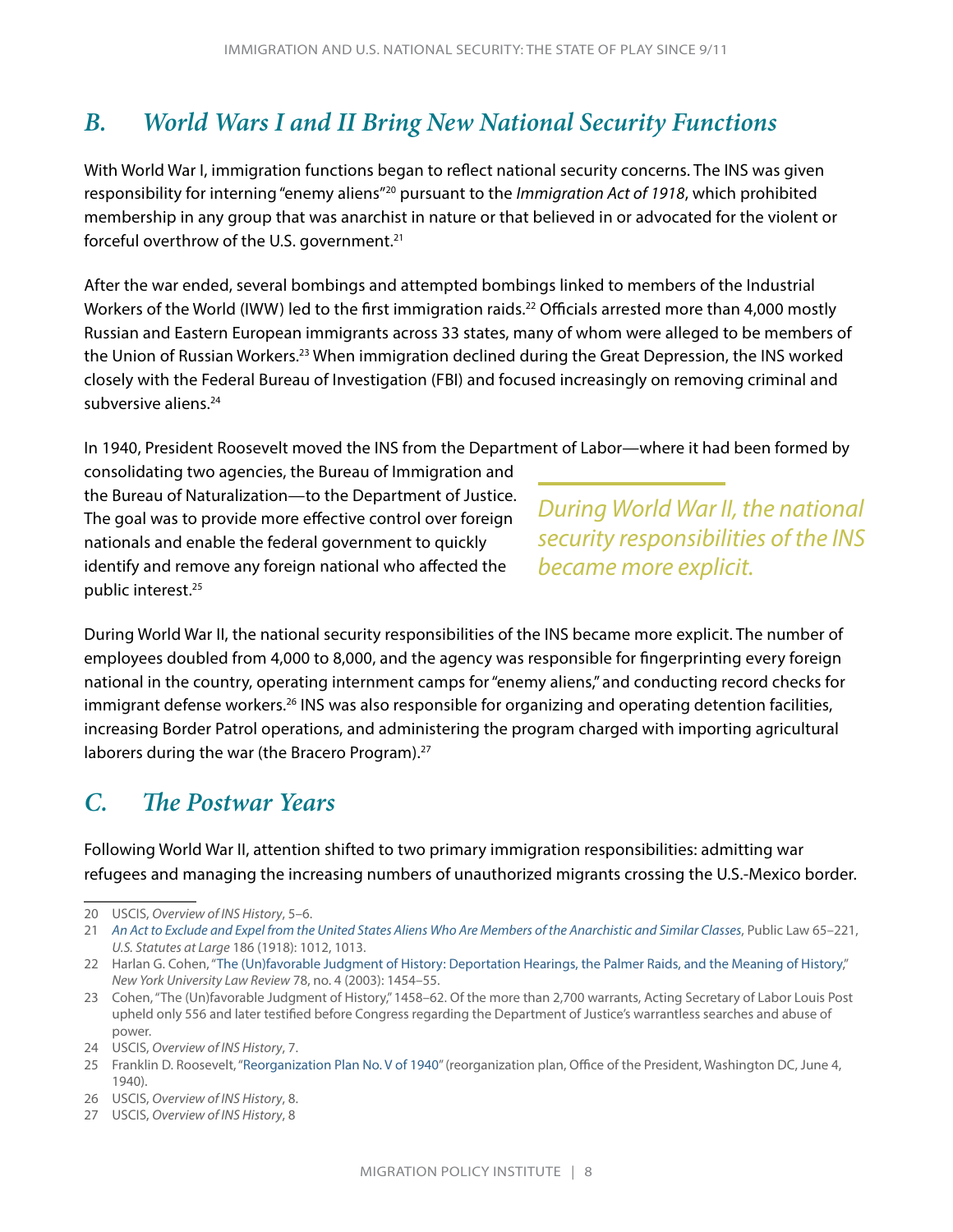#### <span id="page-11-0"></span>**Refugee Admissions**

Massive numbers of people in Europe had been uprooted by the war or fled persecution. In response, the *Displaced Persons Act of 1948* focused on admitting individuals who were persecuted under the Italian or German governments. Immigrants admitted under this act were subject to "a thorough investigation and written report made and prepared" by the U.S. government, regarding each individual's history, character, and eligibility for the program.28

Still, public officials expressed concern that the refugee admissions program could be used as a Trojan horse by communists hiding within the displaced populations, waiting until they were admitted to the United States to begin subversive activity.29 Some consular officers testified about the difficulty of verifying a person's identifying data or nationality, given that very little official documentation was presented with applications and foreign nationals at times had no access to records from their former places of residence.<sup>30</sup> Officers also testified that up to 40 percent of the applications were fraudulent.31 The resulting screening process—in which applicants were interviewed multiples times, including by security officials—forms the basis of today's refugee screening program.32

#### **U.S.-Mexico Border Crossings**

The often-dominating concern of the INS was the steadily increasing numbers of migrants crossing the southwest border in the boom years following the war. Apprehensions hit a then-record high in 1954 with 1,028,246, compared to 11,125 just 11 years earlier.33 The number dropped to fewer than 30,000 in 1960, but by the early 1980s, apprehensions again swelled to more than 1 million per year, generally staying there until the mid-2000s.34

### *D. The Rising Terrorism Threat*

The 1993 bombing of the World Trade Center first brought the threat of nonstate terrorism on U.S. soil into public view. In response, Congress passed the *Anti-Terrorism and Effective Death Penalty Act of 1996*, which changed the way terrorist organizations were designated in immigration law and made providing material support to a terrorist organization a basis to exclude or remove foreign nationals from the country.<sup>35</sup>

At the same time, there were nascent efforts to build out the INS' counterterrorism capability. INS set up a National Security Unit in 1997 to track potential terrorist cases for possible immigration enforcement

<sup>28</sup> *[Displaced Persons Act of 1948](http://www.loc.gov/law/help/statutes-at-large/80th-congress/session-2/c80s2ch647.pdf)*, Public Law 80–774, *U.S. Statutes at Large* 647 (1948): 1013.

<sup>29</sup> Report by Alexander Wiley, U.S. Senator, before the Committee on the Judiciary, *Displaced Persons in Europe*, 80th Cong. 2d sess., March 2, 1948, 2.

<sup>30</sup> Wiley, *Displaced Persons in Europe,* 20.

<sup>31</sup> Wiley, *Displaced Persons in Europe,* 26.

<sup>32</sup> Wiley, *Displaced Persons in Europe,* 26; Christopher Rudolph, *National Security and Immigration: Policy Development in the United States and Western Europe Since 1945* (Palo Alto, CA: Stanford University Press, 2006), 50; U.S. Commission on National Security/21st Century, *[Seeking a National Strategy: A Concert for Preserving Security and Promoting Freedom](https://govinfo.library.unt.edu/nssg/PhaseII.pdf)* (Washington, DC: U.S. Commission on National Security/21st Century, 2000), 5.

<sup>33</sup> U.S. Border Patrol, "[Nationwide Illegal Alien Apprehensions Fiscal Years 1925 - 2018,](https://www.cbp.gov/sites/default/files/assets/documents/2019-Mar/bp-total-apps-fy1925-fy2018.pdf)" accessed September 20, 2019.

<sup>34</sup> U.S. Border Patrol, "Nationwide Illegal Alien Apprehensions."

<sup>35</sup> *[Anti-Terrorism and Effective Death Penalty Act of 1996](https://www.congress.gov/bill/104th-congress/senate-bill/735/text)*, Public Law 104–132, *U.S. Statutes at Large* 110 (1996): 1248–49.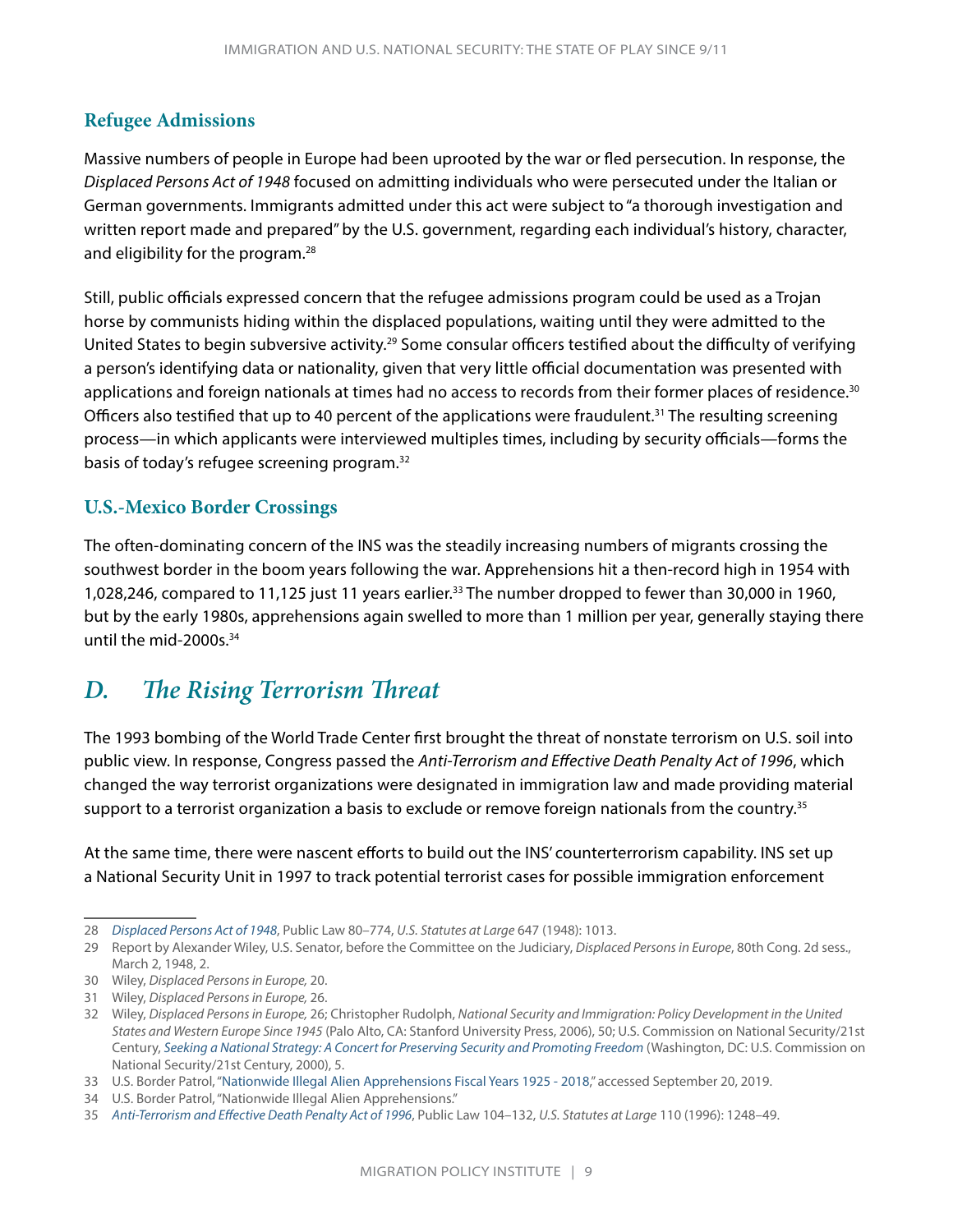<span id="page-12-0"></span>action, automated a terrorist watch list, increased work with other law enforcement agencies and the State Department to identify suspected terrorists, and granted immigration officers access to classified information.36

*Inspectors at ports of entry still often relied on paper watch lists and did not know they were checking for terrorists when comparing the names of incoming passengers to these lists.* 

Nonetheless, fundamental policy questions—such as whether the Central Intelligence Agency (CIA) could complete checks prior to naturalization—were not resolved. Furthermore, inspectors at ports of entry still often relied on paper watch lists and did not know they were checking for terrorists when comparing the names of incoming passengers to these lists. Programs to track foreign student

visa compliance by monitoring travelers' entry and exit from the United States were introduced but not completed.37

At a National Security Council Principals Committee meeting in March 2000 to discuss potential future terror attacks, officials recognized the need to strengthen immigration law enforcement. They recommended increasing the number of INS agents assigned to the FBI's Joint Terrorism Task Forces and activating a special court so classified evidence could be used in immigration-related national security cases.<sup>38</sup> But funding remained limited, and these efforts competed with the far more politically compelling calls to stem the number of unauthorized migrants crossing the southwest border.<sup>39</sup>

Eighteen months later, al Qaeda carried out its spectacular attack on U.S. soil, fueling a rapid review and sweeping reorganization of U.S. immigration capabilities.

### *E. 9/11 as a Catalyst for Change*

Although the existence of national security responsibilities within immigration processes were certainly not new to immigration agencies or the federal government, the resources and political will to treat them as essential elements in protecting the nation are largely a post-9/11 phenomenon. The 9/11 Commission, in its final report, identified a host of operational failures that indicted immigration screening processes.<sup>40</sup> These included failures to:

- place hijackers on watch lists;
- ► inform the FBI about one hijacker's visa or travel to the United States;
- ► discover false statements on visa applications;
- ► recognize false passports;

<sup>36</sup> Thomas H. Kean and Lee Hamilton, *[The 9/11 Commission Report: Final Report of the National Commission on Terrorist Attacks upon](https://www.govinfo.gov/content/pkg/GPO-911REPORT/pdf/GPO-911REPORT.pdf)  [the United States](https://www.govinfo.gov/content/pkg/GPO-911REPORT/pdf/GPO-911REPORT.pdf)* (Washington, DC: National Commission on Terrorist Attacks upon the United States, 2004), 80.

<sup>37</sup> Kean and Hamilton, *The 9/11 Commission Report*, 81

<sup>38</sup> Kean and Hamilton, *The 9/11 Commission Report*, 187.

<sup>39</sup> Kean and Hamilton, *The 9/11 Commission Report*, 384.

<sup>40</sup> Kean and Hamilton, *The 9/11 Commission Report*.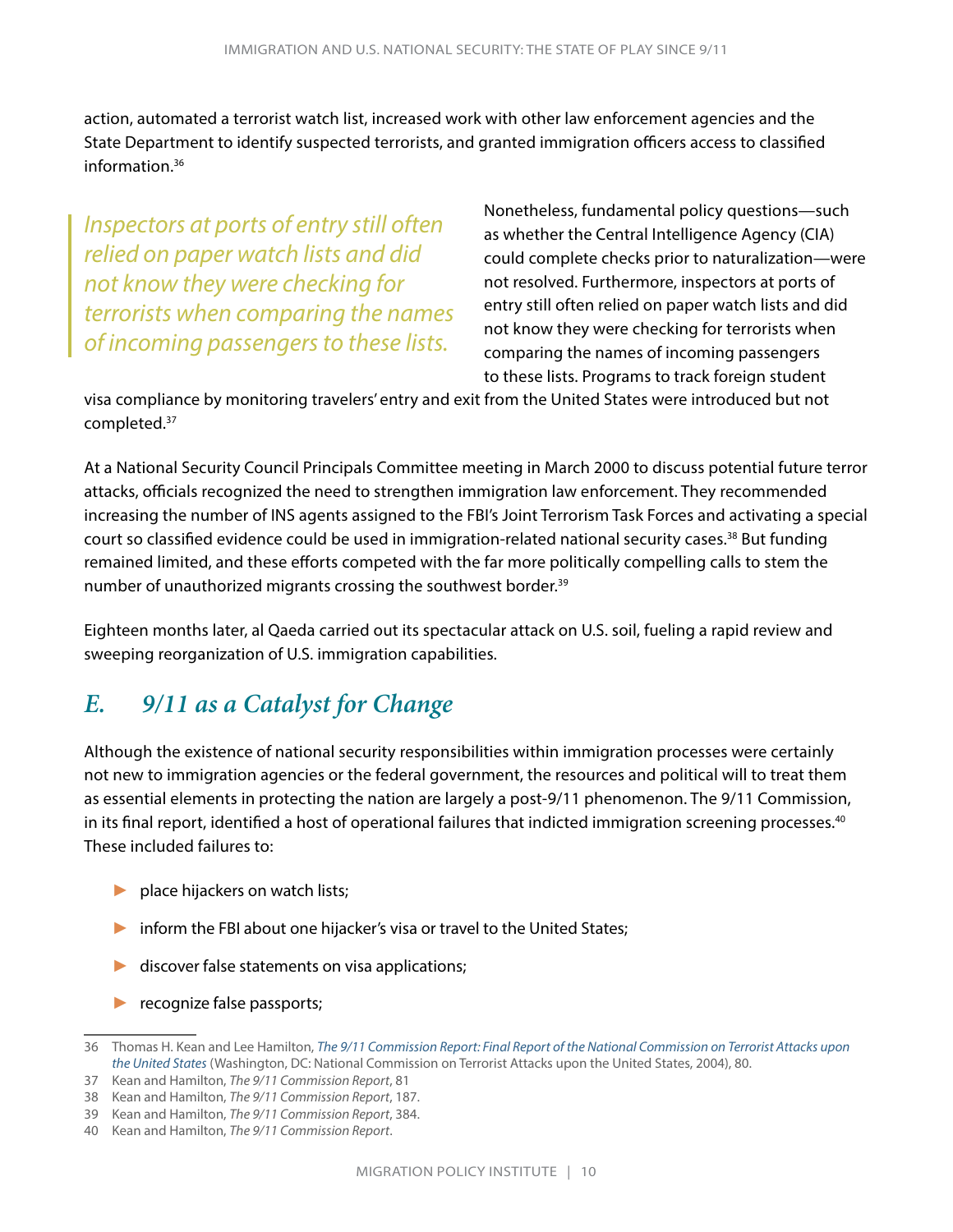- <span id="page-13-0"></span>► include individuals who were on terrorist watch lists on no-fly lists;
- $\blacktriangleright$  identify that a student-visa holder never attended the institution he enrolled in;
- ► identify visa overstays; and
- ► search airline passengers.

At the heart of these problems was the failure to connect the dots between agencies that had the relevant intelligence and those that could act on it to protect U.S. borders. To remedy these deficiencies, officials considered increasing the intelligence capability within the border and immigration screening agencies directly or significantly improving connectivity between the intelligence agencies and the border enforcement agencies. The solution that was adopted was a series of institutional changes, as well as improvements in the tools needed to identify potential bad actors. Implementing agencies have done some of both but have not fully fixed the problems identified more than 15 years ago.

# **4 The Post-9/11 World: Institutional Changes**

The creation of U.S. Department of Homeland Security (DHS) was the most significant response to the events of 9/11. The *Homeland Security Act of 2002* made counterterrorism the central mission for agencies tasked with border and transportation security and recognized the importance of connecting the mission and functions of these agencies.<sup>41</sup>

Prior to the law's passage, no single government entity was responsible for border management and transportation security.42 The act brought together 22 federal agencies, ranging from the Coast Guard to the Federal Emergency Management Agency to the border and transportation agencies.<sup>43</sup> It created a Directorate of Border and Transportation Security, pulling together under one organizational roof the U.S. Customs Service and the Federal Law Enforcement Training Center from the Treasury Department, the INS from the Department of Justice, the Federal Protective Service from the General Services Administration, the recently created Transportation Security Administration from the Department of Transportation, and part of the Animal and Plant Health Inspection Service from the Department of Agriculture.

The mission of this new entity was vast: preventing terrorism, securing the border, regulating immigration, and setting immigration policy.<sup>44</sup> Soon thereafter, DHS reorganized to create three new federal agencies: U.S. Customs and Border Protection (CBP), U.S. Immigration and Customs Enforcement (ICE), and U.S. Citizenship and Immigration Services (USCIS).45

<sup>41</sup> Jennifer E. Lake, *Department of Homeland Security: Consolidation of Border and Transportation Security Agencies* (Washington, DC: Congressional Research Service, 2003).

<sup>42</sup> Lake, *Department of Homeland Security*.

<sup>43</sup> Michelle Mittelstadt, Burke Speaker, Doris Meissner, and Muzaffar Chishti, "[Through the Prism of National Security: Major](https://www.migrationpolicy.org/research/post-9-11-immigration-policy-program-changes)  [Immigration Policy and Program Changes in the Decade Since 9/11](https://www.migrationpolicy.org/research/post-9-11-immigration-policy-program-changes)" (fact sheet, Migration Policy Institute, Washington, DC, August 2011).

<sup>44</sup> *[Homeland Security Act of 2002](https://www.dhs.gov/xlibrary/assets/hr_5005_enr.pdf)*, Public Law 107–296, *U.S. Statutes at Large* 116 (2002).

<sup>45</sup> Lake, *Department of Homeland Security*, which notes that soon thereafter, the department reorganized to create two bureaus: U.S. Customs and Border Protection (CBP) and U.S. Immigration and Customs Enforcement (ICE). See also USCIS, *Overview of INS History*, 11.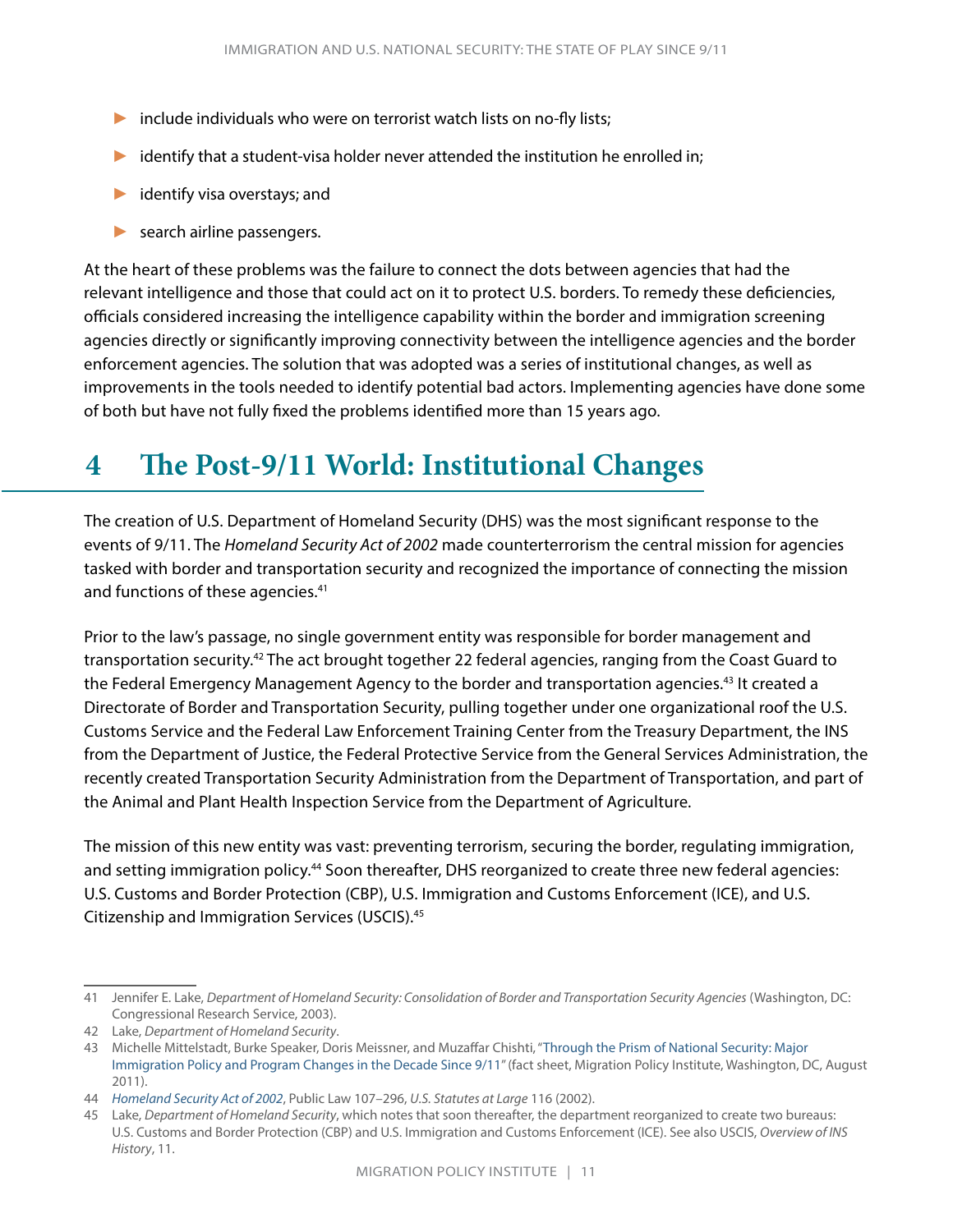<span id="page-14-0"></span>The creation of this new department and these new components within DHS was intended to facilitate greater connectivity between the agencies. However, the restructuring was not comprehensive. Other key agencies that bear a significant responsibility for the movement of people—including the Bureau of Consular Affairs, the FBI, and the intelligence agencies, including the National Counterterrorism Center (NCTC)—remained outside the newly created institution. Thus, many pre-existing turf battles and information silos remained in place.

*The creation of this new department and these new components within DHS was intended to facilitate greater connectivity between the agencies. However, the restructuring was not comprehensive.* 

Likewise, the move did not automatically create the infrastructure to link together these disparate agencies. Putting ICE, CBP, and USCIS—many components of which had been part of one INS—into the same department but not the same agency, meant that they were not sharing information, technology, acquisitions, or even offices. The result was a fracturing of mission that often exacerbated, rather than mitigated, some historic gaps, ultimately slowing the ability to identify and adapt quickly to emerging threats.

### *A. U.S. Customs and Border Protection*

CBP may be the most significantly transformed agency since the creation of DHS. Made up of the Border Patrol (the green-uniformed law enforcement force that patrols the territory between land border ports of entry) and immigration and customs inspectors (the blue uniformed officials who manage the flow of people and goods through air, land, and sea ports of entry), CBP's mission evolved the most fully from post-9/11 changes. CBP has aggressively modified its way of doing business. It has expanded foreign partnerships, built partnerships with intelligence agencies, and adapted technology to facilitate legitimate travel while isolating suspect travel.

#### **Identifying Suspect Travelers**

Perhaps the most significant development for CBP in the years since 2001 has been its establishment of the National Targeting Center (NTC). The NTC is a nerve center within the Washington, DC, metropolitan area that combines specialists trained in identifying suspected terrorists with technology to identify high-risk people both entering and leaving the United States.<sup>46</sup>

In its early years, the focus was primarily on identifying persons of interest before they were admitted to the country. However, on Christmas Day 2009, a Nigerian citizen boarded a flight bound for Detroit and attempted to ignite an explosive device while over the United States.47 Since that time, the NTC has focused on identifying and preventing suspect individuals from boarding flights at all.<sup>48</sup>

<sup>46</sup> CBP, "[Inside CBP's National Targeting Center](https://www.cbp.gov/sites/default/files/assets/documents/2017-Mar/cbpaccessv3.3-021114.pdf)," *CBP Access* 3, no. 3 (2014).

<sup>47</sup> U.S. Attorney's Office, Eastern District of Michigan, ["'Underwear Bomber' Umar Farouk Abdulmutallab Pleads Guilty"](https://archives.fbi.gov/archives/detroit/press-releases/2011/underwear-bomber-umar-farouk-abdulmutallab-pleads-guilty) (press release, October 12, 2011).

<sup>48</sup> Jay Mayfield, ["Hitting the Target: The Men and Women at the National Targeting Center Work 24/7 to Keep America Safe from](https://www.cbp.gov/sites/default/files/documents/frontline_vol3_issue3.pdf)  [Terrorism](https://www.cbp.gov/sites/default/files/documents/frontline_vol3_issue3.pdf)," *CBP Frontline* (2010): 19–20.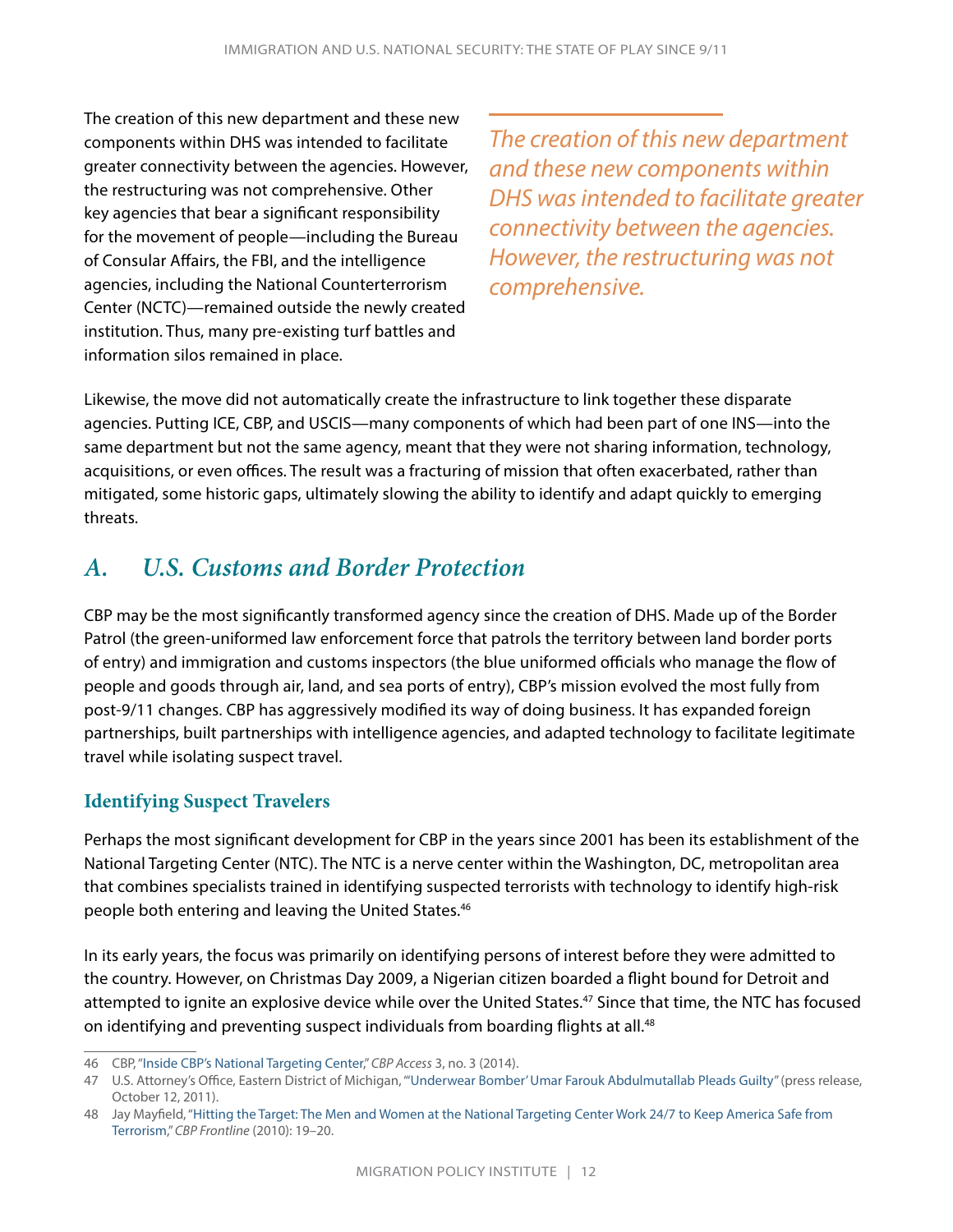The NTC uses information from various agencies as well as its own targeting rules to identify persons who warrant closer scrutiny or who should be prevented from entering the United States. Its base is the

*The NTC allows for a focused and intelligence-based identification of possible national security risks that was absent before 9/11.*

Traveler Enforcement Compliance System (TECS), a legacy data system to which 26 federal agencies contribute information that can then be searched by name.<sup>49</sup> CBP collects airline passenger manifests and name record data, cross-referencing this information against records extracted from a range of other databases, including the Terrorist Screening Database.<sup>50</sup>

CBP officials vet all travelers before they get on flights, then continue to do so until the traveler lands in the United States.<sup>51</sup> Their rules—developed using information from intelligence and law enforcement agencies—enable them to identify unknown travelers who may not appear in a database, but whose travel patterns or other characteristics warrant further investigation.<sup>52</sup> In general, the NTC allows for a focused and intelligence-based identification of possible national security risks that was absent before 9/11.

#### **Cooperation with Like-Minded Partners**

CBP has also significantly expanded its partnerships with foreign governments, including through the expansion of its predeparture programs, such as preclearance. CBP initiated early preclearance efforts in 1952 with Canadian airports, with the goal of facilitating the arrival of passengers into the United States.<sup>53</sup> These efforts expanded to include the Bahamas, Aruba, and Ireland, all well before 2001.

Since 2001, however, CBP has established preclearance agreements with the United Arab Emirates, and has announced its intent to expand to other countries, including Argentina, Belgium, the Dominican Republic, Japan, the Netherlands, Norway, Spain, Sweden, Turkey, and the United Kingdom.<sup>54</sup> Although travel facilitation was the goal of preclearance in its earlier years, its national security benefit is significant: It allows CBP on-the-ground access to screen passengers bound for the United States before they get on a plane.

Similarly, CBP operates nine Immigration Advisory Program and two Joint Security Program locations, as well as three Regional Carrier Liaison Groups. Through them, CBP is able to recommend that air carriers not permit travelers who have been identified as high risks to board U.S.-bound flights, otherwise resolve flags on NTC's high-risk traveler list, and in some cases, interview travelers before they board a flight. CBP data show that the agency identified and interdicted more than 22,000 high-risk air travelers through these programs in fiscal year (FY) 2015.55

55 Testimony of Rebecca Gambler.

<sup>49</sup> [Testimony of Rebecca Gambler, Director, Homeland Security and Justice, U.S. Government Accountability Office \(GAO\)](https://www.gao.gov/assets/690/684443.pdf), before the Task Force on Denying Terrorists Entry into the United States, House Committee on Homeland Security, *Border Security: Progress and Challenges in DHS's Efforts to Address High-Risk Travelers and Strengthen Visa Security*, 115th Cong., 1st sess., May 3, 2017.

<sup>50</sup> Testimony of Rebecca Gambler, 4.

<sup>51</sup> Testimony of Rebecca Gambler, 6-7.

<sup>52</sup> Testimony of Rebecca Gambler, 6-7.

<sup>53</sup> Ron Nixon, ["Preclearance at Foreign Airports Seen as a Necessity to Fight Terrorism](https://www.nytimes.com/2016/07/25/us/politics/preclearance-at-foreign-airports-seen-as-a-necessity-to-fight-terrorism.html)," *New York Times*, July 24, 2016.

<sup>54</sup> U.S. Department of Homeland Security (DHS), ["DHS Announces Intent to Expand Preclearance to 10 New Airports"](https://www.dhs.gov/news/2015/05/29/dhs-announces-intent-expand-preclearance-10-new-airports) (press release, May 29, 2015).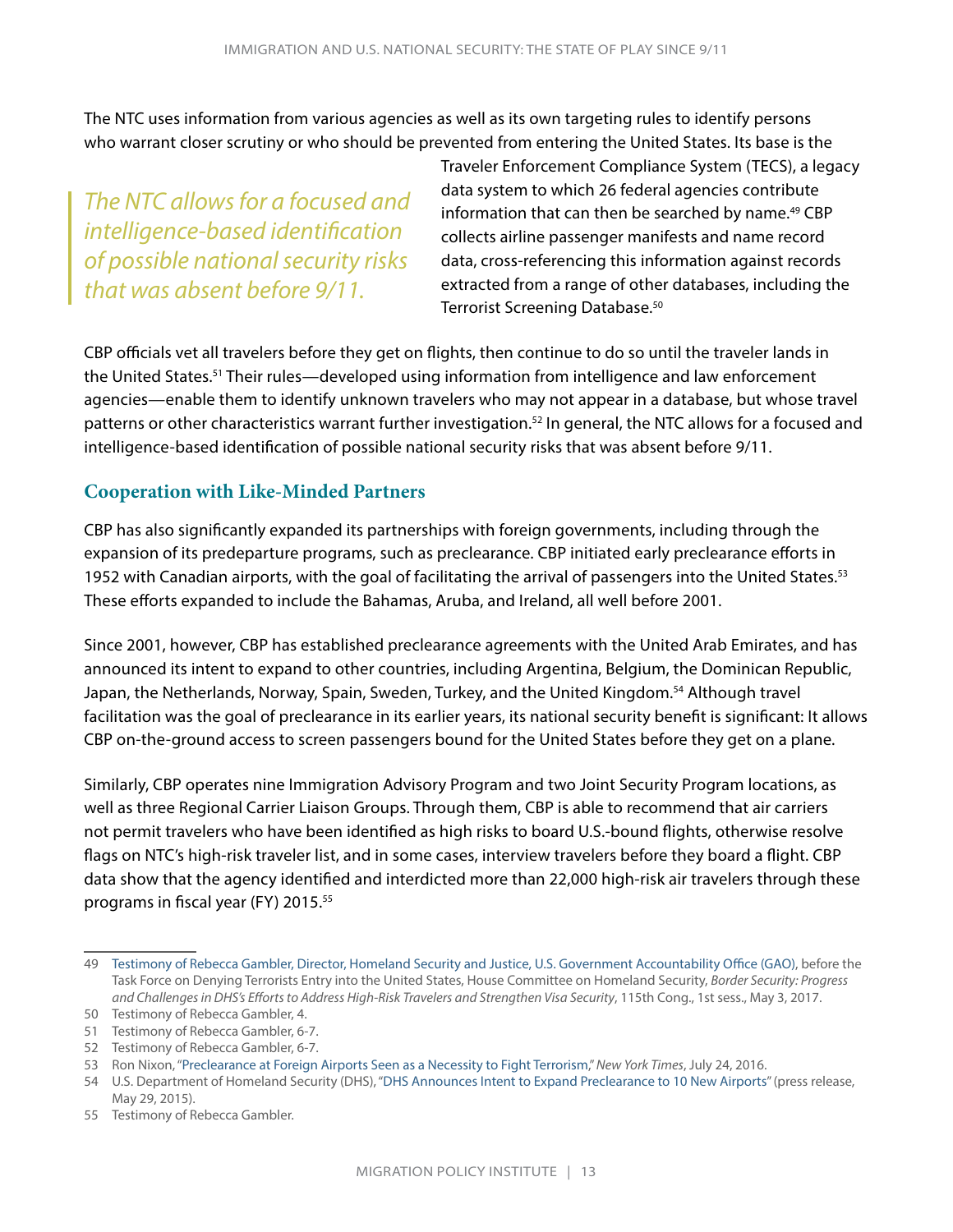CBP's ability to collect names and passenger information, to run the information through the Terrorist Screening Database, and to vet travelers recurrently are all post-9/11 developments. The agency has continued to refine traveler targeting rules based on intelligence analysis. CBP has also been agile. During the 2014 Ebola outbreak in West Africa, it used its targeting tools to identify travelers who might be at risk of infection and designated special screening procedures at ports of entry to limit the spread of infection in the United States.56

Government efforts to deploy such tactics in response to the coronavirus pandemic have not been similarly successful. With the border and immigration policy tools that are now in place, the coronavirus experience demonstrates that border and travel controls and screening measures can be effective only when treated as one aspect of government-wide and global responses to a threat as fast-moving and deathly as a pandemic. In such circumstances, advance planning, readiness, stockpiles of supplies and equipment, and mobilization of public and private resources, among many other capabilities, must also play leading roles.

# **Border and immigration policies**



At the same time, the changing nature of threats that the coronavirus crisis represents may also call for broadening the kind of information that screening systems gather and include to protect nations from possible future health emergencies. Systems that collect and verify basic contact information, for example, to allow for tracing those carrying infections may be an information technology capability that is needed going forward.

#### **Border Enforcement between Ports of Entry**

Along the United States' southwest land border, CBP's Border Patrol has benefitted from a tremendous infusion of resources over the past 15 years.<sup>57</sup> In addition to fencing, CBP has made investments in unmanned aerial vehicles (UAVs), a significant air and marine force, cameras, and other surveillance technology to significantly improve its situational awareness of what is happening along the border. It has partnered with Mexico to conduct joint patrols of areas known to be used by transnational criminal networks. With these improvements and investments, the agency has been able to be far more strategic and impactful in its use of resources. By FY 2017, southwest border apprehensions had reached historic lows. From a peak of 1.6 million apprehensions in FY 2000, the numbers had fallen to 304,000 by FY 2017—the lowest since 1971.<sup>58</sup>

Where the true national security dimensions of CBP's work are concerned, and despite the tremendous gains it has made in upgrading border inspection practices, the agency is still hamstrung by a couple

<sup>56</sup> DHS, "[Ebola Response](https://www.dhs.gov/archive/ebola-response)," updated June 21, 2016; Lori Aratani and Lena H. Sun, "[U.S. Begins Screening for the Coronavirus at Airports](https://www.washingtonpost.com/nation/2020/01/21/us-screenings-coronavirus-expanded-airports-atlanta-chicago/)  [in Atlanta and Chicago,](https://www.washingtonpost.com/nation/2020/01/21/us-screenings-coronavirus-expanded-airports-atlanta-chicago/)" *Washington Post*, January 22, 2020.

<sup>57</sup> Leigh Ann Caldwell, "[The U.S. Already Spends Billions on Border Security,](https://www.nbcnews.com/politics/2016-election/trump-s-wall-would-add-billions-u-s-spends-border-n640251)" NBC News, Aug, 21, 2016.

<sup>58</sup> U.S. Border Patrol, "Nationwide Illegal Alien Apprehensions."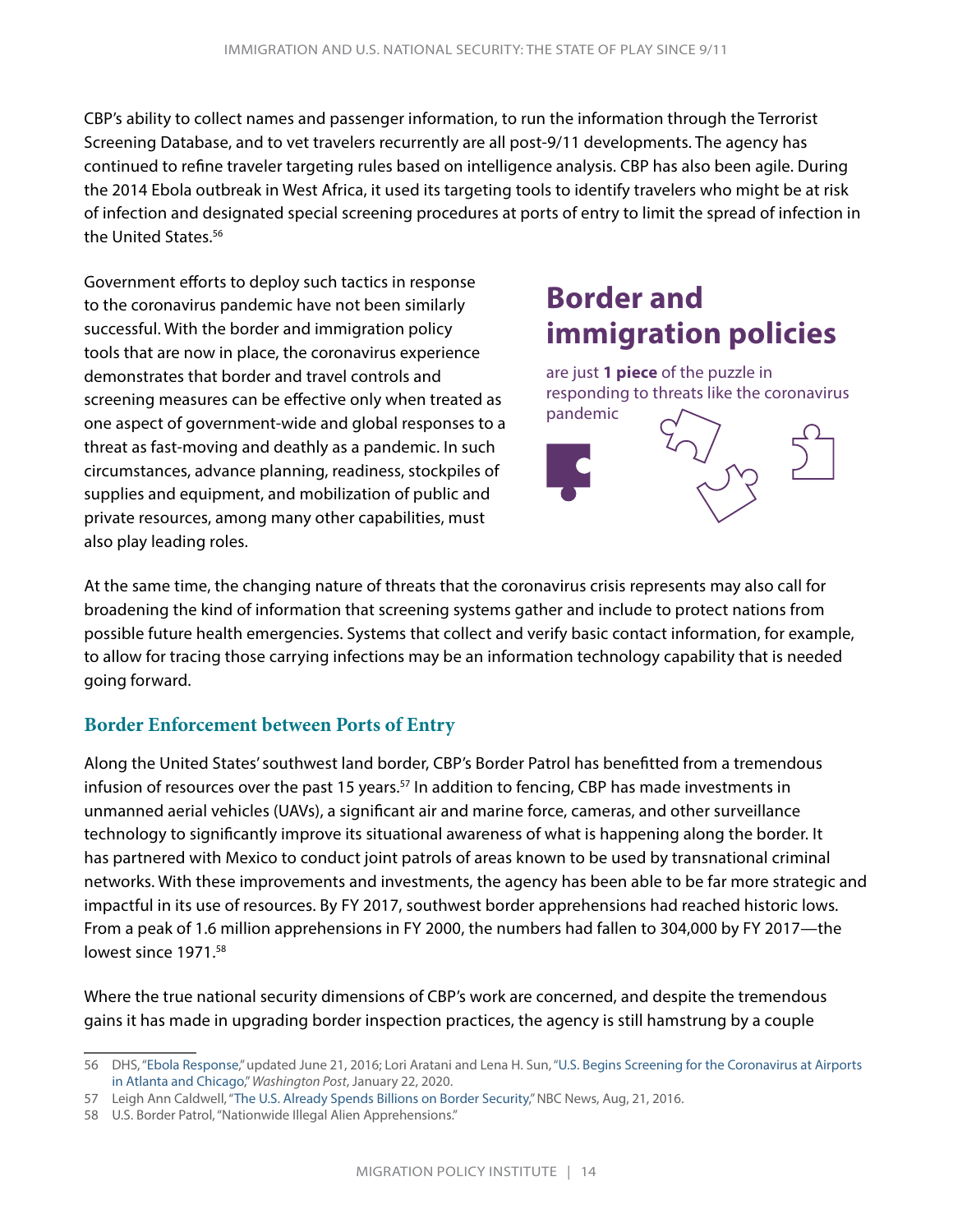<span id="page-17-0"></span>important factors. CBP does not own or have unregulated access to key intelligence, so its officials must rely on a series of memoranda of understanding and other agreements with partner agencies to get access to the information they need. Likewise, despite the tremendous value CBP provides in identifying travel information about potential bad actors, agency representatives struggle to be included in investigations at the outset or given credit for the work they do. In cases like the 2012 Boston marathon bombing, it was CBP that provided crucial information about one of the perpetrators' travel, for example.

Yet the case for these capabilities is undermined by the way in which this agency's resources can be and have been diverted to highly partisan, political missions that have little bearing on U.S. national security. Nowhere has this been more evident than in the agency's response to the recent increase in migrant arrivals from Central America. Since 2000, when illegal crossings peaked, the nature of migration across the U.S.-Mexican border has fundamentally shifted.<sup>59</sup> The number of Central American migrants—especially women and children—has significantly increased as the number of Mexican working-age male migrants has decreased.

CBP has been unable to keep pace with the impact of these changed flows on its capacity, priorities, and workload. The administration's response has been to narrow access to the asylum system by refusing, for example, to consider asylum applications and forcing migrants to wait in often dangerous areas in Mexico. This has led to migrants who would otherwise present themselves to CBP officers instead attempting to cross between ports of entry.<sup>60</sup> Likewise, through CBP's asylum cooperation agreements with Central American governments, migrants are being returned to countries with little, if any, ability to reintegrate them.61 This is a recipe for future migration attempts. Such enforcement policies, which further include detaining asylum seekers, have stressed resources across the federal government.

History will demonstrate whether these measures have fundamentally undermined national security, but there is no question that key national security issues are being sacrificed to lower-priority, highly politicized ones. More troubling, they undermine the case that CBP can be a trusted partner in the national security mission.

### *B. U.S. Immigration and Customs Enforcement*

ICE has struggled to define its national security mission since its creation. The agency is divided into two components—Enforcement and Removal Operations (ERO) and Homeland Security Investigations (HSI) of which the latter has a more pronounced national security mandate. Under the Trump administration, however, ICE's national security and serious crime responsibilities are increasingly subsumed by targeting unauthorized migrants at random. The agency's earlier guidelines prioritizing enforcement at serious criminals, national- and public safety threats, and recent illegal border crossers were done away with early in the administration.<sup>62</sup>

<sup>59</sup> Randy Capps et al., *[From Control to Crisis: Changing Trends and Policies Reshaping U.S.-Mexico Border Enforcement](https://www.migrationpolicy.org/research/changing-trends-policies-reshaping-us-mexico-border-enforcement)* (Washington, DC: Migration Policy Institute, 2019).

<sup>60</sup> James Fredrick, ["'Metering' at the Border](https://www.npr.org/2019/06/29/737268856/metering-at-the-border)," NPR Weekend Edition, June 29, 2019.

<sup>61</sup> Carrie Kahn, ["Guatemalans React to Trump Administration's New Asylum Rule,](https://www.npr.org/2019/07/15/741967324/guatemalans-react-to-trump-administrations-new-asylum-rule)" NPR All Things Considered, July 15, 2019.

<sup>62</sup> Memo from Homeland Security Secretary John Kelly, *[Enforcement of the Immigration Laws to Serve the National Interests](https://www.dhs.gov/sites/default/files/publications/17_0220_S1_Enforcement-of-the-Immigration-Laws-to-Serve-the-National-Interest.pdf)*, February 20, 2017.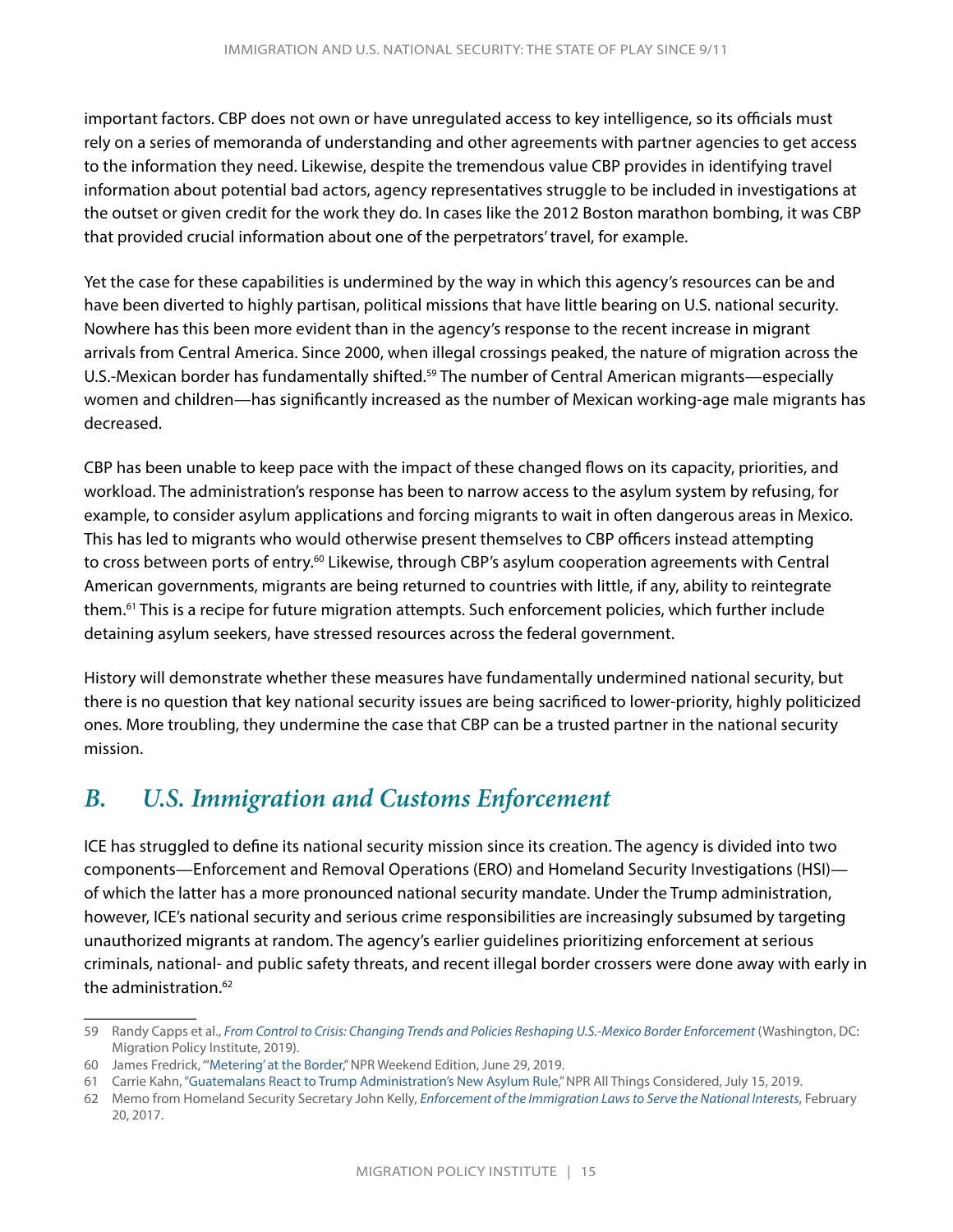Of the agency's two components, ERO's primary responsibility is the removal of foreign nationals who do not have authorization to remain in the United States—whether they overstayed a visa, arrived unlawfully, or have otherwise been ordered removed by an immigration judge. Its mandate is broad, and given the size of the country's unauthorized immigrant population—an estimated 10.5 million people as of 201763—ERO's ability to remove even a small percentage of that population is challenging.

Different administrations have taken different approaches to how ICE exercises its removal responsibilities.<sup>64</sup> The Obama administration, for example, prioritized the removal of criminal aliens, ultimately decreasing the total number of removals across the board. The Trump administration is focusing its efforts on lowerhanging fruit—opting to remove more foreign nationals than occurred during the latter Obama years over removing those with a known criminal history. No matter the approach, of the hundreds of thousands of immigrants removed annually, only a small set fall into the national security categories.<sup>65</sup>

While HSI is meant to prioritize a range of primarily criminal and national security matters, from intellectual property crimes to human trafficking, its role, too, is increasingly diverted to supplement that of ERO. Rather than partnering with foreign law enforcement to identify potential extraterritorial national security threats, including "special interest aliens"<sup>66</sup> and transnational criminal groups, before they reach U.S. borders, more of its work is now focused on domestic worksite enforcement efforts.<sup>67</sup>

*It is not entirely clear how or why ICE's role is distinct from that of the FBI when an individual's case triggers national security concerns.*

Even with a more security-minded mission, however, HSI has struggled to articulate its jurisdiction and priorities. The problem is exacerbated because it is not entirely clear how or why ICE's role is distinct from that of the FBI when an individual's case triggers national security concerns. On paper, ICE would play a key investigative role for any foreign

national suspected of criminal or terrorist activity. However, as a practical matter, the FBI is far more likely to run an investigation of terrorism or counterintelligence allegations involving a foreign national. As a result, HSI is often left picking up lower priority criminal investigations that are of less interest to the FBI. Furthermore, HSI is often seen through the same lens as ERO, despite their very different missions and priorities. As a result, some of its supervisors have asked to be spun off from ICE because they fear the association negatively affects their national security mission.<sup>68</sup>

<sup>63</sup> Jens Manuel Krogstad, Jeffrey S. Passel, and D'Vera Cohn, ["5 Facts about Illegal Immigration in the U.S.,](https://www.pewresearch.org/fact-tank/2019/06/12/5-facts-about-illegal-immigration-in-the-u-s/)" Pew Research Center, June 12, 2019.

<sup>64</sup> Randy Capps et al., *[Revving Up the Deportation Machinery: Enforcement under Trump and the Pushback](https://www.migrationpolicy.org/research/revving-deportation-machinery-under-trump-and-pushback)* (Washington, DC: Migration Policy Institute, 2018).

<sup>65</sup> ICE, "[ERO FY18 by the Numbers,](https://www.ice.gov/features/ERO-2018)" updated April 2, 2019.

<sup>66</sup> "Special interest aliens" (SIAs) are non-U.S. nationals deemed a potential security risk based on analysis of their travel patterns. See DHS, ["Myth/Fact: Known and Suspected Terrorists/Special Interest Aliens"](https://www.dhs.gov/news/2019/01/07/mythfact-known-and-suspected-terroristsspecial-interest-aliens#wcm-survey-target-id) (press release, January 7, 2019).

<sup>67</sup> Tal Kopan, "[ICE Chief Pledges Quadrupling or More of Workplace Crackdowns,](https://edition.cnn.com/2017/10/17/politics/ice-crackdown-workplaces/index.html)" CNN, October 18, 2017.

<sup>68</sup> Jason Buch, ["ICE Criminal Investigators Ask to Be Distanced from Detentions, Deportations in Letter to Kirstjen Nielsen](https://www.texasobserver.org/ice-hsi-letter-kirstjen-nielsen-criminal-civil-deportation-zero-tolerance/)," *Texas Observer*, June 27, 2018.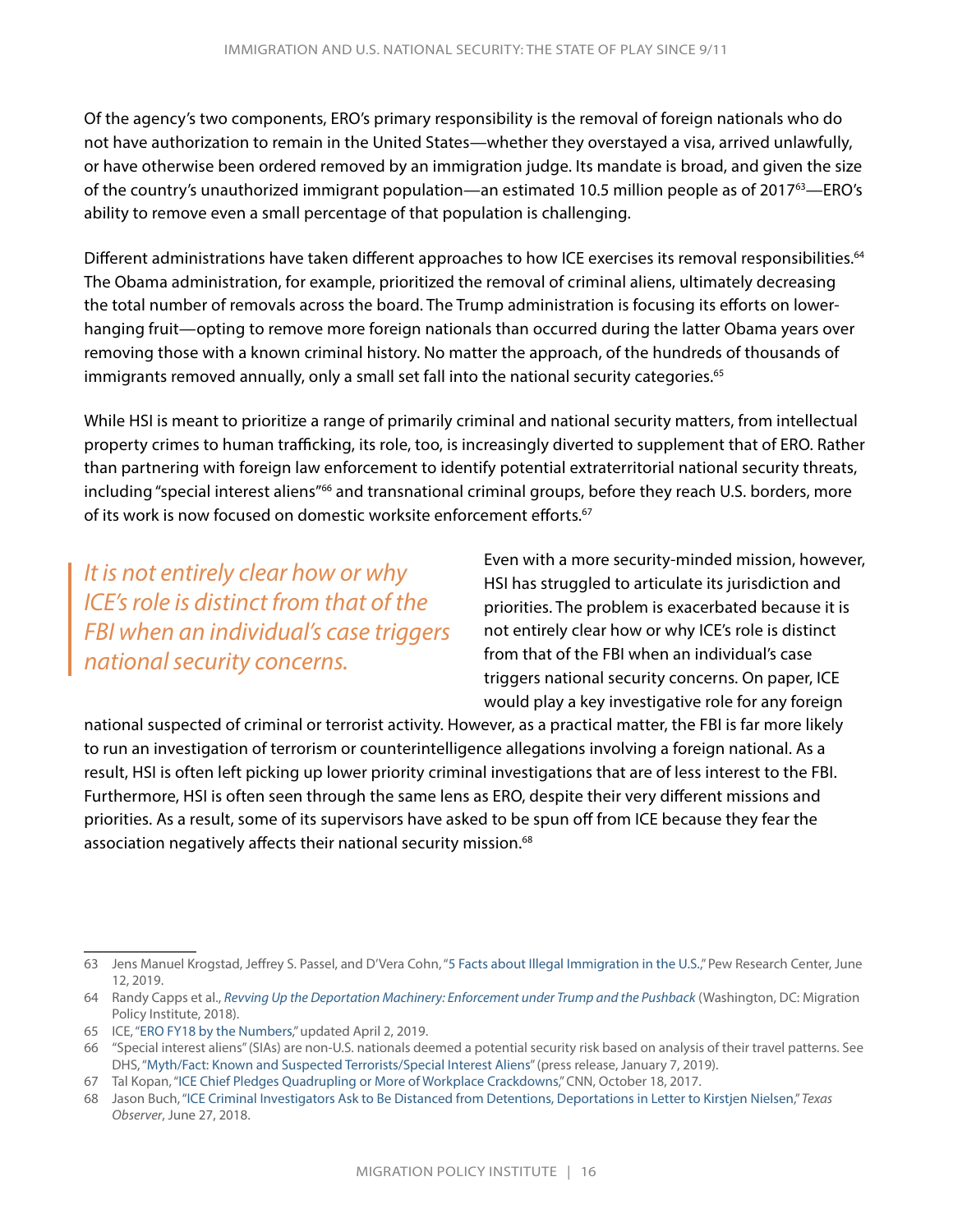# <span id="page-19-0"></span>*C. U.S. Citizenship and Immigration Services*

USCIS plays another important national security role, but it too is becoming increasingly politicized, and thus increasingly distracted from using its limited resources to mitigate the most serious national security threats. It is the arm of DHS that has responsibility for the immigration service functions, including adjudicating applications for naturalization and lawful permanent residence (also known as getting a "green card") in the United States.

Both benefits are critical to the integrity of the legal immigration system. Because applicants may hide their true intent or background in making these applications, USCIS administers a series of internal and external security checks that applicants must complete.

#### **Security Checks**

Two USCIS components—the Fraud Detection and National Security Directorate (FDNS) and the Service Center Operations Directorate (SCOPS) Background Check Unit (BCU)—oversee the internal vetting of applicants. These components verify fingerprints through the FBI. If there is a match with the FBI's records, the FBI will upload any arrest or prosecution records into USCIS' biometric system, noting the individual's arrest date, the charge, and known dispositions.

Separately, USCIS runs a fingerprint check through a separate DHS system for any applicant who is applying for a benefit that, if granted, would permit the immigrant to remain in the United States for more than a year.69 If an applicant applies to adjust status (for example, to change from a student visa to an immigrant visa), USCIS will petition the FBI for a "name check," a more in-depth search that queries FBI databases for any records in which the applicant was the primary person of interest or was referenced. This search combs through administrative, criminal, personnel, and other law enforcement records. The adjudicating officer will also run the applicant's name through TECS, which draws information from 26 federal agencies.<sup>70</sup> Any time these searches reveal a match to a name in the database, a USCIS officer must investigate and resolve the issue before granting an immigration benefit. $71$ 

Although these checks are comprehensive, their primary weakness is that USCIS is tapping outside agencies for information integral to its decision-making process. For example, it does not have automatic access to the FBI's Integrated Automated Fingerprint Identification System (IAFIS); instead, USCIS must solicit (and pay for) checks on individual applicants. That means, unless USCIS asks for the information, as it might when an individual adjusts status, it will not necessarily get the information that an individual poses a threat.

Since March 2017, USCIS has been directed to develop a continuous immigrant vetting system.72 If it is successfully implemented, it will mark a meaningful move away from the manual "point-in-time" checks and

<sup>69</sup> DHS, *[Privacy Impact Assessment for the Immigration Benefits Background Check Systems](https://www.dhs.gov/xlibrary/assets/privacy/privacy_pia_uscis_ibbcs.pdf)* (Washington, DC: DHS, 2010), 1–3.

<sup>70</sup> DHS, *Privacy Impact Assessment,* 4.

<sup>71</sup> USCIS Ombudsman, *[Annual Report 2016](https://www.dhs.gov/topic/prior-annual-reports)* (Washington, DC: DHS, 2016), 36.

<sup>72</sup> White House, "[Executive Order 13780 of March 6, 2017: Protecting the Nation from Foreign Terrorist Entry into the United States,](https://www.govinfo.gov/content/pkg/FR-2017-03-09/pdf/2017-04837.pdf)" *Federal Register* 82, no. 45 (March 9, 2017): 13209–19.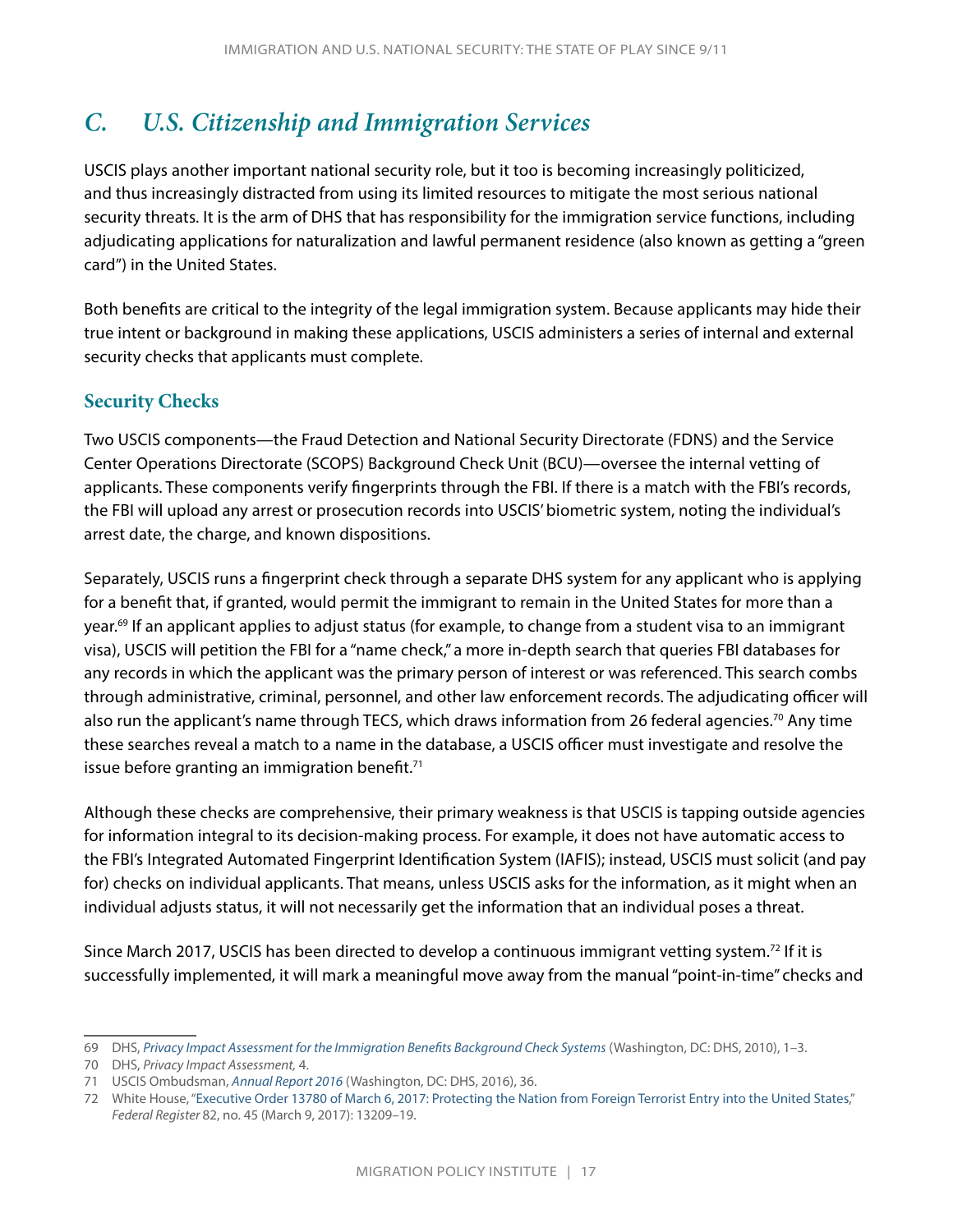toward immediate notification of risk-related information about immigrants and nonimmigrants in their databases.73

#### **Paper-Based Records and Repeated Performance Failures**

From a national security point of view, the more serious vulnerability is that USCIS still adjudicates many of its cases using paper files, despite decades of efforts to move to a centralized, account-based electronic system. The agency first announced it would move away from its paper-based adjudication process to an electronic one in November 2005. By 2015, those initial attempts were disabled, following reports by both the Government Accountability Office (GAO) and the Office of the Inspector General (OIG) that the new system was slowing adjudication instead of improving it.<sup>74</sup>

The errors were numerous and potentially serious. USCIS had sent hundreds of green cards to an incorrect address because the online system would not let employees update applicants' address;<sup>75</sup> roughly 200,000 applicants reported never receiving a card despite notification that their applications were approved, and 19,000 cards were issued either with incorrect information or as duplicates.<sup>76</sup>

*From a national security point of view, the more serious vulnerability is that USCIS still adjudicates many of its cases using paper files.*

Similarly, errors associated with the online naturalization adjudication process meant that the system in many cases either did not complete background security checks or provided inaccurate results for those checks. At least 858 foreign nationals, who may have been ineligible to naturalize due to prior deportation orders under a different identity, were granted citizenship because the fingerprint records that linked these applicants to the deportation order, while recorded on paper, were never digitized and so were not reviewed.77 At least 148,000 fingerprint records overall were linked to individuals with a criminal history, fugitive status, or deportation orders but never uploaded to DHS' electronic fingerprint repository.<sup>78</sup>

In November 2017, the OIG concluded that USCIS had not only failed to meet its goals, it had introduced naturalization processing inefficiencies resulting in longer backlogs and processing times, the cancellation of interviews and naturalization ceremonies, and more than 200 individuals naturalizing without full

<sup>73</sup> DHS, *[Privacy Impact Assessment for the Continuous Immigration Vetting](https://www.dhs.gov/sites/default/files/publications/pia-uscis-fdnsciv-february2019_0.pdf)* (Washington, DC: DHS, 2019).

<sup>74</sup> DHS Office of Inspector General, *[USCIS Automation of Immigration Benefits Processing Remains Ineffective](https://www.oig.dhs.gov/assets/Mgmt/2016/OIG-16-48-Mar16.pdf)* (Washington, DC: DHS, 2016), 4-5; [Testimony of Lori Scialabba, Acting Director of USCIS](https://docs.house.gov/meetings/HM/HM09/20170316/105629/HHRG-115-HM09-Wstate-ScialabbaL-20170316.pdf), before the House Committee on Homeland Security, Subcommittee on Oversight and Management Efficiency, *Immigration Benefits Vetting: Examining Critical Weaknesses in USCIS Systems*, 114th Cong., 2d sess., March 16, 2017.

<sup>75</sup> DHS Office of Inspector General, ["DHS OIG Urgently Recommends USCIS Halt Plans to Use the Electronic Immigration System \(ELIS\)](https://www.oig.dhs.gov/assets/pr/2017/oigpr-012317.pdf)  [for Naturalization Application Processing](https://www.oig.dhs.gov/assets/pr/2017/oigpr-012317.pdf)" (news release, January 23, 2017).

<sup>76</sup> [Testimony of John Roth, Inspector General](https://docs.house.gov/meetings/HM/HM09/20170316/105629/HHRG-115-HM09-Wstate-RothJ-20170316.pdf), before the House Committee on Homeland Security, Subcommittee on Oversight and Management Efficiency, *Immigration Benefits Vetting: Examining Critical Weaknesses in USCIS Systems*, 114th Cong., 2d sess., March 16, 2017.

<sup>77</sup> Testimony of John Roth.

<sup>78</sup> Office of Inspector General, "DHS OIG Urgently Recommends USCIS Halt Plans."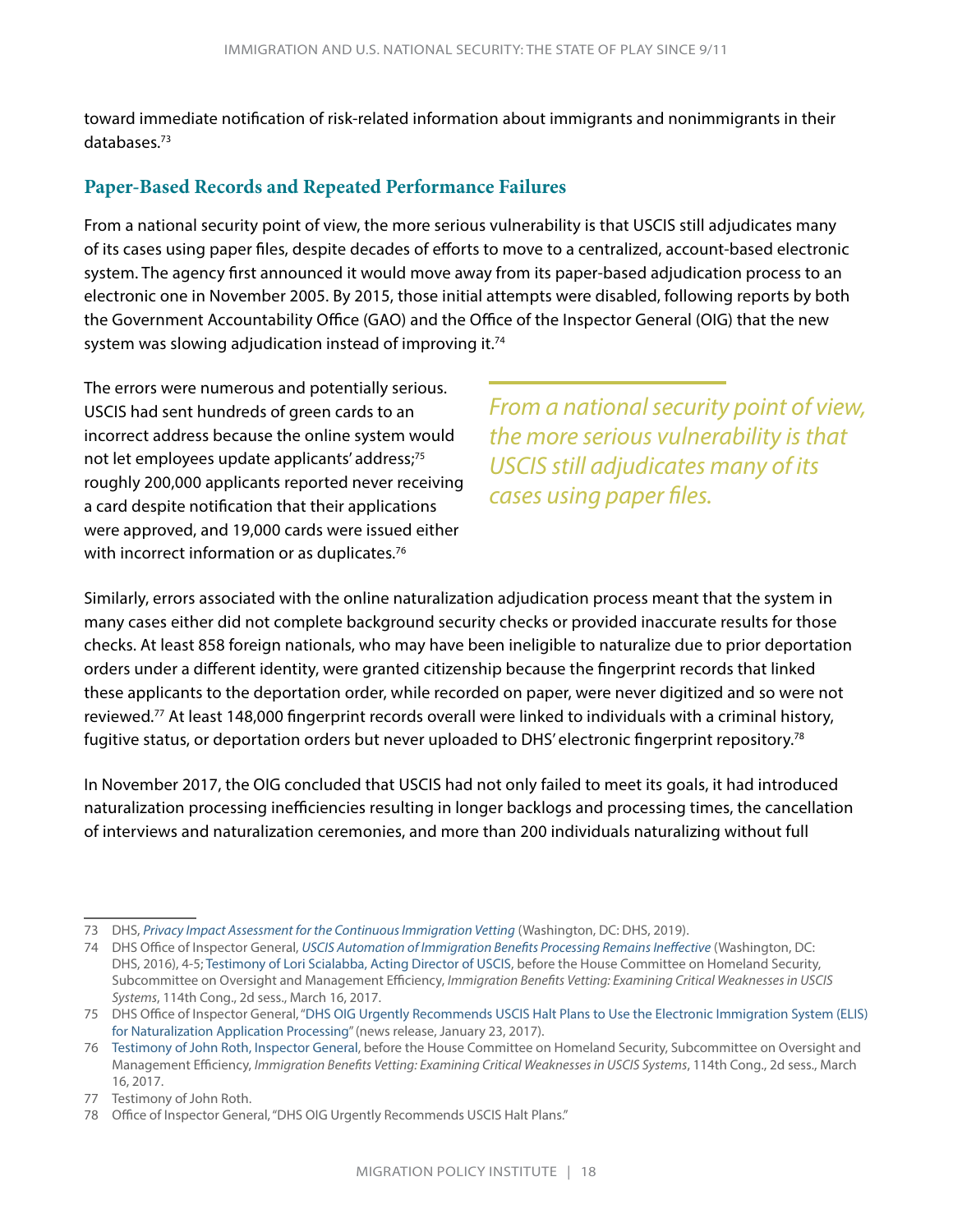<span id="page-21-0"></span>background checks.<sup>79</sup> The most recent agency assessment suggests that its new deadline for moving adjudications to an electronic environment is the end of calendar year 2020.80

#### **Diversion of Resources and Increased Processing Times**

While there is much meaningful work to be done to improve information sharing and system automation, recent reporting on USCIS's management of the naturalization process calls into question the ways in which the agency is addressing its national security vulnerabilities. Today's naturalization backlog has reached levels not seen in nearly 20 years, causing significant consternation among lawmakers, constituents, and applicants.81

Rather than working to improve the automation of the system, USCIS is proposing regulatory changes that would make the process more onerous without meaningful security benefits, such as requiring details on applicants' international travel dating back ten—instead of five—years, additional documentation, and evidence of "good moral character."82 Survivors of human

*Today's naturalization backlog has reached levels not seen in nearly 20 years.*

trafficking, who are valuable sources of information for law enforcement in identifying and taking down trafficking rings, are being placed in removal proceedings if they commit administrative errors in their T-visa applications.<sup>83</sup> In the meantime, many officers responsible for conducting citizenship interviews are being reassigned to the southern border, and USCIS resources are being diverted to bolster ICE detention capabilities.84

Rather than focus on modernizing its operations and fixing fundamental and meaningful problems within its own agency, USCIS appears to be caught within a highly politicized environment where national security is being sacrificed to migration-management aims that carry lower risks.

## *D. U.S. Department of State: Bureau of Consular Affairs*

The Bureau of Consular Affairs (CA) is the only agency with a primary role in the admission of foreign nationals that remains outside of DHS. CA is often the first point of contact for a foreign national who intends to visit or travel to the United States, and it is primarily responsible for managing the adjudication process for nonimmigrant visa applicants. (Visa applications by family members of U.S. citizens, green-card holders, or immigrants with employment-based visas are first filed through USCIS.<sup>85</sup>)

<sup>79</sup> DHS Office of Inspector General, *[USCIS Has Been Unsuccessful in Automating Naturalization Benefits Delivery](https://www.oig.dhs.gov/sites/default/files/assets/2017-12/OIG-18-23-Nov17.pdf)* (Washington, DC: DHS, 2017).

<sup>80</sup> [Letter from L. Francis Cissna, Director of USCIS](https://www.uscis.gov/sites/default/files/files/nativedocuments/Processing_Delays_-_Representative_Garcia.pdf), in response to letter from Representative Jesús Garcia et al., April 5, 2019, 8.

<sup>81</sup> [Letter from Senator Thom Tillis et al.](https://www.aila.org/advo-media/whats-happening-in-congress/congressional-updates/bipartisan-letter-senators-uscis-backlog) to L. Francis Cissna, Director of USCIS, May 13, 2019; [Letter from Representative Joaquin](https://www.aila.org/advo-media/whats-happening-in-congress/congressional-updates/82-house-members-request-gao-investigation)  [Castro et al.](https://www.aila.org/advo-media/whats-happening-in-congress/congressional-updates/82-house-members-request-gao-investigation) to Gene Dodaro, Comptroller General of the United States, May 10, 2019.

<sup>82</sup> Miriam Jordan, ["Wait Times for Citizenship Have Doubled in the Last Two Years](https://www.nytimes.com/2019/02/21/us/immigrant-citizenship-naturalization.html)," *New York Times*, February 21 2019.

<sup>83</sup> Jenna Krajeski, "[The Hypocrisy of Trump's Anti-Trafficking Argument for a Border Wall,](https://www.newyorker.com/news/news-desk/the-hypocrisy-of-trumps-anti-trafficking-argument-for-a-border-wall)" *The New Yorker*, February 5, 2019. 84 Jordan, "Wait Times for Citizenship."

<sup>85</sup> Ruth Ellen Wasem, *[Immigration Visa Issuances and Grounds for Exclusion: Policy and Trends](http://nationalaglawcenter.org/wp-content/uploads/assets/crs/R41104.pdf)* (Washington, DC: Congressional Research Service, 2010), 3.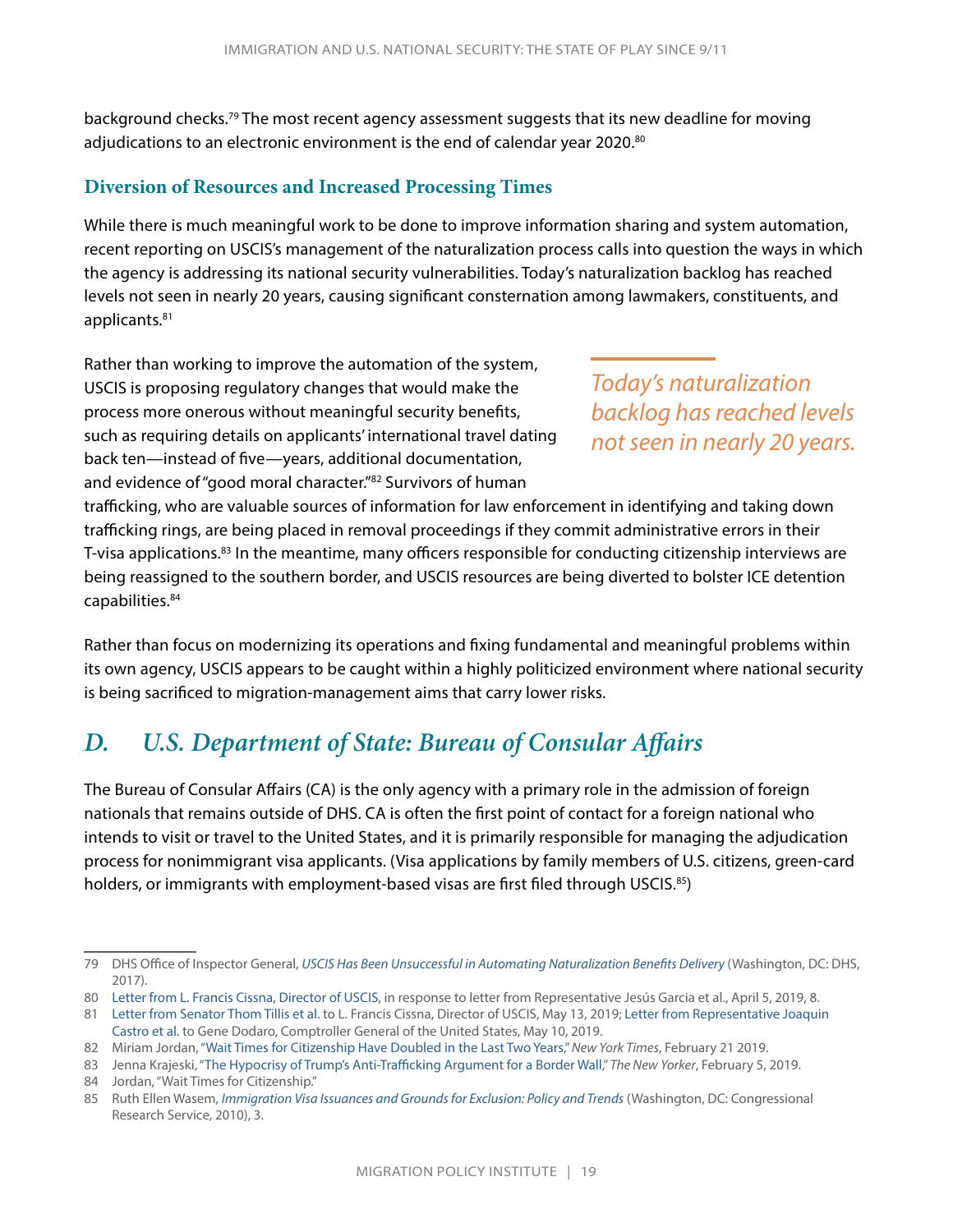Outside of the Visa Waiver Program (VWP), which enables citizens of 39 countries to spend up to 90 days in the United States without a visa,<sup>86</sup> foreign nationals seeking to travel to the country are subject to a multilayered eligibility check. The first is by a consular officer in a U.S. embassy abroad prior to visa issuance; the second is by a CBP officer at a designated U.S. port of entry. Aside from the refugee admissions screening process, this visa screening is the most comprehensive adjudication process for travelers or immigrants to the United States.

With few exceptions, a consular officer or USCIS officer interviews all prospective immigrants, as well as certain nonimmigrants.87 Although interviews for B-1 and B-2 visas (for business visitors and tourists) were often waived prior to the terrorist attacks of September 11, 2001, with the passage of the *Intelligence Reform and Terrorism Prevention Act of 2004*, a U.S. official must interview every foreign national who has applied for a nonimmigrant visa and is between the ages of 14 and 79, except in certain limited cases.<sup>88</sup>

#### **Vetting Travelers and Prospective Immigrants**

When verifying the identity and motives of a traveler, consular officers rely on a series of security checks. The consular screening process is generally more in depth for immigrants than for nonimmigrants, given that the immigrant will have indefinite contact with the United States, will be vetted less frequently, and must meet certain statutory criteria for admission.89

Consular officers screen all applicants through their Consular Consolidated Database (CCD), which as of 2015 contained biometric and biographic information on more than 143 million records of visa applications dating back to the mid-1990s and more than 75 million photographs, stored electronically in the system since February 2001.<sup>90</sup> The CCD also includes biometric scans of all ten of an applicants' fingerprints (since 2007) and a record of any previous application, with the comments of the previous consular officer. When reviewing visa applications, Department of State officials utilize both biometric checks and facial recognition technology to compare applicants against both CCD records and watch lists of known and suspected terrorists.

The Department of State shares CCD information with DHS' Automated Biometric Identification System (IDENT), as well as the FBI's Integrated Automated Fingerprint Identification System (IAFIS). Consular officers do not generally have direct access to TECS, but the State Department shares CCD information with TECS to flag any issues that may affect future adjudications. In addition, some consular officers are also granted access to CBP's Arrival and Departure Information System (ADIS), which helps identify applicants who have previously overstayed a nonimmigrant visa.<sup>91</sup>

<sup>86</sup> U.S. Department of State, "[Visa Waiver Program,](https://travel.state.gov/content/travel/en/us-visas/tourism-visit/visa-waiver-program.html)" accessed November 20, 2019. Poland became the 39th country to join the Visa Waiver Program (VWP) on November 11, 2019.

<sup>87</sup> USCIS, ["Policy Manual Chapter 5 - Interview Guidelines](https://www.uscis.gov/policy-manual/volume-7-part-a-chapter-5)," updated June 24, 2017. In certain cases, such as children of U.S. citizens and legal permanent residents (LPRs) who are not travelling with family, parents of a U.S. citizen, and fiancés may have their interview waived. Other humanitarian categories and employment categories may be approved without conducting an interview.

<sup>88</sup> *[Intelligence Reform and Terrorism Prevention Act of 2004](https://www.govinfo.gov/content/pkg/STATUTE-118/pdf/STATUTE-118-Pg3638.pdf)*, Public Law 108–458, *U.S. Statutes at Large* 118 (2004): 3735.

<sup>89</sup> See Ruth Ellen Wasem, *[Immigration: Visa Security Policies](https://fas.org/sgp/crs/homesec/R43589.pdf)* (Washington, DC: Congressional Research Service, 2015), 5.

<sup>90</sup> Wasem, *Immigration: Visa Security Policies*, 6.

<sup>91</sup> Wasem, *Immigration: Visa Security Policies*, 8.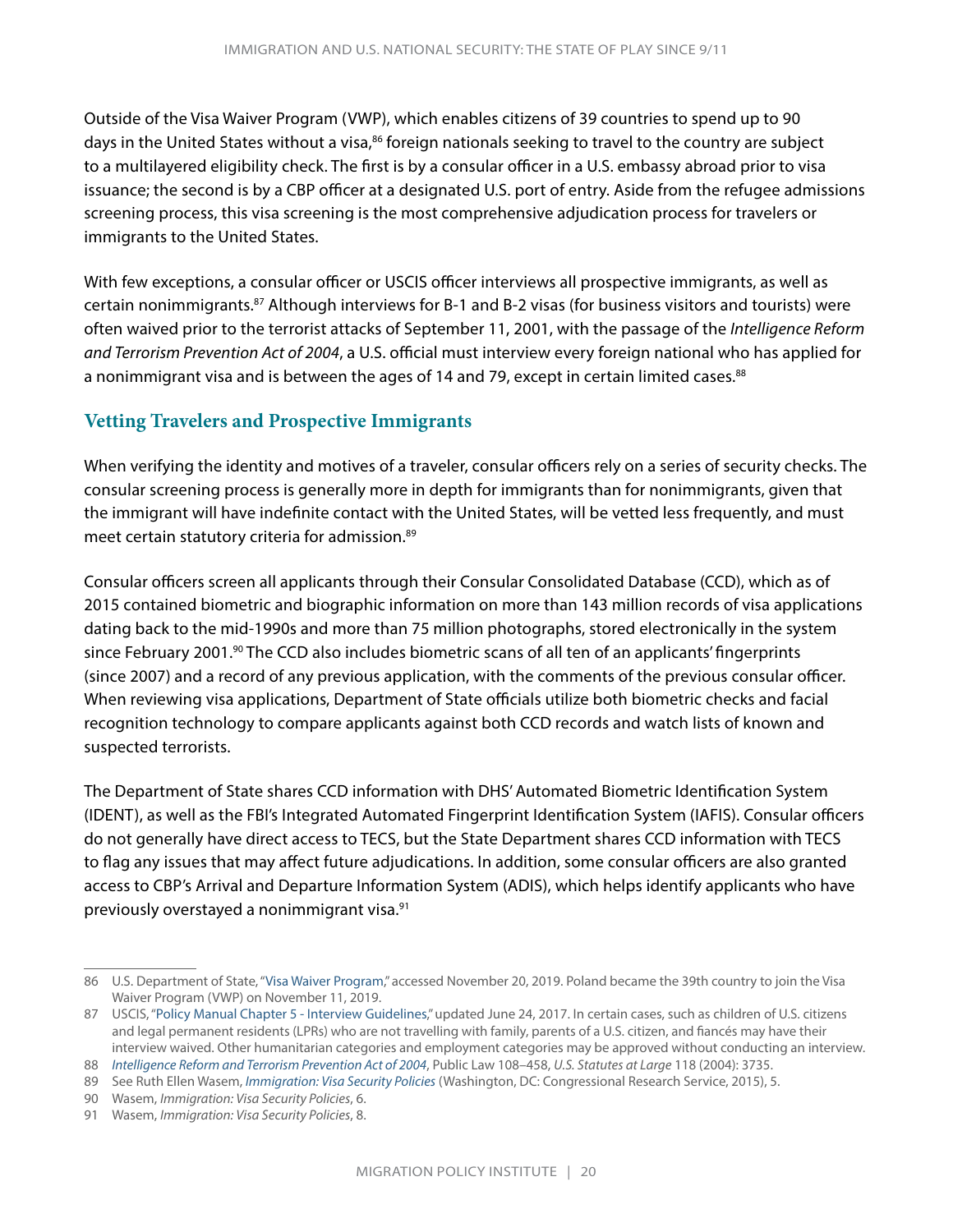Prior to issuing a visa, consular officers also check the applicant in CA's Consular Lookout and Support System (CLASS), a database containing more than 42.5 million records (as of 2012).<sup>92</sup> CLASS receives information from DHS, FBI, and the Drug Enforcement Agency (DEA), as well as information about foreign nationals who have previously been issued or denied a visa. If a case raises security concerns, the consular officer must refer it for a more in-depth review by law enforcement and intelligence agencies through the Security Advisory Opinion (SAO) system. This process is accomplished through a variety of interagency procedures involving both NCTC and the FBI.93

#### **Information Sharing**

Although not located in DHS, CA has developed a range of processes—both manual and otherwise—to enhance connectivity with DHS and other relevant security agencies. The most significant from a national security standpoint is a program called the Kingfisher Expansion (KFE). Launched in June 2013 as a partnership with NCTC, the program facilitates counterterrorism screening of visa applicants across the intelligence agencies.

Consular cases proceeding through the KFE are sent electronically to be vetted by NCTC officials, who compare information in the package with their Terrorist Identities Datamart Environment (TIDE), containing information on known or suspected terrorists and terrorist groups. A match triggers an interagency review of the application. KFE also continues to check for new information on threats after a visa is issued.

Depending on the embassy at which they are stationed, consular officers may benefit from the DHS Visa Security Program, in which DHS officers are assigned to embassy posts to provide training on security threats related to application adjudication and to review applications and conduct investigations. ICE's Office of International Affairs (OIA) also operates the Visa Security Program at high-risk consular posts, where special agents perform visa security tasks and conduct additional vetting if the standard checks turn up a match between an applicant and a record in TECS. OIA agents provide briefings and training on threats to the visa process based on their expertise in both immigration law and counterterrorism.<sup>94</sup>

A final information-sharing measure, the Pre-Adjudicated Threat Recognition Intelligence Operations Team (PATRIOT), screens an applicant's information against relevant DHS systems prior to the visa application interview.95 All concerns raised during this process must be resolved prior to issuing a visa, and the Department of State reserves the authority to revoke a visa at any time if the applicant is determined to be ineligible or inadmissible.

#### **Successful Connectivity and Cross-Agency Coordination**

The State Department's efforts at overcoming bureaucratic barriers have been largely successful. The department may have benefitted from the fact that it was not part of the post-9/11 reorganization;

<sup>92</sup> Wasem, *Immigration: Visa Security Policies*, 9.

<sup>93</sup> Demetrios G. Papademetriou, Betsy Cooper, and Stephen Yale-Loehr, *[Secure Borders, Open Doors: Visa Procedures in the Post-](https://www.migrationpolicy.org/research/secure-borders-open-doors-visa-procedures-post-september-11-era)[September 11 Era](https://www.migrationpolicy.org/research/secure-borders-open-doors-visa-procedures-post-september-11-era)* (Washington, DC: Migration Policy Institute, 2005), 133; Wasem, *Immigration: Visa Security Policies*, 9–10.

<sup>94</sup> Wasem, *Immigration: Visa Security Policies*, 13.

<sup>95</sup> Wasem, *Immigration: Visa Security Policies*, 14.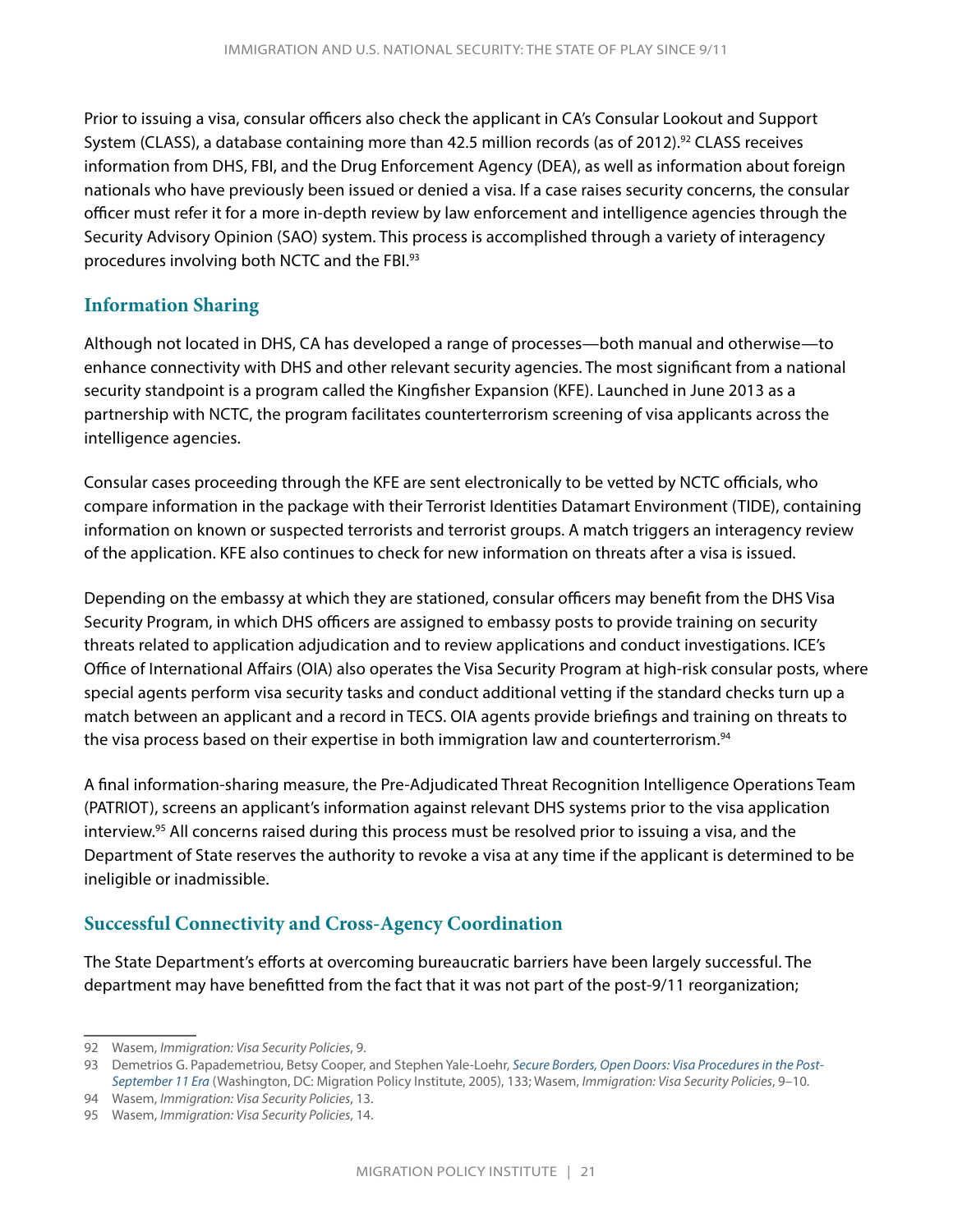<span id="page-24-0"></span>instead, it has been able to draw upon years of information and past practice and avoid the growing pains experienced by the newly reorganized agencies as they defined their missions.

The success can also be attributed to two added factors. First, the State Department recognized that regular data connectivity throughout the life cycle of a case, even as it crosses between agencies, is essential to the successful identification of bad actors. KFE is a significant step toward eliminating those gaps. Secondly, the State Department has benefitted from a willingness to submit questionable cases to an interagency review. While several agencies review each application—USCIS, CBP, State, and the FBI they do not all have access to the same information particularly

*Regular data connectivity throughout the life cycle of a case, even as it crosses between agencies, is essential to the successful identification of bad actors.* 

because, as noted, their databases are not fully interoperable. Likewise, information that comes in through intelligence channels, if not sufficient to warrant input into the Terrorist Screening Database, may never be seen by the frontline officers adjudicating the request for admission. The State Department's participation in this process helps to mitigate the risk that this information will be missed.

The primary disconnect between CA and the other border and immigration agencies may be one of culture, a situation that is exacerbated as DHS is increasingly being used to implement an immigrationrestriction agenda. Generally, the State Department's core mission is foreign diplomacy—and visa policy is an extension of that mission. In contrast, while DHS' mission and personnel are rooted in law enforcement, the Trump administration has prioritized using DHS resources and authorities to sharply limit immigration. As a result, the agencies must regularly confront different perspectives on how to manage any given challenge. While a certain degree of tension is arguably useful in promoting a more wholistic approach to national security—one in which the two sides moderate each other's natural tendencies—in the current environment, State Department resources are being used to manage cases that would otherwise pose very low risks to national security.

# **5 The Post-9/11 World: Process Changes**

Although many of the post-9/11 changes were bureaucratic—creating new agencies or reorganizing old ones—significant changes were also made to the way agencies do business. This section will consider some of the key processes that have been central to strengthening the role immigration tools play in advancing national security or that have been the subject of significant congressional or public concern: the Visa Waiver Program; refugee admissions screening; the creation of an entry-exit system; and land border controls, including building a southwest border wall.

The ethos underlying the most successful programs is the concept of driving the borders outward. The more government officials can make determinations about a person's identity and intentions *before* they reach U.S. borders, the better able they are to protect the United States from harm, whether at land, air, or sea ports.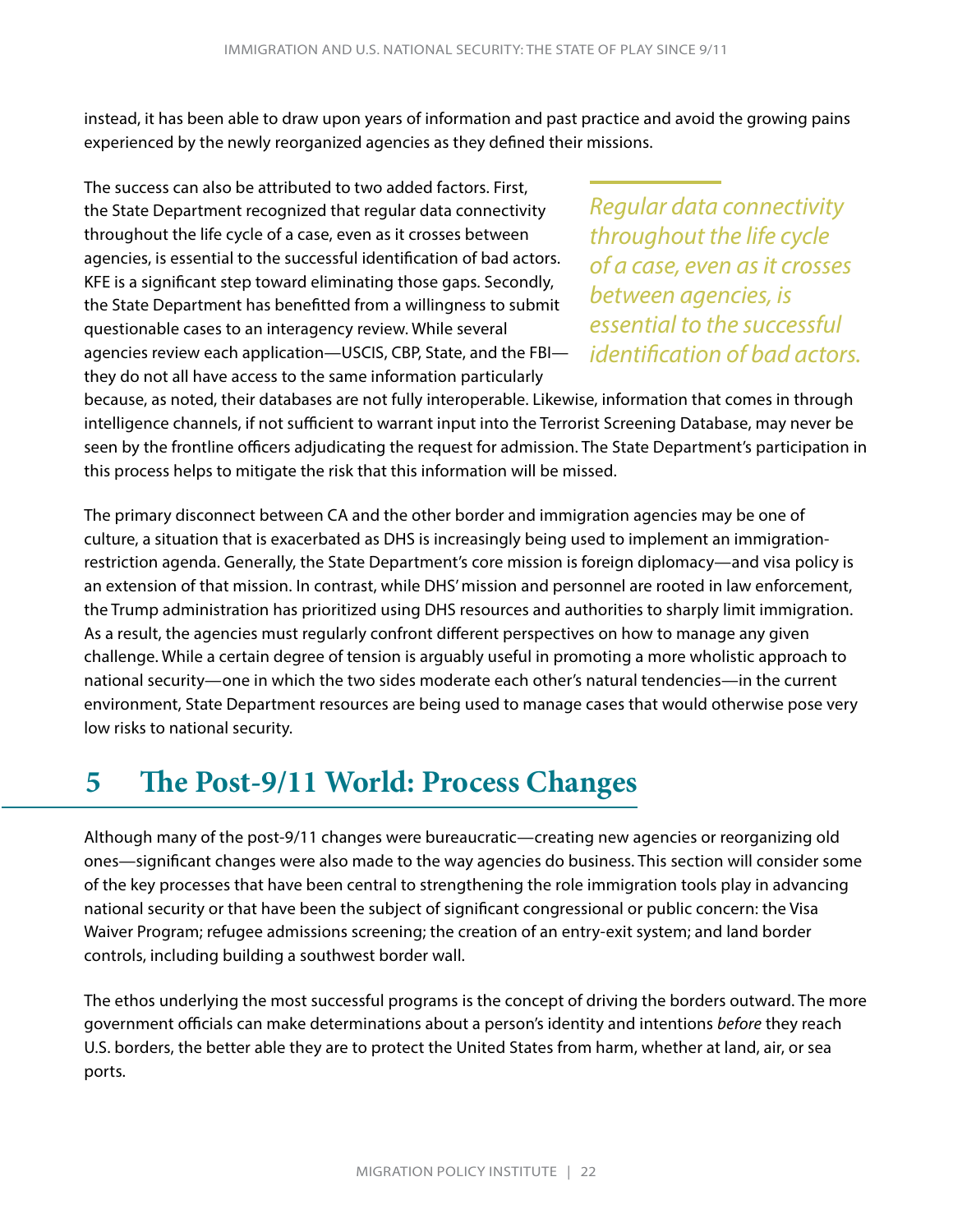<span id="page-25-0"></span>In 2018 alone, there were approximately 80 million international arrivals to the United States.<sup>96</sup> Of those, approximately half involved travelers from outside North America. The U.S. State Department issued more than 533,000 visas to immigrants that year, and more than 9 million nonimmigrant visas.<sup>97</sup>

These visitors are important to the nation's economic security—according to the U.S. Travel Association, travel generated \$2.5 trillion for the U.S. economy in 2018, supporting 15.7 million jobs nationwide.<sup>98</sup> Thus, the question is how to best isolate threats while facilitating the cross-border movement and travel that is so essential to the United States' global competitiveness and domestic economy.

### *A. Visa Waiver Program*

Well before travelers or immigrants board a flight to the United States, they must be screened by U.S. officials. There are two primary ways this happens: the visa adjudication process, detailed above, and the Electronic System for Travel Authorization (ESTA) application process for VWP travelers.

The VWP allows visa-free tourist and business travel for up to 90 days for citizens of 39 countries, facilitating more than 23 million visits a year.<sup>99</sup> The screening

# **Visa Waiver Program**

allows visa-free tourist and business travel for...



**23 M+ visits** per year

process for this program is less onerous for travelers and for the government, but not necessarily less effective. Unlike the visa application process, the VWP is managed primarily by DHS, not the Department of State.<sup>100</sup>

#### **VWP Application Process**

Every two years, VWP travelers must submit an online application (via ESTA), providing key identifying information, before they can board flights to the United States. The information is checked against a variety of U.S. government databases, including many used by CA, to detect any potential matches. Unlike visa applicants, VWP travelers do not have to be interviewed by a consular officer, though in a limited number of cases, they may be directed to a U.S. consulate for a visa. Since 2015, visitors who are nationals of or have visited several named countries, including Iraq, Iran, Syria, Yemen, and Somalia, are no longer able to use the VWP. Similarly, travelers who are flagged for any other reason of inadmissibility will need to apply for a visa. Once a traveler is bound for the United States, the NTC uses the information gathered to identify persons who should be further inspected or denied entry.<sup>101</sup>

<sup>96</sup> U.S. Travel Association, ["U.S. Travel Answer Sheet](https://www.ustravel.org/answersheet)," accessed September 11, 2019.

<sup>97</sup> U.S. Department of State, ["Report of the Visa Office 2018—Table I. Immigrant and Nonimmigrant Visas Issued at Foreign Service](https://travel.state.gov/content/dam/visas/Statistics/AnnualReports/FY2018AnnualReport/FY18AnnualReport%20- TableI.pdf)  [Posts: Fiscal Years 2014 – 2018,](https://travel.state.gov/content/dam/visas/Statistics/AnnualReports/FY2018AnnualReport/FY18AnnualReport%20- TableI.pdf)" accessed December 22, 2019.

<sup>98</sup> U.S. Travel Association, ["Economic Impact Map](https://www.ustravel.org/economic-impact)," accessed September 11, 2019.

<sup>99</sup> DHS Office of Immigration Statistics, *[2017 Yearbook of Immigration Statistics](https://www.dhs.gov/sites/default/files/publications/yearbook_immigration_statistics_2017_0.pdf)*(Washington, DC: DHS, 2019), Table 28.

<sup>100</sup> Wasem, *Immigration: Visa Security Policies*, 1, 3.

<sup>101</sup> Wasem, *Immigration: Visa Security Policies*.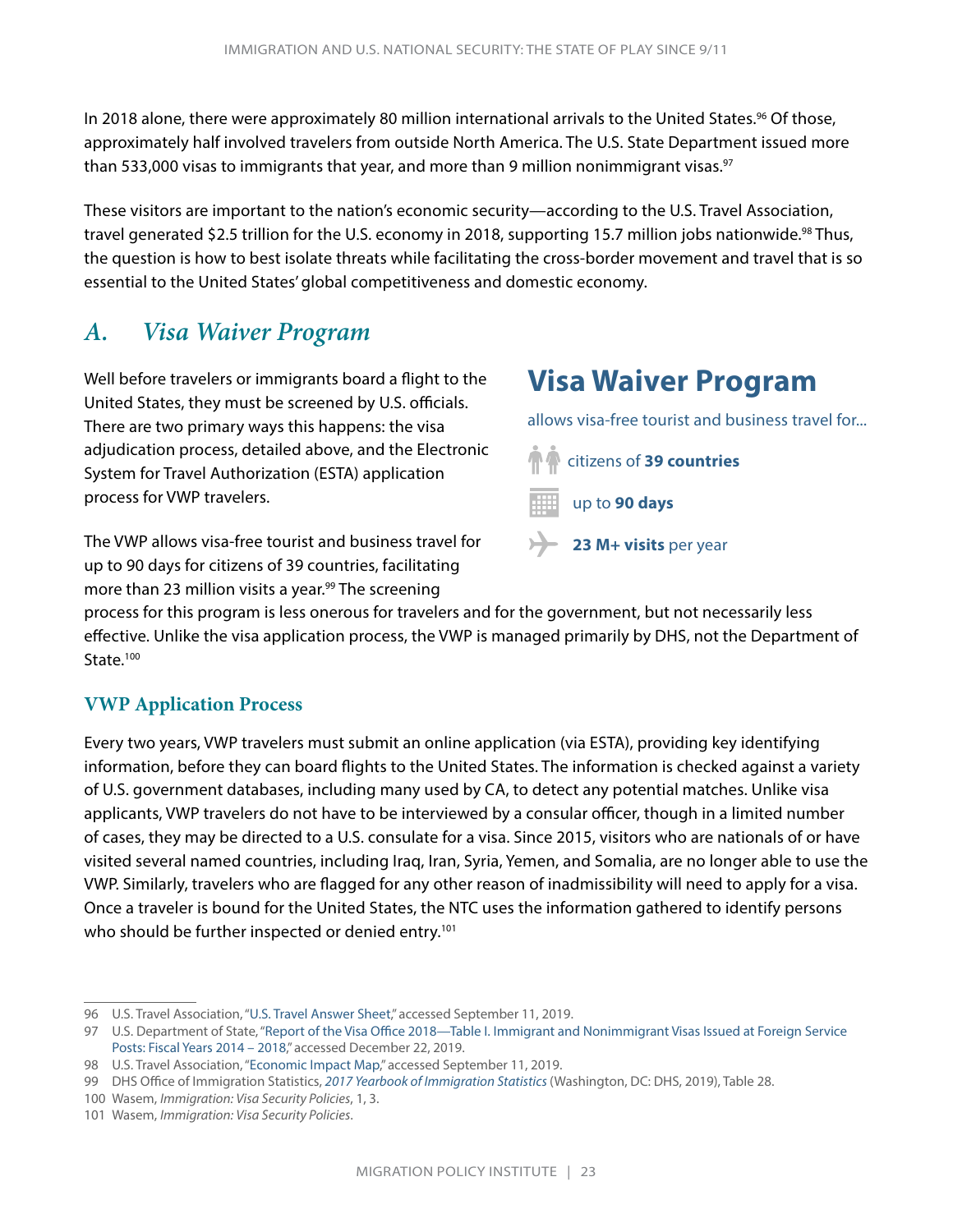From a national security point of view, the decreased scrutiny of each individual traveler (e.g., the lack of an interview) is mitigated by information-sharing agreements with the participating countries. The VWP statute requires participating countries to report lost and stolen passports to Interpol, to share information on known or suspected terrorists with the United States, and to update shared information based on encounters with known or suspected terrorists.

In theory, these information-sharing agreements should enable the U.S. government to get and use a much more sophisticated dataset involving nationals of the participating countries. VWP also frees up personnel resources that would otherwise be used for visa interviews, allowing for an increased focus on more questionable travelers. In practice, it is not such a simple story, and the program has evolved as the threat landscape has shifted.

#### **Changing VWP Requirements**

Since its inception as a pilot program in 1986, part of the *Immigration Reform and Control Act of 1986*, multiple legislative changes have been made to the program.102 After the 9/11 Commission released the results of its investigation, Congress passed legislation to implement many of its recommendations. A law to improve the VWP, the *Secure Travel and Counterterrorism Partnership Act*, was combined into the larger *Implementing Recommendations of the 9/11 Commission Act of 2007* (also known as the 9/11 Act) and altered the eligibility requirements for countries attempting to join the program as follows:

- ► Although previous program guidelines required that potential participant countries have a visa refusal rate of no more that 3 percent, the 9/11 Act permitted DHS to waive this requirement for countries that had visa refusal rates of between 3 percent and 10 percent.<sup>103</sup> In exchange, countries would have to agree to cooperate with the United States on counterterrorism information sharing and initiatives, and have sufficient security measures in place to assure that their involvement in the VWP would not pose a risk to U.S. immigration and criminal law enforcement or national security interests.<sup>104</sup>
- ► Participating countries were to promptly report lost or stolen passport information to Interpol and to share information if a national traveling to the United States could pose a threat to the country. In turn, DHS agreed to provide technical assistance to help VWP countries meet this obligation.
- ► VWP countries would have to accept and repatriate any national, citizen, or former citizen of their country ordered removed from the United States within three weeks of the final removal order.

As required, DHS established an electronic travel authorization system (ESTA) to process VWP travelers prior to departure. The use of biographic information became mandatory for all VWP travelers as of January 12, 2009.105

<sup>102</sup> Alison Siskin, *[Visa Waiver Program](https://fas.org/sgp/crs/homesec/RL32221.pdf)* (Washington, DC: Congressional Research Service, 2015), 24. Countries that received this waiver must not only meet all of the security requirements previously in place under the law, but must also demonstrate both a continuous reduction in visa refusal rates and a plan in place for further decline.

<sup>103</sup> [Testimony of Jess T. Ford, Director of International Affairs and Trade, GAO](https://www.judiciary.senate.gov/imo/media/doc/08-09-24FordTestimony.pdf), before the Senate Committee on the Judiciary, Subcommittee on Terrorism, Technology, and Homeland Security, *The Visa Waiver Program: Mitigating Risks to Ensure Safety of All Americans*, 110th Cong., 2d sess., September 24, 2008.

<sup>104</sup> Siskin, *Visa Waiver Program*, 27. The U.S. government may also take into consideration the country's security systems, including passport standards and airport security.

<sup>105</sup> CBP, ["About the Electronic System for Travel Authorization \(ESTA\),](https://help.cbp.gov/s/article/Article-1072?language=en_US)" updated November 25, 2019.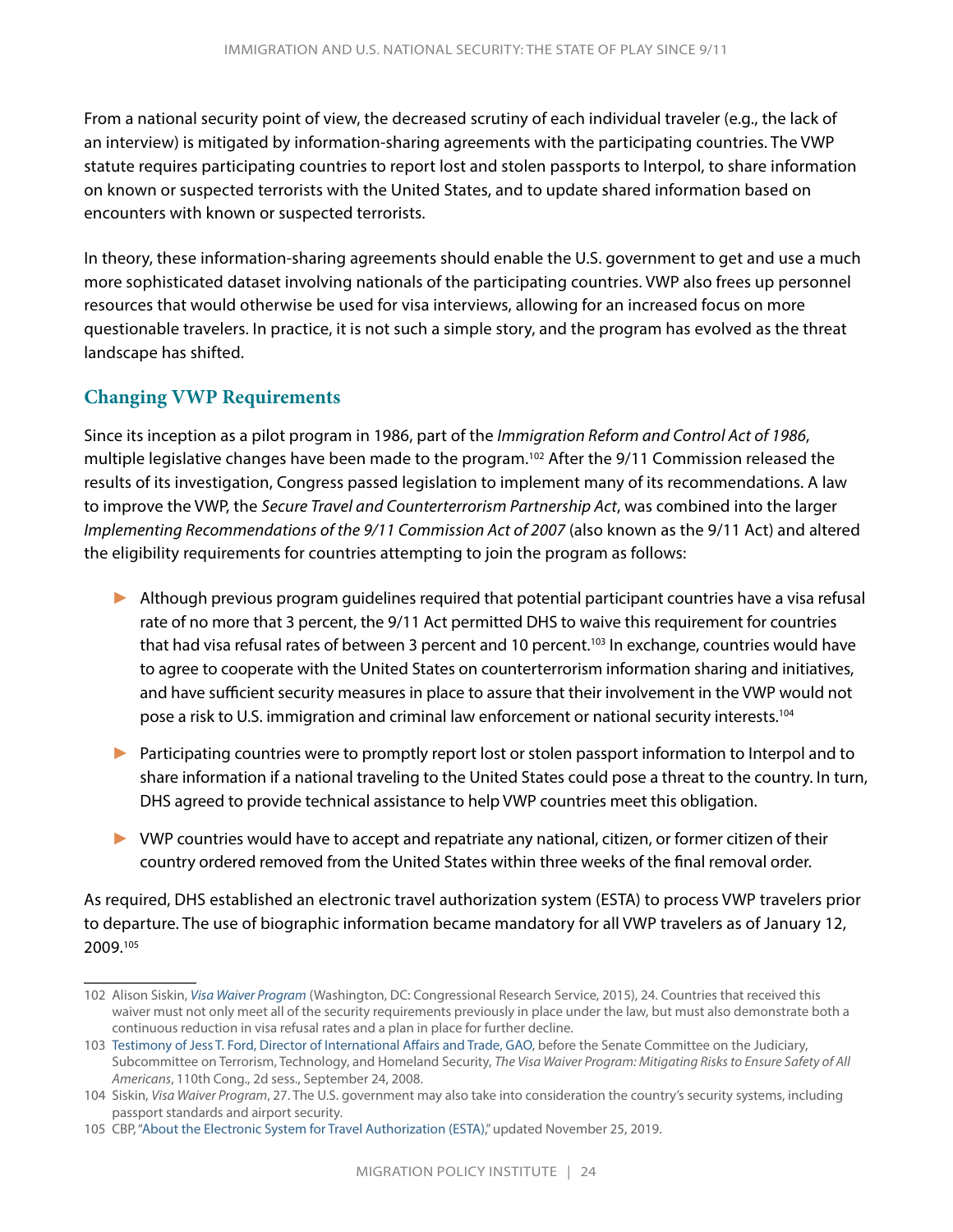#### **Continuing Concerns**

Yet even after the 9/11 Act introduced these revised program requirements, lawmakers continued to express concerns that terrorists would be able to enter the United States using VWP country passports. Congressional committee members were also concerned that VWP countries were not consistently sharing vital terrorism data until after high-profile attacks occurred in other countries.106 The Charlie Hebdo attacks in France in January 2015, and the increasing numbers of Europeans traveling to Syria to become foreign fighters, further increased fears that terrorists would use VWP passports to evade U.S. border controls.<sup>107</sup>

In August 2015, Homeland Security Secretary Jeh Johnson announced that new security measures would be added to the VWP. They required that all participating countries use electronic or e-passports for travelers coming to the United States, and that they be screened through Interpol's Lost and Stolen Passport Database (LSPD). Countries also had to consent to the expanded use of U.S. federal air marshals on U.S. bound flights.108

After the November 2015 terrorist attacks in Paris, DHS again announced changes to the VWP:

- ► ESTA would be modified to capture any previous travel to terrorist "safe haven" countries.
- ► DHS was required to propose a report on the use of potential biometric data collection (versus biographic data collection) pilot programs to the president, as well as to report any VWP countries not complying with cooperation measures.
- ► The FBI was required to provide an evaluation on how terrorism information is shared between the United States and VWP countries, with potential solutions to resolve any deficiencies. To help partner countries improve terrorism information sharing and increase the use of biometrics, the United States would offer assistance and deploy "foreign fighter surge teams" to work with countries to prevent terrorist travel.
- ► The United States would accelerate the review process for VWP countries and promote each country's use of the Global Entry program.<sup>109</sup>

Many of the policy changes were formalized in the *Visa Waiver Program Improvement and Terrorist Travel Prevention Act of 2015,* which was signed into law on December 18, 2015. However, the act went a step further, excluding from the program any national of a VWP country who had previously travelled to Iraq, Syria, or a country designated by the secretary of state as supporting terrorism. Travelers who are dual citizens of a VWP country and a country of concern were also ineligible for the program. The secretary of

<sup>106</sup> U.S. House of Representatives, *[Visa Waiver Program Improvement Act of 2015 Report](https://permanent.access.gpo.gov/gpo63633/pt.1/CRPT-114hrpt369-pt1.pdf)* (Washington, DC: U.S. Congress, 2015), Part 1, 7–8.

<sup>107</sup> [Testimony of Mark Frey, Senior Director, Steptoe & Johnson, LLP,](https://docs.house.gov/meetings/HM/HM11/20150317/103101/HHRG-114-HM11-Wstate-FreyM-20150317.pdf) before the House Homeland Security Committee, Subcommittee on Border and Maritime Security, *Combatting Terrorist Travel: Does the Visa Waiver Program Keep Our Nation Safe?* 114th Cong., 1st sess., March 17, 2015.

<sup>108</sup> DHS, "[Statement by Secretary Jeh C. Johnson on Intention to Implement Security Enhancements to the Visa Waiver Program](https://www.dhs.gov/news/2015/08/06/statement-secretary-jeh-c-johnson-intention-implement-security-enhancements-visa)" (news release, August 6, 2015).

<sup>109</sup> Siskin, *Visa Waiver Program*, 13.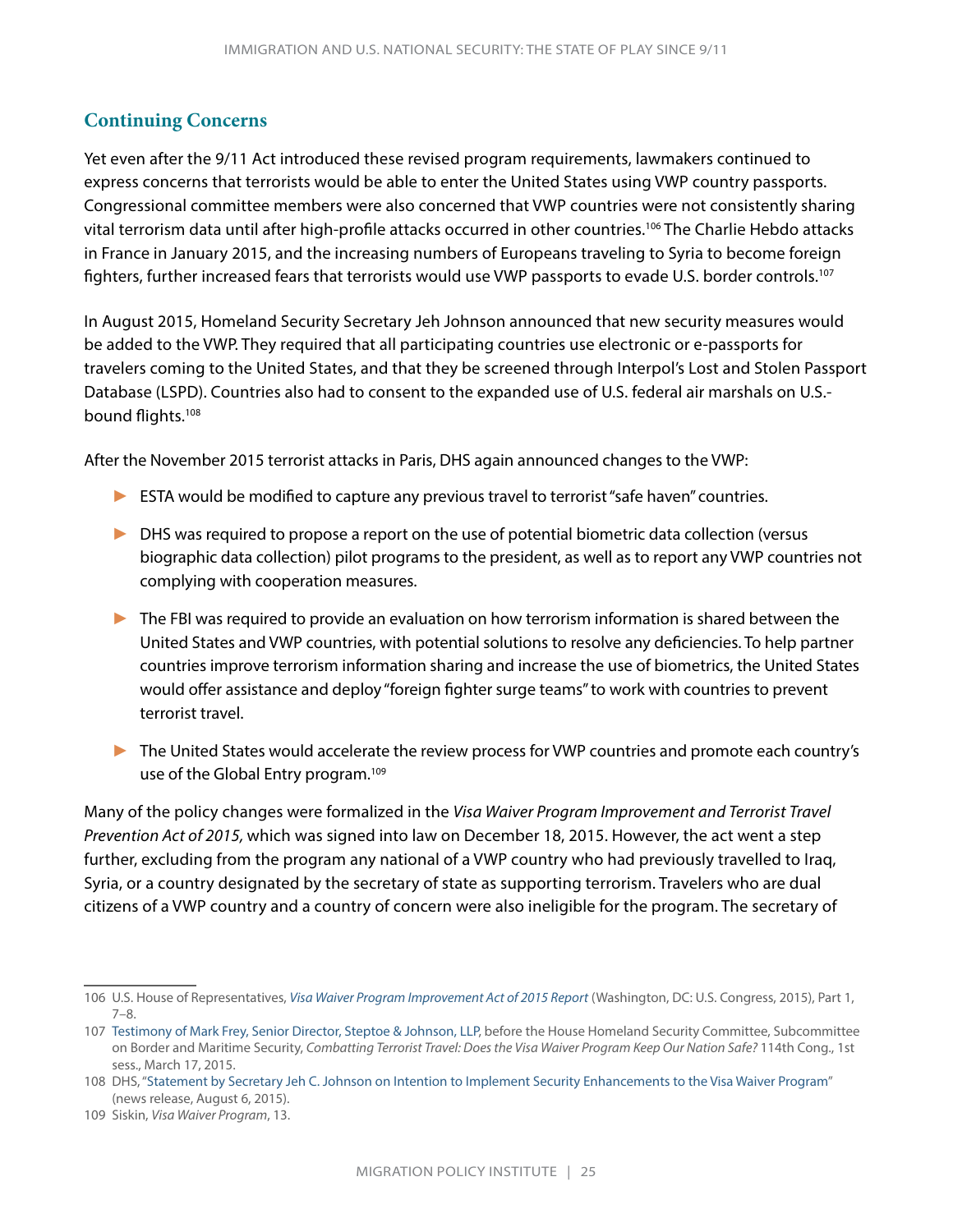homeland security could grant waivers on a limited basis but was required to submit a report documenting such waivers to Congress annually.<sup>110</sup>

The legislation also increased the demands on participating countries. For example, it shortened the time in which a VWP participant country must report a lost or stolen passport, and it put countries on notice that failure to share information could lead to expulsion from the program. DHS must also provide an annual report on all national security threats posed by VWP countries, and any country that represents a threat can be suspended from the program. Finally, the legislation required that ESTA be expanded to enable fraud detection and capture information on travelers' previous or additional citizenships.111

#### **A Report Card**

While the laws and policies underpinning the VWP have grown increasingly demanding of participant countries, in practice, the program relies heavily on the sophistication, skill, and political will of partner governments. For example, many European governments were long prohibited by their privacy laws from collecting or sharing certain information on their nationals with the United States, particularly in the absence of a criminal conviction. Compliance with the requirement to report lost and stolen passport data to Interpol was strikingly low.112 Many of the European governments did not have comprehensive screening mechanisms in place, particularly when travelers crossed at land or sea ports, as was dramatically illustrated during the surge in maritime arrivals in 2015.

For countries such as Greece and Italy, hit hardest by the heightened arrivals of asylum seekers and other migrants from North Africa and the Middle East, the task of improving the security of their own migration flows is dependent on more systematically identifying those entering their territory. Meanwhile, for countries such as Germany, France, and Belgium, which have seen high numbers of their own nationals leave to become foreign fighters, sharing information on the travel patterns of these individuals as well as encounters with them is key. To date, and even with the threat of VWP termination, the economic and diplomatic repercussions of doing so have meant that the U.S. government has relied on incentives, not penalties, to encourage compliance.

Given the evolving nature of national security threats and the low compliance rate of VWP participant countries in the past, the United States is increasingly focused on strengthening information sharing. This has included, for example, establishing direct data sharing relationships with every European country in the VWP and continuing to build these relationships through multiple channels and agencies. In recent years, the U.S. government has offered technical exchanges with both the FBI and CBP to help European partners maximize their use of U.S. terrorism information, as well as secure and real-time access to U.S. biometric data to support refugee and immigration processing, terrorist and foreign fighter screening, and border security.113 Likewise, the Department of Defense is working with European partners to expand their screening and vetting capabilities through various security-sector assistance programs and initiatives. These

<sup>110</sup> *[Consolidated Appropriations Act, 2016](https://www.congress.gov/114/plaws/publ113/PLAW-114publ113.pdf)*, Public Law 114–113, *U.S. Statutes at Large* 129 (2015).

<sup>111</sup> Siskin, *Visa Waiver Program*, 8–19.

<sup>112</sup> GAO, *[Visa Waiver Program: DHS Should Take Steps to Ensure Timeliness of Information Needed to Protect U.S. National Security](https://www.gao.gov/assets/680/676948.pdf)* (Washington, DC: GAO, 2016).

<sup>113</sup> Abigail F. Kolker, *[Visa Waiver Program](https://www.everycrsreport.com/files/20160801_RL32221_d08477f620e9b36070cf6eda3b36938c9acd3ffe.pdf)* (Washington, DC: Congressional Research Service, 2016), 13–14.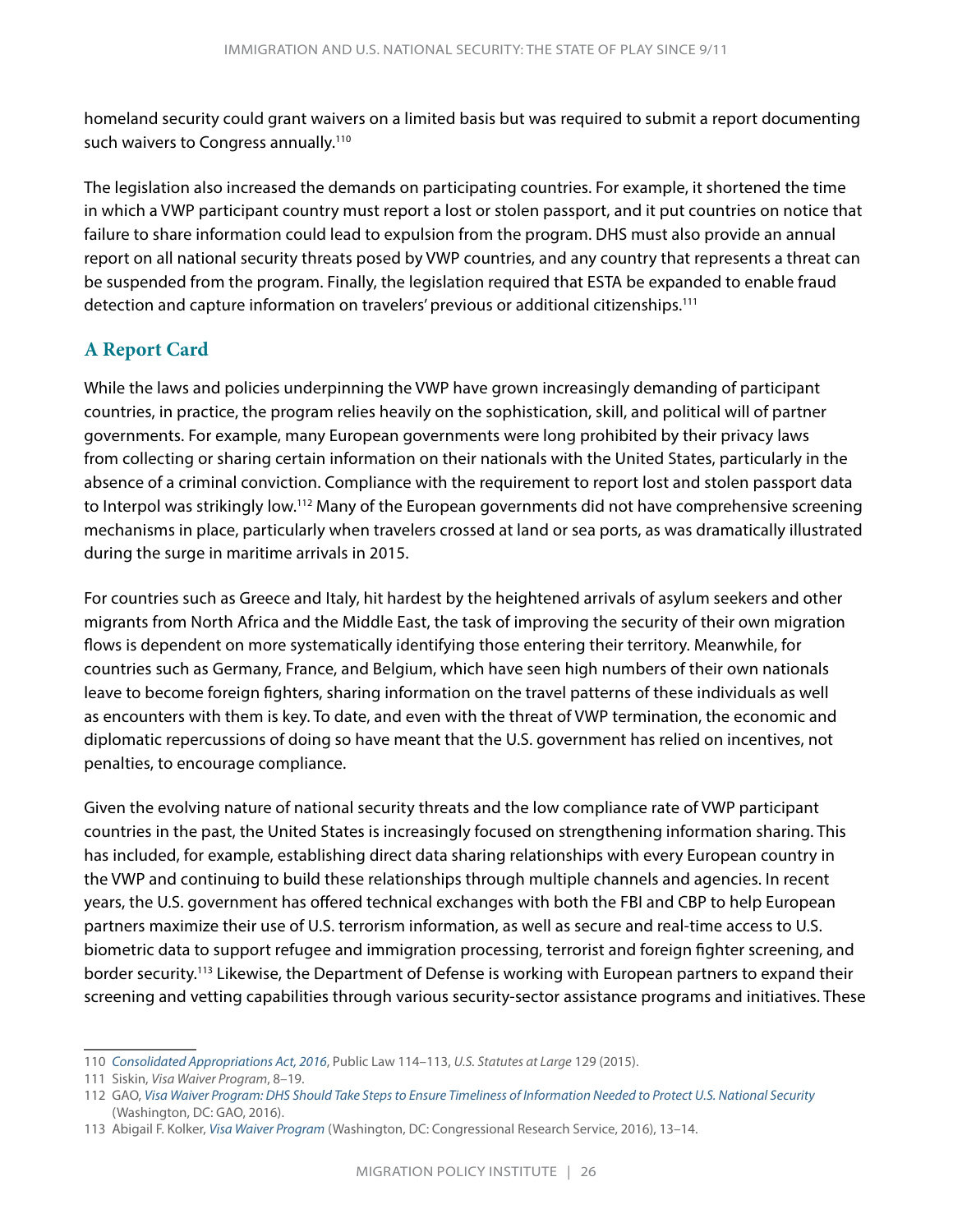<span id="page-29-0"></span>efforts extend to working with NATO to establish common data-sharing capabilities and architectures that can be used to support both military operations and other national security screening activities.

Additionally, the U.S government is working with Interpol and Europol to share more criminal and terrorism information, as well as lost and stolen passports, and other threat data.<sup>114</sup> Following the passage of UN Security Council Resolution 2178 in 2014, more European partners have also passed counterterrorism legislation granting the legal authority to share data internationally to help identify and interdict criminals, foreign fighters, and terrorists attempting to cross international borders.<sup>115</sup>

However, the more restrictive approach to immigration taken by the Trump administration, as well as the provision in the 2015 U.S. law requiring visas for certain persons who are dual nationals from designated countries, have created diplomatic tensions with many VWP countries.116 The administration significantly exacerbated these tensions when it called for a blanket denial of admission for nationals of any of these countries in January 2017.<sup>117</sup> Since then, DHS's enforcement policies and the president's criticism

*This may be eroding the trust needed between governments to enable the level of information sharing that allows for increasingly accurate, sophisticated identification of bad actors.* 

of some VWP partners have raised eyebrows in capitals around the world. This may be eroding the trust needed between governments to enable the level of information sharing that allows for increasingly accurate, sophisticated identification of bad actors.

## *B. Refugee Screening*

One of Trump's first executive orders—"Protecting the Nation from Foreign Terrorist Entry into the United States"—severely curtailed refugee admissions based on the premise that refugees posed a significant national security threat.118 Refugees, by definition, are often fleeing war-torn countries, where their ability to document their identity may be limited. And there are a few, albeit very small in number, reported instances of refugees who were admitted to the United States and later arrested in connection with a terrorist plot.<sup>119</sup>

<sup>114</sup> Kolker, *Visa Waiver Program*.

<sup>115</sup> The resolution, focused on mitigating the threat of foreign terrorist fighters, called on states to—among other things—require airlines to provide advance passenger information to national authorities, prevent the entrance or transit of terrorists, and improve use of Interpol. See United Nations Security Council, ["Resolution 2178 \(2014\),](https://www.undocs.org/S/RES/2178 (2014))" September 24, 2014.

<sup>116</sup> The VWP is no longer available to persons who have traveled to or been present in Iran, Iraq, North Korea, Sudan, Syria, Libya, Somalia, or Yemen on or after March 1, 2011 (with limited exceptions for travel for diplomatic or military purposes in the service of a VWP country) or to nationals of VWP countries who are also nationals of Iran, Iraq, North Korea, Sudan, or Syria. See CBP, "[Visa](https://www.cbp.gov/travel/international-visitors/visa-waiver-program)  [Waiver Program,](https://www.cbp.gov/travel/international-visitors/visa-waiver-program)" updated March 2, 2020.

<sup>117</sup> White House, "Executive Order 13769 of January 27, 2017"; Anthony Faiola, "[Trump's Travel Ban Is Having a Spillover Effect on](https://www.washingtonpost.com/world/europe/trumps-travel-ban-is-having-a-spillover-effect-on-european-dual-nationals/2017/01/30/7bb501c2-e6f5-11e6-acf5-4589ba203144_story.html)  [European Dual Nationals,](https://www.washingtonpost.com/world/europe/trumps-travel-ban-is-having-a-spillover-effect-on-european-dual-nationals/2017/01/30/7bb501c2-e6f5-11e6-acf5-4589ba203144_story.html)" *Washington Post*, January 30, 2017.

<sup>118</sup> White House, "Executive Order 13769 of January 27, 2017."

<sup>119</sup> Michelle Ye Hee Lee, "[The Viral Claim That 'Not One' Refugee Resettled Since 9/11 Has Been 'Arrested on Domestic Terrorism](http://www.washingtonpost.com/news/fact-checker/wp/2015/11/19/the-viral-claim-that-not-one-refugee-resettled-since-911-has-been-arrested-on-domestic-terrorism-charges/)  [Charges](http://www.washingtonpost.com/news/fact-checker/wp/2015/11/19/the-viral-claim-that-not-one-refugee-resettled-since-911-has-been-arrested-on-domestic-terrorism-charges/),'" *Washington Post*, November 19, 2015.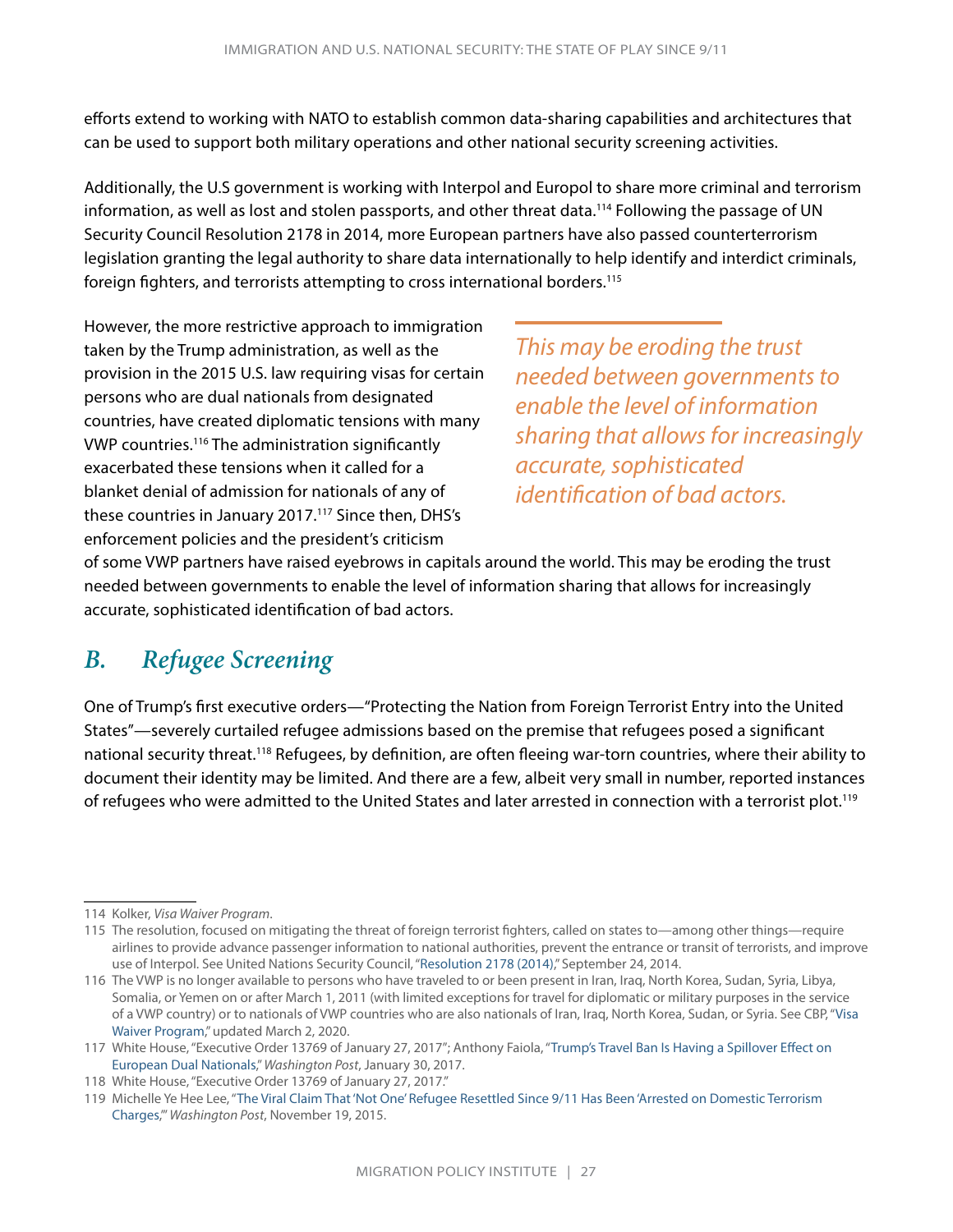The president has now cut the U.S. refugee admissions ceilings to a number not seen since the program's inception.120

At the same time, the world is facing the biggest displacement crisis since the United Nations began keeping statistics on refugee movement.<sup>121</sup> At the end of 2018, more than 70 million people were forcibly displaced worldwide, about 25.9 million of whom are considered to be refugees under international law.122 The conflicts forcing people from their homes are multiplying and lasting longer, meaning people have to wait more time before it is safe to return home.

Given these facts, how well is current security vetting protecting the United States from national security threats and, more broadly, how big a threat are refugee admissions to U.S. national security?

#### **Refugee Admissions to the United States**

For purposes of U.S. law, "refugees are generally people outside of their country who are unable or unwilling to return home because they fear serious harm."123 The definition of the harm for refugee status is persecution or a well-founded fear of persecution on account of race, religion, nationality, political opinion, and/or membership in a particular social group.<sup>124</sup>

While this definition of harm is essentially the same for asylum seekers, there is a key difference from a national security perspective: the location of the applicant. Asylum seekers apply for protection when they are already at or across the U.S. border. There is very little U.S. government control over who shows up at (particularly land) borders to claim asylum. A refugee, by contrast, remains outside U.S. borders until screened and admitted. For refugees, the process for admission is strictly controlled, time-consuming, unpredictable, and involves multiple government agencies.

The process of refugee resettlement review—particularly in the United States—is slow and cumbersome. People spend years in refugee camps or displaced in foreign cities. For the small share that is ultimately resettled to a third country, the question of where, how, and when these refugees will be resettled is uncertain. Once a refugee has been identified as eligible for resettlement, the process of being admitted to the United States can often take more than a year, and for Syrians and others fleeing active conflict it can take even longer.<sup>125</sup>

#### **Vetting**

The review process for refugee resettlement is the most thorough vetting of any immigrant or nonimmigrant population accepted into the United States.<sup>126</sup> Security screening involves multiple agencies,

<sup>120</sup> Bobby Allyn, "[Trump Administration Drastically Cuts Number of Refugees Allowed to Enter the U.S.](https://www.npr.org/2019/09/26/764839236/trump-administration-drastically-cuts-number-of-refugees-allowed-to-enter-the-u)," NPR All Things Considered, September 26, 2019.

<sup>121</sup> United Nations High Commissioner for Refugees (UNHCR), *[Global Trends: Forced Displacement in 2018](https://www.unhcr.org/en-us/statistics/unhcrstats/5d08d7ee7/unhcr-global-trends-2018.html)* (Geneva: UNHCR, 2019).

<sup>122</sup> UNHCR, *Global Trends 2018,* 3.

<sup>123</sup> USCIS, ["Refugees and Asylum,](https://www.uscis.gov/humanitarian/refugees-and-asylum)" updated November 12, 2015.

<sup>124</sup> See *[Immigration and Nationality Act](https://uscode.house.gov/view.xhtml?req=granuleid:USC-prelim-title8-section1101&num=0&edition=prelim)*, 8 U.S. Code 1101(a)(42).

<sup>125</sup> U.S. Committee for Refugees and Immigrants, "[Security Screening of Refugees Admitted to the U.S.](https://refugees.org/explore-the-issues/our-work-with-refugees/security-screening/)," accessed March 30, 2020.

<sup>126</sup> USCIS, ["Refugee Processing and Security Screening](https://www.uscis.gov/refugeescreening)," updated August 31, 2018.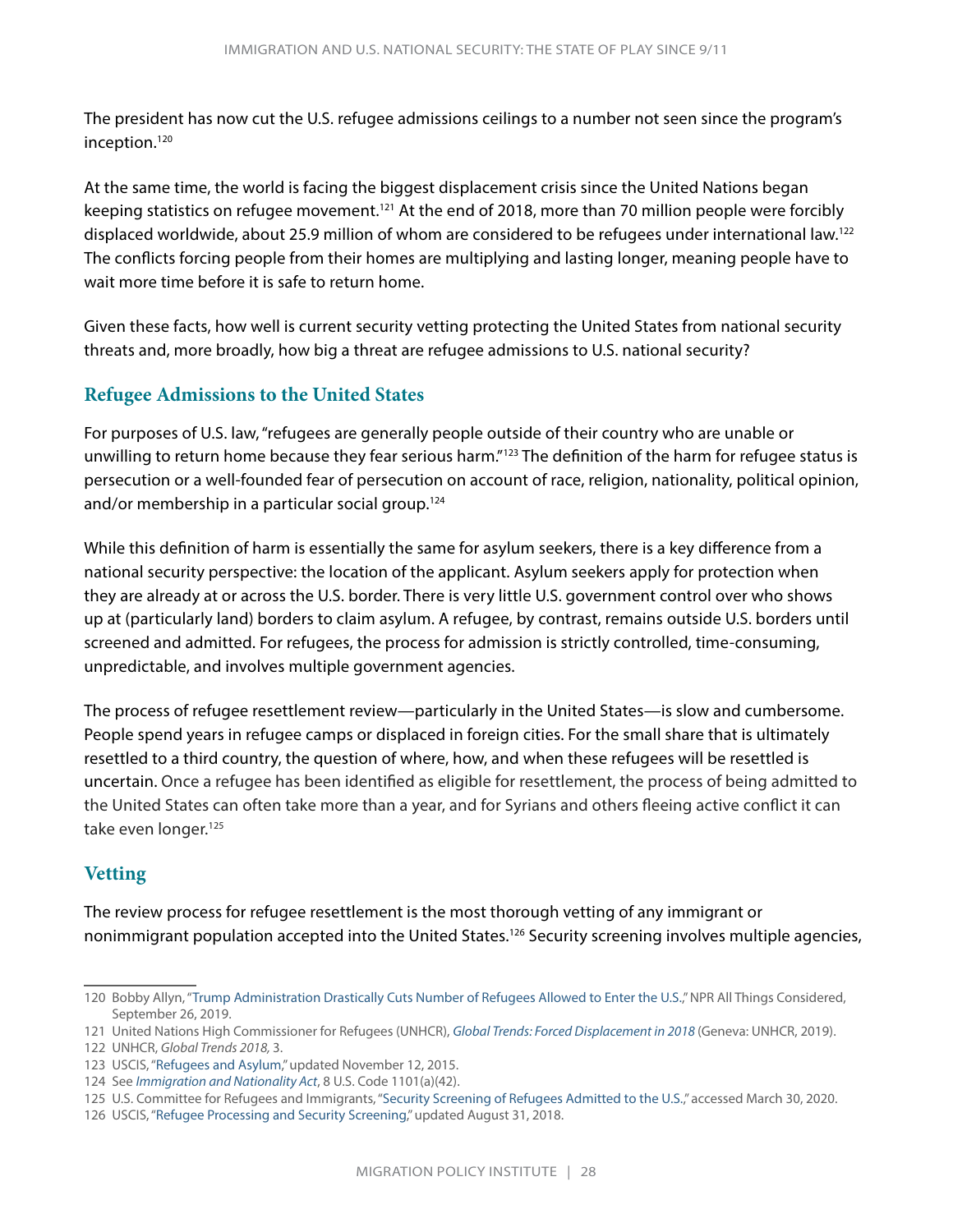including the Departments of State, Homeland Security, and Defense; the FBI; NCTC; and the Terrorist Screening Center.<sup>127</sup>

*The review process for refugee resettlement is the most thorough vetting of any immigrant or nonimmigrant population accepted into the United States.*

Refugee security screening was significantly enhanced during the Obama administration, particularly for individuals coming from places such as Syria. Under current procedures, applicants undergo biometric (fingerprint) and biographic checks, and a lengthy interview by specially trained government officials who scrutinize applicants' explanation of their individual circumstances.<sup>128</sup>

The Obama administration also created a cross-agency Refugee Coordination Center with representatives from the Department of State, DHS, and the U.S. Digital Service (part of the Executive Office of the President), to allow for real-time sharing of information and process improvements.<sup>129</sup> For example, a digital approval process allows DHS officers to approve a refugee registration form without having to physically travel to apply an ink stamp on paper to a file prepared by the State Department. The solution was created by granting DHS access to the State Department's electronic refugee case management system.130

The arrangement also increased information sharing, communication, and education about processes among all U.S. government entities involved in the program. This, in turn, has led to innovative thinking on how to make the program more effective. This model, which breaks down the bureaucratic and technological barriers to information sharing between agencies with a common mission, is a prototype for enhancing security for other screening functions in the immigration system.

Like visa applicants processed through the Kingfisher Expansion, refugee applicants undergo recurrent vetting throughout the application process. If there is any doubt about whether a refugee poses a security concern, he or she is not permitted to enter the United States.

#### **Assessing Refugee Admissions Risks**

From a global security perspective, the slow, cumbersome process for resettling refugees to the United States leaves the primary pressure of hosting large numbers of displaced persons on countries of first asylum. As of 2018, the top refugee hosting country by far was Turkey, with 3.7 million refugees, followed by Pakistan and Uganda.<sup>131</sup> This can significantly strain these countries' resources and capacity. Unintended consequences—such as increased radicalization or unmanaged onward migration, as in the case of migrants leaving Turkey for Western Europe—can result, potentially destabilizing partner countries or U.S. relationships with them.

<sup>127</sup> U.S. Department of State, ["U.S. Refugee Admissions Program FAQs](https://2009-2017.state.gov/j/prm/releases/factsheets/2016/264449.htm)" (fact sheet, January 20, 2017).

<sup>128</sup> U.S. Department of State, "U.S. Refugee Admissions Program FAQs."

<sup>129</sup> U.S. Digital Service, *[Report to Congress – December 2016](https://www.usds.gov/resources/USDS-2016-Report-to-Congress.pdf)* (Washington, DC: U.S. Digital Service, 2016), 44–48.

<sup>130</sup> U.S. Digital Service, *Report to Congress*.

<sup>131</sup> UNHCR, *Global Trends 2018.*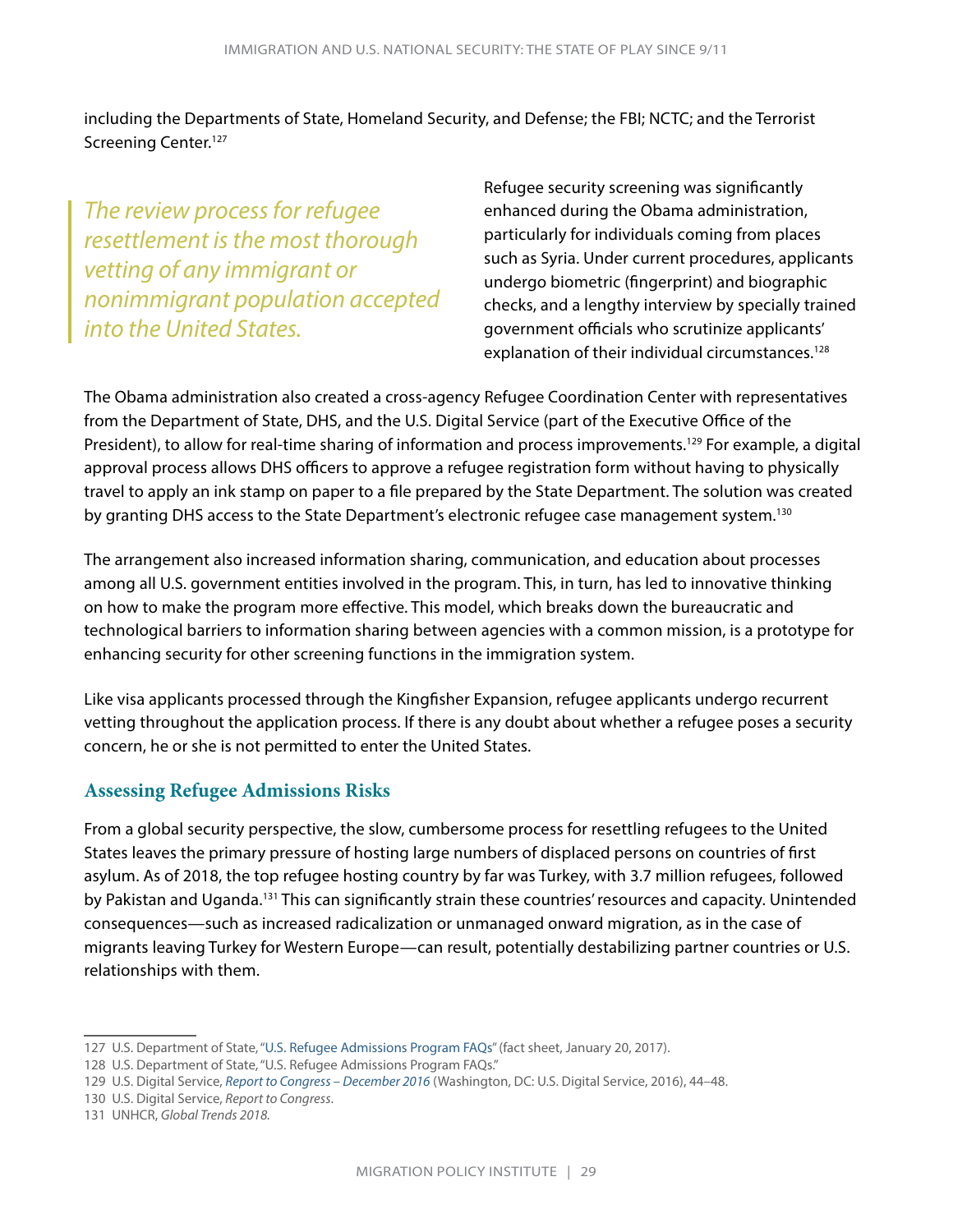<span id="page-32-0"></span>There are significant national security benefits to admitting refugees: it alleviates the strain on partner countries, undermining radicalizing pressures on individual refugees, signaling solidarity with oppressed people, and building goodwill for the United States. For that reason, until 2018, the United States had historically been a leader in admitting refugees resettled from third countries.<sup>132</sup>

From a purely U.S. homeland security perspective, the process for refugee resettlement does not pose the security risks suggested by some political and media reports. In fact, a bad actor who intends to do harm in the United States would likely find it easier to gain admission through *any* other process.

This does not mean that bad actors will not try to exploit the refugee admissions program, but they are less likely to succeed. Not only is the security screening process exhaustive and recurrent, but of the millions of refugees in the world, the United States admits considerably less than 1 percent each year, even in its more generous years.133 The likelihood of being admitted if one is male, single, and of military age—the common demographic for individuals who engage in terrorist activity—is significantly lower.

## *C. Biometric Entry-Exit Controls*

The *Illegal Immigration Reform and Immigrant Responsibility Act of 1996* (IIRIRA) directed INS to create an entry-exit system that would record the arrival and departure of all non-U.S. nationals in an online database. However, the system was not to significantly increase the time required to complete the inspection process,<sup>134</sup> nor was funding appropriated for implementation.

At airports, practical problems of building design and carrier cooperation created obstacles that government efforts could not overcome. At land ports, every option proved to increase the amount of time needed to cross the border, given the sheer volume of crossings and space limitations.135

#### **New Post-9/11 Priorities**

The September 11 attacks gave new impetus to pressure from Congress for entry-exit controls.<sup>136</sup> In 2003, this time with significant dedicated funding, the newly created DHS launched an automated biometric entry

<sup>132</sup> Jynnah Radford and Phillip Connor, "[Canada Now Leads the World in Refugee Resettlement, Surpassing the U.S.,](https://www.pewresearch.org/fact-tank/2019/06/19/canada-now-leads-the-world-in-refugee-resettlement-surpassing-the-u-s/)" Pew Research Center, June 19, 2019.

<sup>133</sup> For example, the United States admitted 84,995 refugees in FY 2016, the highest number of any year since 9/11. This represented roughly 0.3 percent of the 22.5 million refugees worldwide in 2016. See Migration Policy Institute Data Hub, ["U.S. Annual Refugee](https://www.migrationpolicy.org/programs/data-hub/charts/us-annual-refugee-resettlement-ceilings-and-number-refugees-admitted-united)  [Resettlement Ceilings and Number of Refugees Admitted, 1980-Present](https://www.migrationpolicy.org/programs/data-hub/charts/us-annual-refugee-resettlement-ceilings-and-number-refugees-admitted-united)," accessed March 9, 2020; UNHCR, *[Global Trends: Forced](https://www.unhcr.org/5943e8a34.pdf)  [Displacement in 2016](https://www.unhcr.org/5943e8a34.pdf)* (Geneva: UNHCR, 2017).

<sup>134</sup> William J. Krouse and Ruth Ellen Wasem, *[Immigration: Visa Entry/Exit Control System](https://fas.org/sgp/crs/homesec/98-89.pdf)* (Washington DC: Congressional Research Service, 1998), 1–2.

<sup>135</sup> [Testimony of Michael Hrinyak, Deputy Assistant Commissioner for Inspections, Immigration and Naturalization Service](https://www.uscis.gov/sites/default/files/files/testimony/980723.pdf), before the House Committee on the Judiciary, Subcommittee on Immigration and Claims*, Alternative Technologies for Implementation of Section 110 of the Illegal Immigration Reform and Immigrant Responsibility Act of 1996 at Land Borders*, 105th Cong., 2d sess., July 23, 1998.

<sup>136</sup> *[Uniting and Strengthening America by Providing Appropriate Tools Required to Intercept and Obstruct Terrorism Act of 2001](https://www.govinfo.gov/content/pkg/STATUTE-115/pdf/STATUTE-115-Pg272.pdf)* (USA PATRIOT Act), Public Law 107–56, *U.S. Statutes at Large* 115 (2001): 272; *[Enhanced Border Security and Visa Entry Reform Act of 2002,](https://www.govinfo.gov/app/details/PLAW-107publ173)*  Public Law 107–173, *U.S. Statutes at Large* 116 (2002): 543; Lisa M. Seghetti, *[Border Security: Immigration Issues in the 108th Congress](https://fas.org/sgp/crs/RL31727.pdf)* (Washington, DC: Congressional Research Service, 2004), 5–6.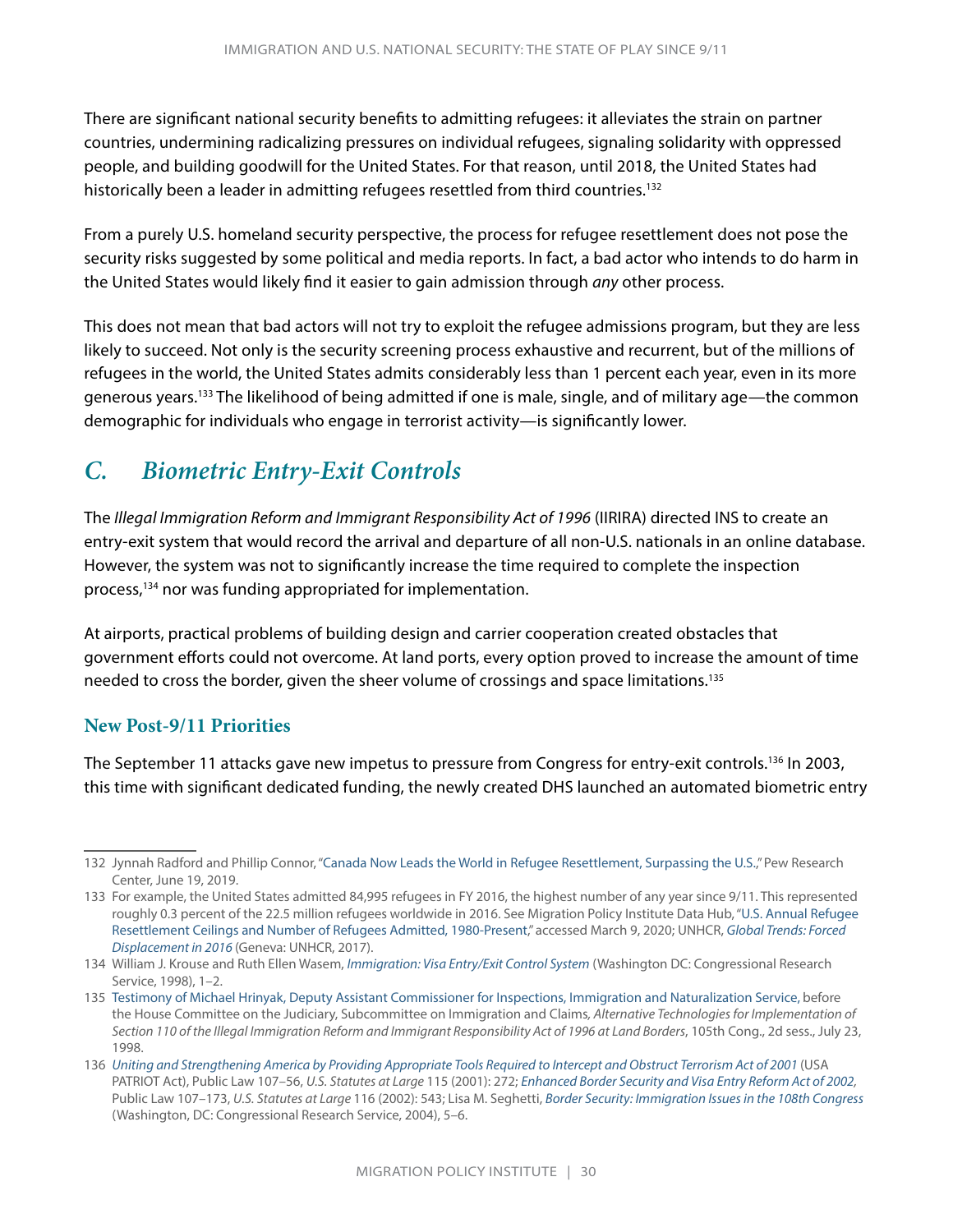system called United States Visitor and Immigrant Status Indicator Technology (US-VISIT).<sup>137</sup> In tandem with advanced passenger manifest requirements and terrorist watch lists, biometric entry screening has been successfully implemented and constitutes a highly effective deterrent to the admission of terrorists and others meaning harm to the United States.

However, collecting information that confirms departures has continued to be elusive.<sup>138</sup> DHS has tried multiple solutions. Every pilot has proved unsatisfactory.139 Accordingly, CBP is increasingly relying on other mechanisms to document departure.140

#### **Other Data Sources for Determining Departures**

To plug the gap at its northern land border, the United States negotiated an agreement with Canada to exchange border-crossing information so that an entry into Canada could be used as a record of exit from the United States. As of 2017, the match rate was slightly more than 98 percent.<sup>141</sup> The United States does not have a similar agreement in place with Mexico. However, a significant portion of departures across the southwest border are reconciled due to the frequency with which many travelers come and go; once a foreign national re-enters the United States, the previous arrival is closed.142

CBP also continues to test technology tools that confirm exit, such as social media analysis, checks against publicly available information, and facial recognition.<sup>143</sup> Thus, although DHS has failed to meet the congressional requirement of establishing a comprehensive biometric entry-exit procedure at all ports of entry, it was able to match 97 percent of departing aliens to their arrivals as of 2016.<sup>144</sup>

#### **Looking Ahead**

Decades of effort have been invested in developing a solution for capturing exit information. During that period, other improvements in sharing information have emerged that may outweigh the value of a record of exit. Moreover, once DHS knows that an individual has not exited the United States within the time permitted by his or her visa, the question is: "So what?" The government does not have sufficient

<sup>137</sup> Lisa M. Seghetti and Stephen R. Viña, *[U.S. Visitor and Immigrant Status Indicator Technology \(IS-VISIT\) Program](https://fas.org/sgp/crs/homesec/RL32234.pdf)* (Washington, DC: Congressional Research Service, 2005), 8, 10; DHS, *[Privacy Impact Assessment for the Advance Passenger Information System](https://www.dhs.gov/xlibrary/assets/privacy/privacy_pia_cbpapis.pdf)* (Washington, DC: DHS, 2005), 3–4.

<sup>138</sup> [Testimony of Randolph C. Hite, Director of Information Technology Architecture and Systems Issues, GAO, and Richard M. Stana,](https://www.gao.gov/assets/120/117187.pdf)  [Director of Homeland Security and Justice Issues, GAO](https://www.gao.gov/assets/120/117187.pdf), before the House Committee on Homeland Security, Subcommittee on Border, Maritime and Global Counterterrorism, *Homeland Security: Prospects For Biometric US-VISIT Exit Capability Remain Unclear*, 110th Cong., 1st sess., June 28, 2007, 4.

<sup>139</sup> GAO, *[Homeland Security: US-VISIT Pilot Evaluations Offer Limited Understanding of Air Exit Options](https://www.gao.gov/assets/310/308630.pdf)* (Washington, DC: GAO, 2010), 23, 25, 29; DHS, *US-VISIT Air Exit Pilots Evaluation Report* (Washington, DC: DHS, 2009), 28–29, 37.

<sup>140</sup> DHS, *[Comprehensive Biometric Entry/Exit Plan: Fiscal Year 2016 Report to Congress](https://www.dhs.gov/sites/default/files/publications/Customs and Border Protection - Comprehensive Biometric Entry and Exit Plan.pdf)* (Washington, DC: DHS, 2016*)*, 7.

<sup>141</sup> [Testimony of Michael Dougherty, Assistant Secretary of Border, Immigration, and Trade, Office of Strategy, Policy, and Plans; Scott](https://www.ice.gov/sites/default/files/documents/Speech/2017/171114kelly.pdf)  [A. Luck, Acting Deputy Chief of U.S. Border Patrol, U.S. Customs and Border Protection; and Kevin Kelly, S](https://www.ice.gov/sites/default/files/documents/Speech/2017/171114kelly.pdf)pecial Agent in Charge, Buffalo, HSI, ICE, before the House Committee on Homeland Security, Subcommittee on Border and Maritime Security, *Looking North: Assessing the Current Threat at the U.S.-Canada Border*, 115th Cong., 1st sess., November 14, 2017, 4.

<sup>142</sup> [Testimony of Michael Dougherty, Assistant Secretary, Border, Immigration, and Trade, Office of Strategy, Policy, and Plans, DHS;](https://www.judiciary.senate.gov/imo/media/doc/07-12-17 Dougherty-Wagner-Rodi Joint Testimony1.pdf)  [John Wagner, Deputy Executive Assistant Commissioner, Office of Field Operations, CBP, DHS; and Louis A. Rodi, III, Deputy](https://www.judiciary.senate.gov/imo/media/doc/07-12-17 Dougherty-Wagner-Rodi Joint Testimony1.pdf)  [Assistant Director, National Security Investigations Division, Homeland Security Investigations, ICE, DHS,](https://www.judiciary.senate.gov/imo/media/doc/07-12-17 Dougherty-Wagner-Rodi Joint Testimony1.pdf) before the Senate Committee on the Judiciary, Subcommittee on Border Security and Immigration, *Examining the Problem of Visa Overstays: A Need for Better Tracking and Accountability*, 115th Cong., 1st sess., July 12, 2017, 2–3.

<sup>143</sup> Testimony of Michael Dougherty, John Wagner, and Louis A. Rodi, III, 8.

<sup>144</sup> DHS, *Comprehensive Biometric Entry/Exit Plan*, 1.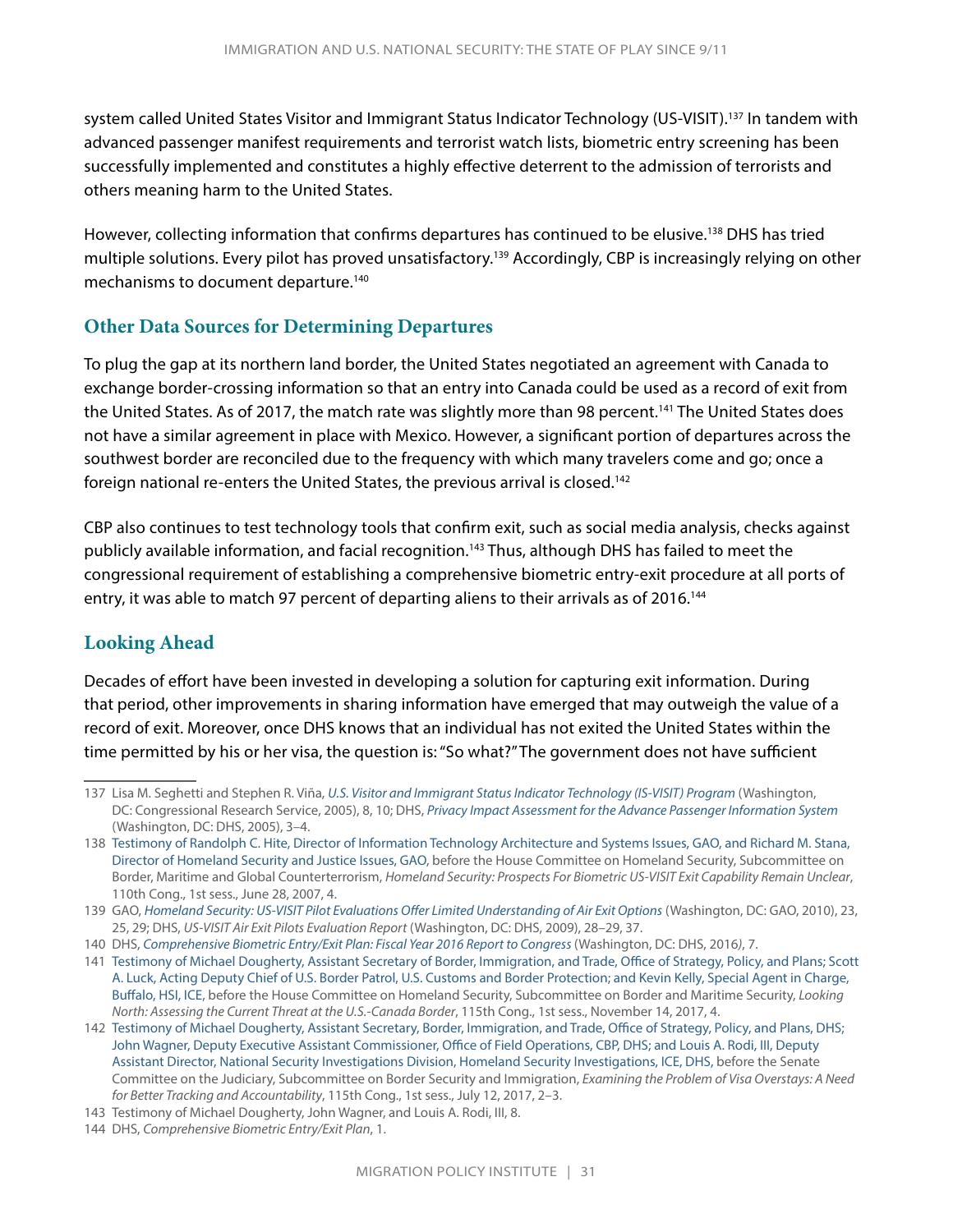<span id="page-34-0"></span>resources to take enforcement action against every immigrant who overstays a visa, diminishing the value of recording each exit.

Similarly, if information surfaces to suggest that an individual is a suspected terrorist, the absence of information about that individual's exit is of minimal value. U.S. officials are far more likely to identify the presence of an individual in the United States through a host of other traditional law enforcement techniques. Thus, efforts to improve data connectivity between agencies in the first instance constitute more fruitful investments.

This is not to suggest that there is no benefit to exit data as a metric and an operational tool to advance compliance with immigration and travel control requirements. However, the value of biometric exit records as a national security tool is questionable, given that the federal government cannot readily locate individuals who have not left the country before their visas expire. Despite improvements in information sharing, the basic technology to connect the dots between a foreign national's entry, detention, immigration benefits adjudication, criminal investigations, and related functions across federal agencies still does not exist.

### *D. Managing Land Borders: Whither the Wall?*

The rallying cry "build the wall" helped galvanize support for Donald Trump's election in 2016, and his push for \$5.7 billion in funding during FY 2019 budget negotiations led to the longest partial government shutdown in history (35 days).<sup>145</sup> The administration's efforts to build or replace barriers along the southern border raises hotly debated questions about such barriers' overall utility in protecting the United States' national security, particularly whether the potential benefits are proportionate to the costs.

#### **Unique Challenges at Land Borders**

There are many common challenges in responding to national security threats across all official ports of entry—whether land, air, or sea. Government officials need the tools to spot fraudulent documents, query appropriate databases to identify national security threats, and benefit from the information and efforts of foreign partners. Yet, there are some challenges unique to land borders that are not usually experienced at airports.

Government officials at land ports of entry generally do not have the benefit of advance notice, as is available with air travel, when assessing the threat posed by individual travelers. They must make realtime decisions about a person's identity and intent, often within moments. CBP officers can exercise their discretion to divert travelers into secondary inspection for a more detailed examination, but as a practical matter, this is a limited subset of the nearly 700,000 travelers who enter the United States in this manner every day—almost twice the number of daily airport arrivals.<sup>146</sup>

It is also far easier for a person or illicit commodity to enter the United States undetected at land borders than via air. Whether hidden in vehicle compartments or crossing stretches of land between ports of entry,

<sup>145</sup> Marianne Levine and Quint Forgey, "[White House Asks Congress for \\$5.7 Billion for 'Steel Barrier](https://www.politico.com/story/2019/01/06/trump-emergency-border-wall-government-shutdown-1082712)'," Politico, January 6, 2019. 146 CBP, "[CBP Snapshot \(January 2020\)"](https://www.cbp.gov/document/fact-sheets/cbp-snapshot) (fact sheet, CBP, Washington, DC, January 2020).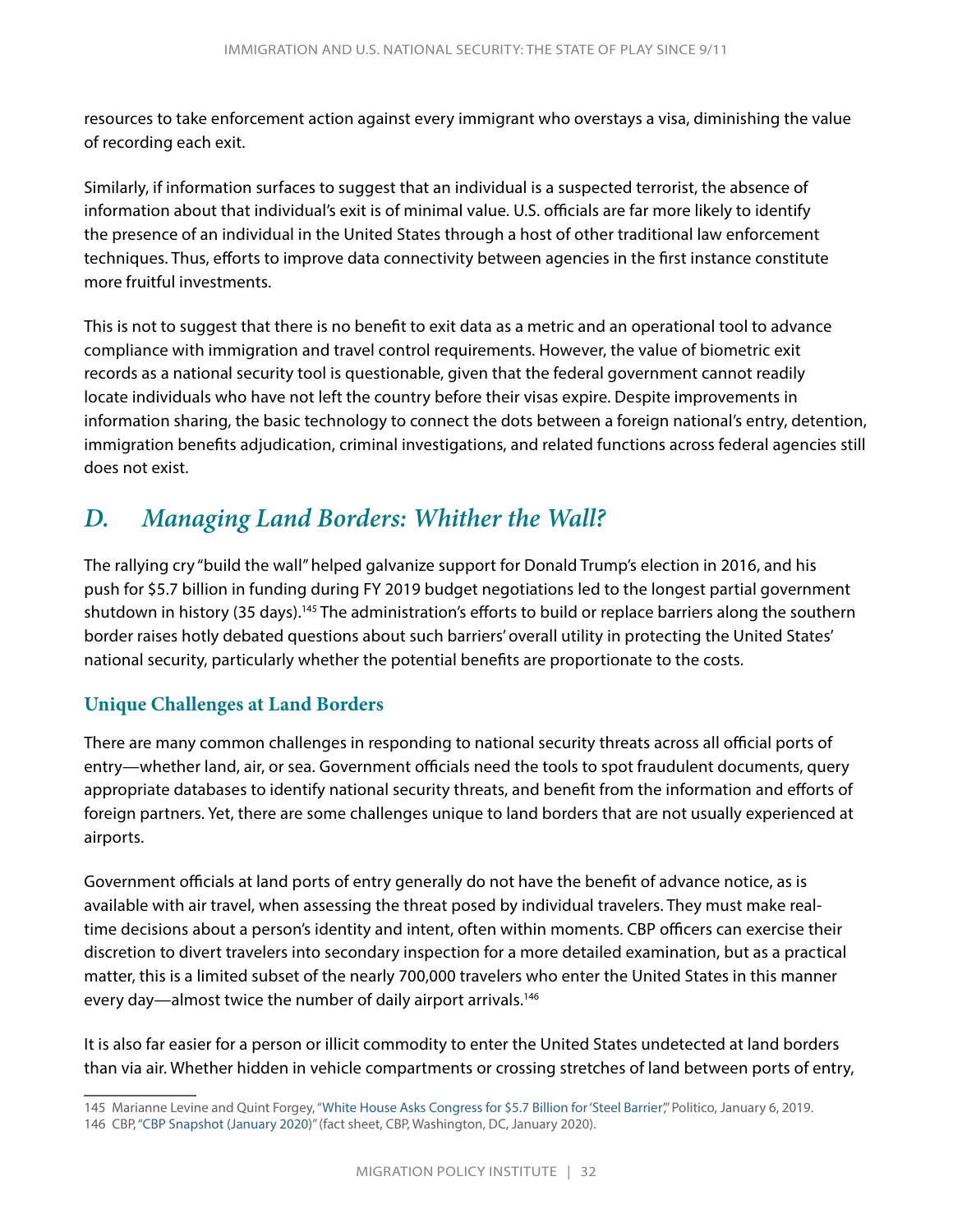a traveler or criminal intent on escaping detection is more easily able to do so on land. Travelers are not limited to a certain number of bags; trucks and railroad containers regularly cross carrying significant amounts of goods, not all of which can be inspected.

At the same time, U.S. land borders are vast and complicated. The Mexican and Canadian land borders span 6,000 miles. No matter the personnel, physical barriers, surveillance, or other security measures, this sheer size, as well as inconsistent geographical terrain and proximity to urban centers, vastly alters the security measures needed to provide a layered defense.

The nearly 2,000 miles of U.S.-Mexico border carry particular challenges. Officials have discovered more than 200 tunnels under it—some known as "supertunnels" include elevators, electric lights, ventilation ducts, and cleverly disguised entry and exit shafts and are used to smuggle narcotics and other illicit products.<sup>147</sup> Criminals and human smugglers have exploited sewer lines, launched unmanned aerial surveillance devices and balloons, and manned airplanes to cross the border without detection. Likewise, drug traffickers have relied on sea routes, which offer access to thousands of miles of shoreline, to bring narcotics and other illicit cargo into the United States.148

#### **The Weak Links**

While the best opportunities for evading detection may appear to be *between* land ports of entry, criminals and other bad actors more often exploit the opportunities created by the sheer volume of people and goods transported *through* ports of entry. CBP statistics show that 81 percent of the 265,500 pounds of hard drugs caught at the U.S.-Mexico border from FY 2012 to FY 2016 were stopped by customs officers at ports of entry, rather than by Border Patrol agents between ports.<sup>149</sup>

In fact, the most significant gains in enforcement have been in curtailing criminal activity between ports of entry. Border patrol staffing, technology, and infrastructure improvements, including fencing, have reached historic highs. Overall government spending since 9/11 on immigration enforcement has been unprecedented; it now totals more than is allocated for all other principal federal criminal law enforcement agencies *combined*.<sup>150</sup> In FY 2018, Congress appropriated \$24 billion to the principal immigration enforcement agencies, of which \$16.3 billion—more than two-thirds—went to CBP.<sup>151</sup> Relying on sophisticated surveillance, including ground sensors and cameras, helicopters, and fencing, as well as aerostats, infrared technology, and radar,<sup>152</sup> the agency has both significantly strengthened detection of unauthorized crossings and increased information to officials evaluating travelers at ports of entry.

<sup>147</sup> See Amy B. Wang "[Drug-Smuggling Tunnel to Mexico Found under Abandoned KFC in Arizona](https://www.washingtonpost.com/nation/2018/08/24/drug-smuggling-tunnel-mexico-found-under-abandoned-kfc-arizona/)," *Washington Post,* August 24, 2018; Monte Reel, "[Underworld: How the Sinaloa Drug Cartel Digs its Tunnels](https://www.newyorker.com/magazine/2015/08/03/underworld-monte-reel)," *The New Yorker*, August 3, 2015.

<sup>148</sup> Office of National Drug Control Policy, *[National Southwest Border Counternarcotics Strategy](https://obamawhitehouse.archives.gov/sites/default/files/ondcp/policy-and-research/southwest_strategy-3.pdf)* (Washington, DC: Executive Office of the President of the United States, 2016).

<sup>149</sup> Curt Prendergast, "[Most Hard Drugs Smuggled through Legal Border Crossings,](https://tucson.com/news/local/border/most-hard-drugs-smuggled-through-legal-border-crossings/article_46653d40-7f63-5102-bb38-38da58c06a76.html)" *Arizona Daily Star*, May 6, 2017.

<sup>150</sup> Doris Meissner and Julia Gelatt, *[Eight Key U.S. Immigration Policy Issues: State of Play and Unanswered Questions](https://www.migrationpolicy.org/research/eight-key-us-immigration-policy-issues)* (Washington, DC: Migration Policy Institute, 2019).

<sup>151</sup> DHS, *[FY 2020 Budget in Brief](https://www.dhs.gov/sites/default/files/publications/19_0318_MGMT_FY-2020-Budget-In-Brief.pdf)* (Washington, DC: DHS, 2019); U.S. Department of Justice, ["Summary of Budget Authority by](https://www.justice.gov/jmd/page/file/1142461/download)  [Appropriation"](https://www.justice.gov/jmd/page/file/1142461/download) (budget document, U.S. Department of Justice, Washington, DC, 2019).

<sup>152</sup> Ron Nixon, ["On the Mexican Border, A Case for Technology over Concrete,](https://www.nytimes.com/2017/06/20/us/politics/on-the-mexican-border-a-case-for-technology-over-concrete.html)" *New York Times*, June 20, 2017.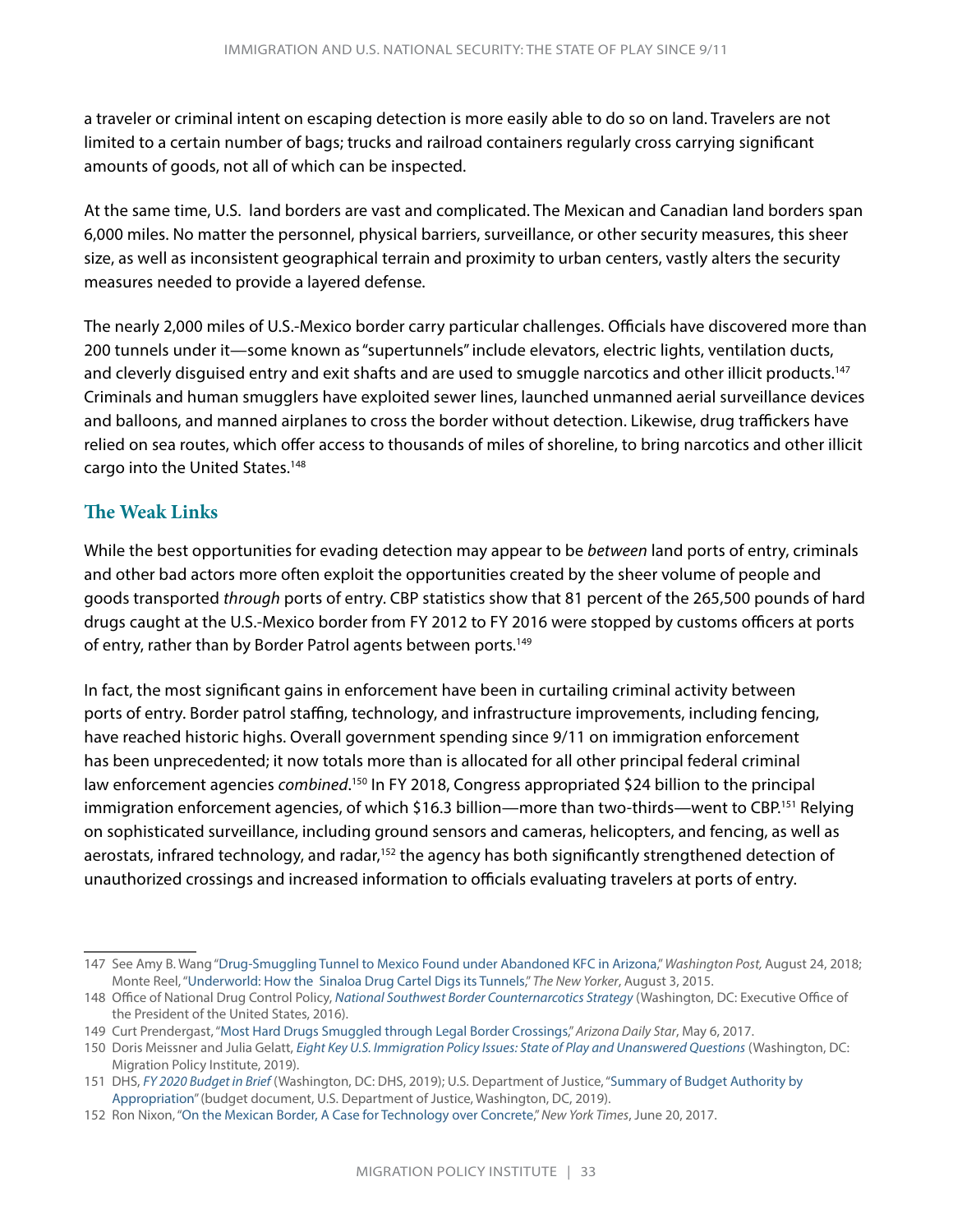While the wall would provide one more layer of defense, in reality, any serious national security threat would hardly be mitigated by such a barrier. First, the data show that a bad actor would have greater success

*While the wall would provide one more layer of defense, in reality, any serious national security threat would hardly be mitigated by such a barrier.*

crossing at a port of entry—possibly secreted in a vehicle compartment or using false identification documents—than between ports of entry. Second, for the well-resourced bad actor, there are multiple ways to evade detection that go above, around, or below a wall, for example via a border tunnel or by sea. Third, traveling between ports of entry,

particularly through the rural deserts of the southwest, poses myriad additional risks to the would-be terrorist, from the very real dangers of death and dehydration, to the chance of encountering serious criminal gangs or narcotics traffickers, to the strong likelihood of being detected and arrested by the Border Patrol.

#### **Further Strengthening Border Enforcement and Security: The Special Importance of Mexico and the Hemisphere**

The principle of building in as much advance notice as possible of the travel of foreign nationals who may pose national security threats has been widely and successfully developed by DHS since 9/11. While most extensively used in air travel, it is being applied at land borders, too. This is increasingly possible with improvements in the capacity of the Mexican government. In 2014, the single most important factor in slowing the arrival of Central American migrants at the U.S. southwest border was the engagement of Mexico in managing its own southern border. Once Mexico enhanced its border management—often with guidance from U.S. border patrol and immigration agents and paid for by the State Department—the total number of migrants dropped by more than 14,000 in just one month in the Rio Grande Valley alone. A similar experience unfolded in 2019, amid a new spike in flows from Central America.<sup>153</sup>

It's not just Mexico—Panama, Costa Rica, and other countries in the region have become valuable partners in managing migration and identifying national security risks along the way to the U.S. southwest border.<sup>154</sup> Strengthening the ability of countries in the Western Hemisphere to manage their aviation security, to identify who is traveling into their countries and whether they have a past record suggesting terrorist activity, is one of the most significant ways to mitigate the threat to the United States through land borders. As a matter of national security, it is much more effective for a country such as Ecuador to identify a migrant in the U.S. terrorist screening database and stop that person at the Quito airport, than for a CBP official to try to locate that person crossing the vastness of U.S. land and sea borders.

Similarly, because CBP officials at land borders cannot benefit from the same kind of powerful analysis and resources provided by the NTC at airports, the answer is to build an early warning and information-sharing system with bordering countries. To do so requires forging partnerships with governments in the Western Hemisphere and continuing to invest in the region.

<sup>153</sup> Capps et al., *From Control to Crisis.*

<sup>154</sup> Caitlyn Yates, ["As More Migrants from Africa and Asia Arrive in Latin America, Governments Seek Orderly and Controlled Pathways,](https://www.migrationpolicy.org/article/extracontinental-migrants-latin-america)" *Migration Information Source*, October 22, 2019.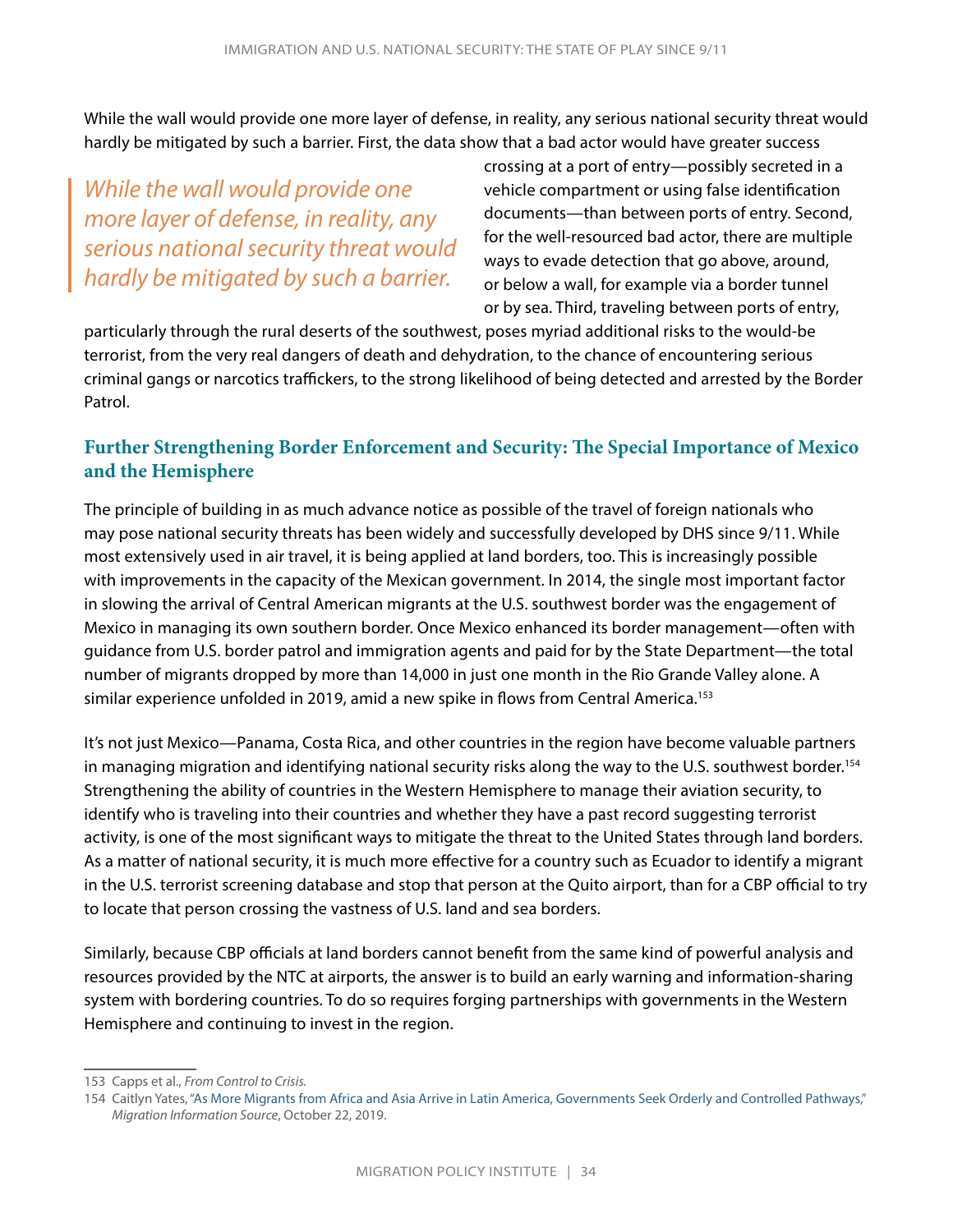<span id="page-37-0"></span>As Congress has with other foreign assistance, U.S. investment should be paired with meaningful and measurable outcomes to demonstrate that foreign partners have the ability to use the information and enhanced security to the benefit of the wider region. The United States should enhance its existing cooperation and information sharing—including name and fingerprint queries—to deny terrorists and transnational criminal actors the ability to use any country as a transit point to reach U.S. soil.

Given the proven ability of bad actors to breach a wall, investments in partnerships with other countries in the hemisphere and in their technical capacities will have a more long-term and more meaningful impact; as such, they are a much better value for money. Smart and targeted investments in these countries are an investment in U.S. border security.

# **6 Conclusion**

There remains meaningful work to be done to deploy immigration and border controls more effectively to counter threats to national security. From defining mission space, to effectively sharing information and integrating priorities, to transitioning to electronic-based systems, there is no shortage of measures that would improve U.S. homeland and national security capabilities against a range of known and emerging threats, such as pandemics and cyber-security breaches.

Unfortunately, there is also evidence that much-needed resources, political will, and capability are increasingly being siphoned away from addressing meaningful threats to national security and focused on the extremely low threat posed by people seeking asylum, economic advancement, family reunification, or otherwise traveling to the United States. Furthermore, relationships with foreign partners, vital to creating the most meaningful protections to the United States, are being strained. As a result, the U.S. government risks losing the information and intelligence sharing vital to pushing the borders out.

The U.S. government has made important progress in the nearly 20 years since 9/11 in shoring up gaps in its defenses at the nexus of immigration processes and national security. However, continuing on the path of misrepresenting migration-management imperatives as against true security threats risks undermining U.S. homeland security and leaving the country less able to counter the real national security challenges of the 21st century.

*Misrepresenting migration-management imperatives as against true security threats risks undermining U.S. homeland security.*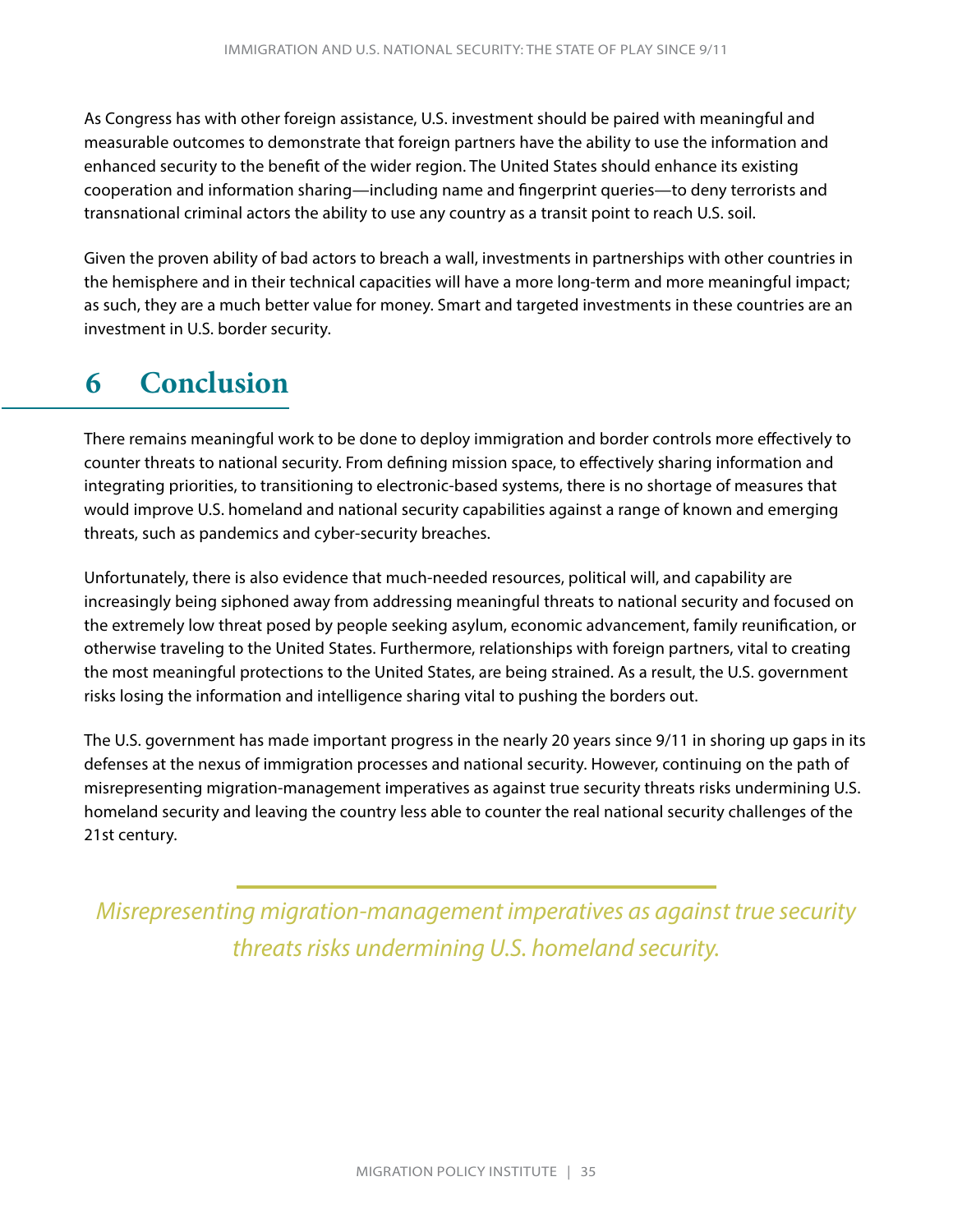# <span id="page-38-0"></span>**About the Author**



#### **AMY POPE**

Amy Pope, former Deputy Homeland Security Advisor to President Obama, has extensive experience managing high-profile, diverse challenges at the highest levels of U.S. government. Among them, countering violent extremism, managing migration along the southwest border, promoting refugee resettlement, and leading the comprehensive efforts to combat Zika, Ebola, and other public health threats. She is a Partner at Schillings, where she helps clients identify vulnerabilities and build systems to proactively respond to issues and crises.

Prior to joining the White House, Ms. Pope worked in several positions at the U.S. Department of Justice, including as Deputy Chief of Staff and Counselor to the Assistant Attorney General of the Criminal Division, and as a federal prosecutor in the Civil Rights Division. She has served twice as Senate staff: first, as Counsel to the Senate Judiciary Committee, and later, as counsel in the office of Senate Majority Leader Harry Reid.

She is an Associate Fellow in the U.S. and the Americas Program at Chatham House and a Senior Nonresident Fellow of the Atlantic Council. Ms. Pope is a graduate of Haverford College and Duke University School of Law. She clerked for the Honorable Kim McLane Wardlaw of the U.S. Court of Appeals for the Ninth Circuit.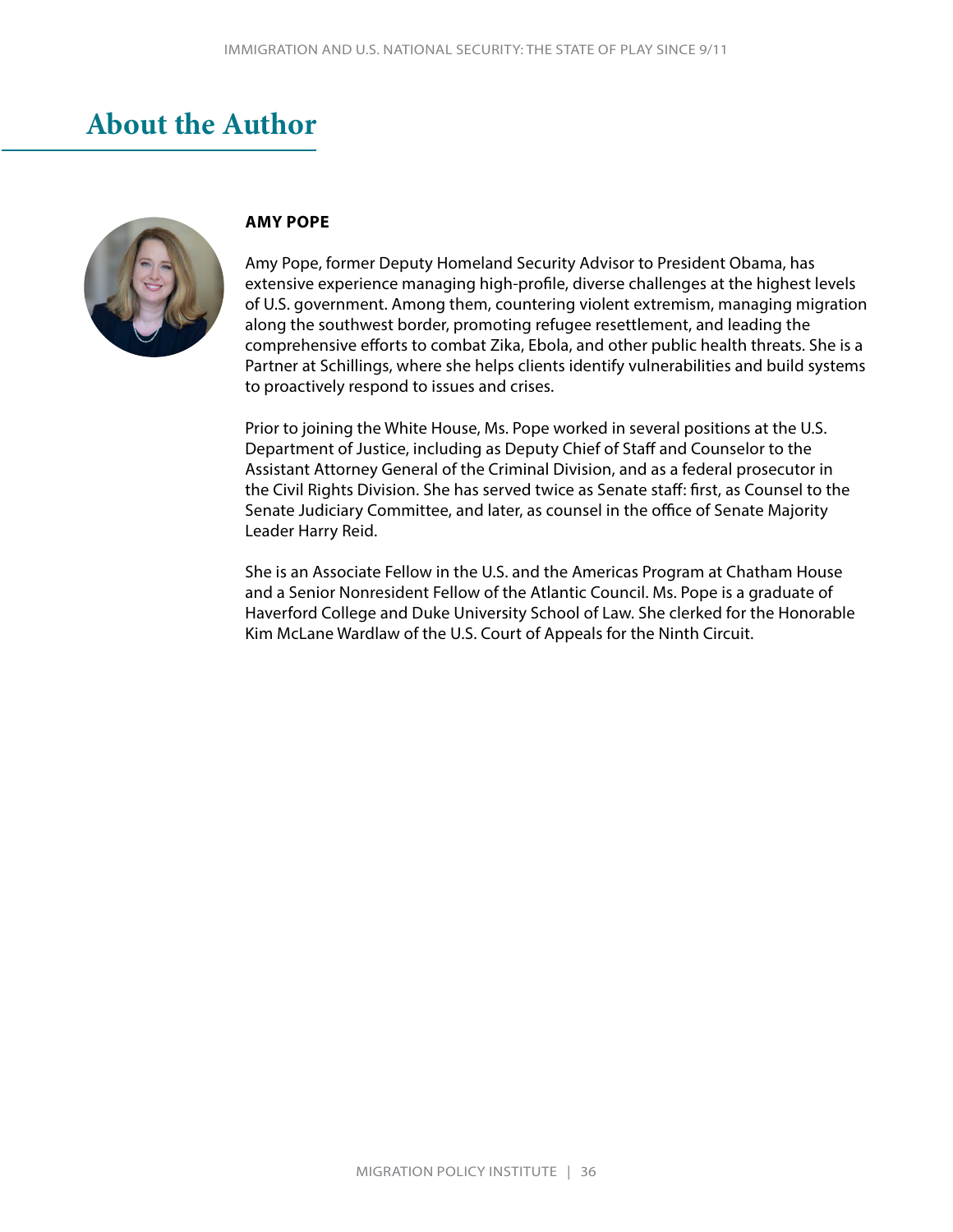# <span id="page-39-0"></span>**Acknowledgments**

For their generous support, the Migration Policy Institute (MPI) is grateful to the Ford Foundation, the Open Society Foundations, the Carnegie Corporation of New York, Unbound Philanthropy, and the 21st Century International Ladies' Garment Workers' Union (ILGWU) Heritage Fund.

The author extends many thanks to Doris Meissner for sharing her wisdom and experience and for this opportunity, to Anja Parish for her research support, and to Doris Meissner, Lauren Shaw, and Michelle Mittelstadt for their careful editing of this report. The author also thanks her current and former colleagues who participated in MPI's roundtable and provided insight on earlier drafts of this paper for their candor and feedback. Finally, she would like to express her gratitude to those women and men who have served in the U.S. government to protect our homeland while safeguarding our most cherished democratic principles.

A book chapter that builds on an earlier version of this report will be published as: Meissner, Doris, Amy Pope, and Andrew Selee. Forthcoming. Fragmentation in Unity: Immigration and Border Policy within DHS. In *Beyond 9/11: Homeland Security for the Twenty-First Century*, eds. Chappell Lawson, Alan Bersin, and Juliette Kayyem. Edited by The Belfer Center for Science and International Affairs and published by The MIT Press.

© 2020 Migration Policy Institute. All Rights Reserved.

Design and Layout: Sara Staedicke, MPI Photo: Glenn Fawcett/U.S. Customs and Border Protection

No part of this publication may be reproduced or transmitted in any form by any means, electronic or mechanical, including photocopy, or any information storage and retrieval system, without permission from the Migration Policy Institute. A full-text PDF of this document is available for free download from [www.migrationpolicy.org.](http://www.migrationpolicy.org)

Information for reproducing excerpts from this publication can be found at [www.migrationpolicy.org/about/copyright-policy](http://www.migrationpolicy.org/about/copyright-policy). Inquiries can also be directed to: [communications@migrationpolicy.org.](mailto:communications@migrationpolicy.org)

Suggested citation: Pope, Amy. 2020. *Immigration and U.S. National Security: The State of Play Since 9/11*. Washington, DC: Migration Policy Institute.